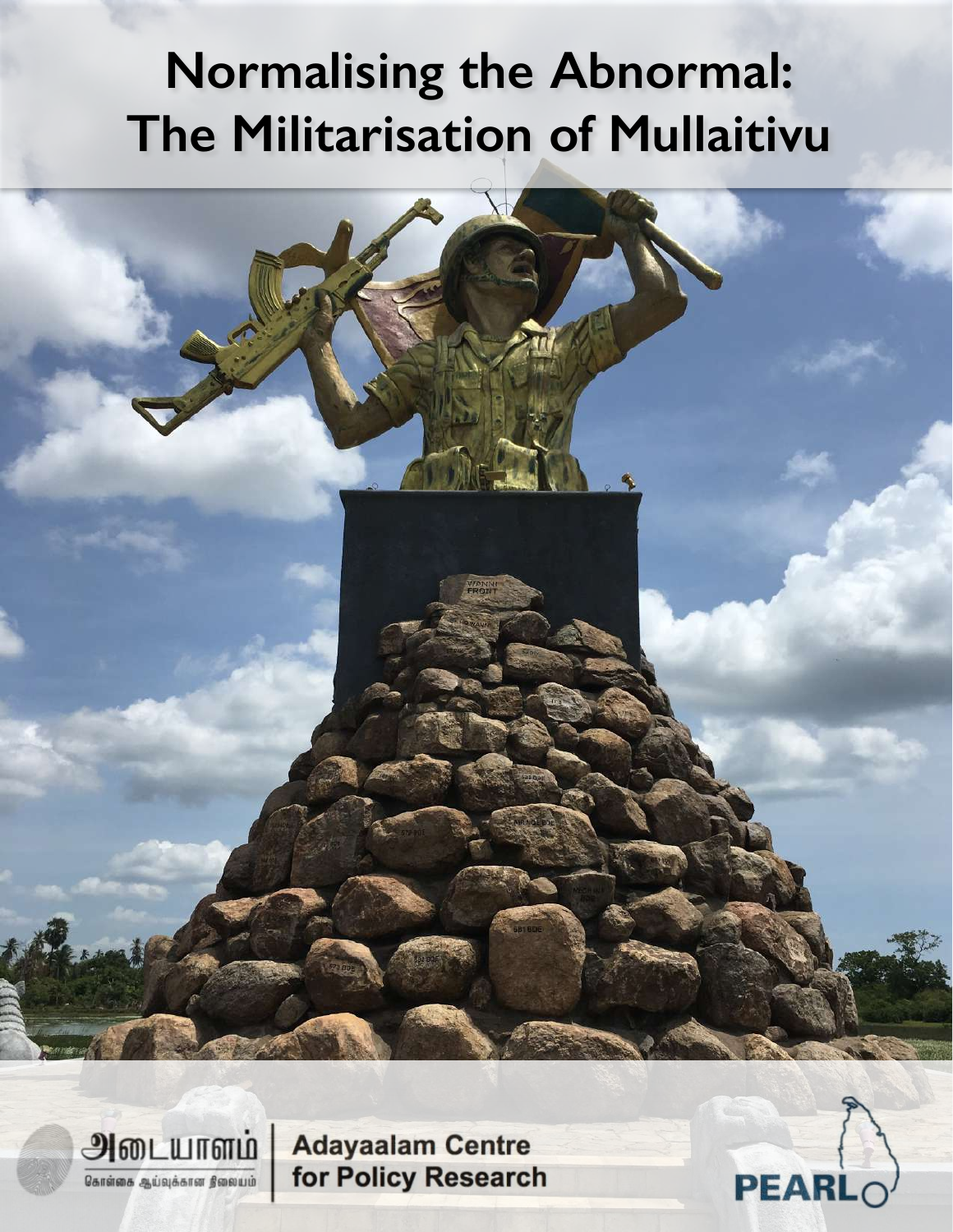

# **Adayaalam Centre** for Policy Research

The Adayaalam Centre for Policy Research (ACPR) is a not-for-profit think-tank based in Jaffna, Sri Lanka since August 2016 working on public policy issues on the island with a special focus on issues affecting the Tamil polity and with the aim to contribute to evidence-based research and activism.

Jaffna, Sri Lanka T: +94 (21) 222 3132 E: info@adayaalam.org Web: www.adayaalam.org Twitter: @AdayaalamCPR Facebook: www.facebook.com/AdayaalamNE



People for Equality and Relief in Lanka (PEARL) is a Tamil advocacy group, based in Washington DC and registered as a 501(c)3 non-profit organisation in the United States. PEARL advocates for human rights, justice and a political solution for Tamils in the North-East of Sri Lanka.

Washington, USA T: +1 (202) 471 0009 E: contact@pearlaction.org Web: www.pearlaction.org Twitter: @PEARLAlert Facebook: www.facebook.com/PEARLAction

October 2017

Copyright © 2017 Adayaalam Centre for Policy Research and People for Equality and Relief in Lanka. All rights reserved.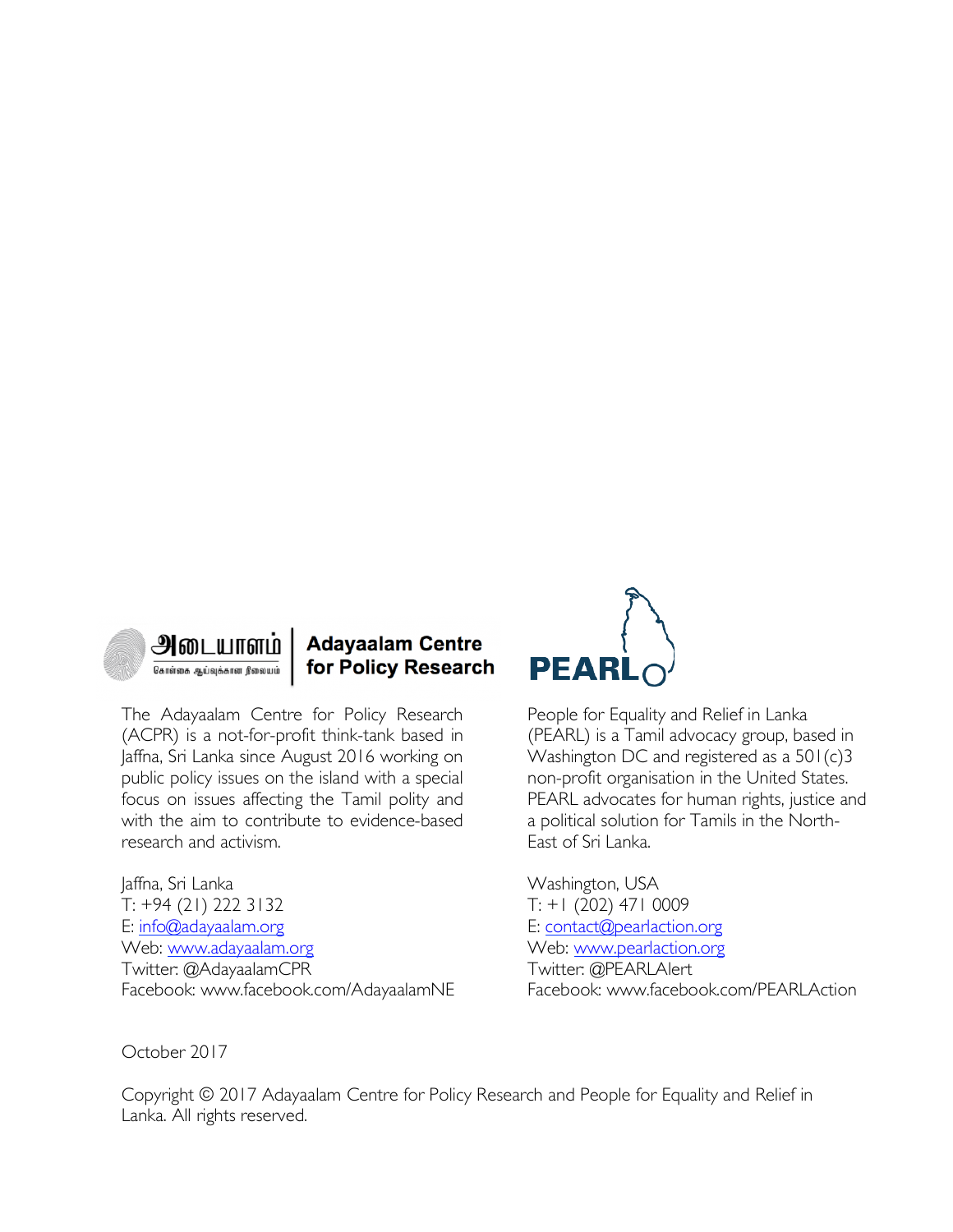## Acknowledgments

We would first like to thank the incredibly resilient Tamil communities of Mullaitivu who continue to persevere despite all odds. We hope that this report will draw more attention to the problematic military occupation they live under.

This report was researched and written by Dharsha Jegatheeswaran and Mario Arulthas with invaluable research assistance from Kirthika Umasuthan. We thank Tasha Manoranjan and Kumaravadivel Guruparan for their substantive comments, research assistance and additions to this report. We also would like to thank Viruben Nandakumar for his assistance with secondary source research and writing. Finally, we would like to thank Gowri Koneswaran and Anjali Manivannan for their assistance with copy-editing of this report.

The photo on the cover-page was taken by Kate Cronin-Furman.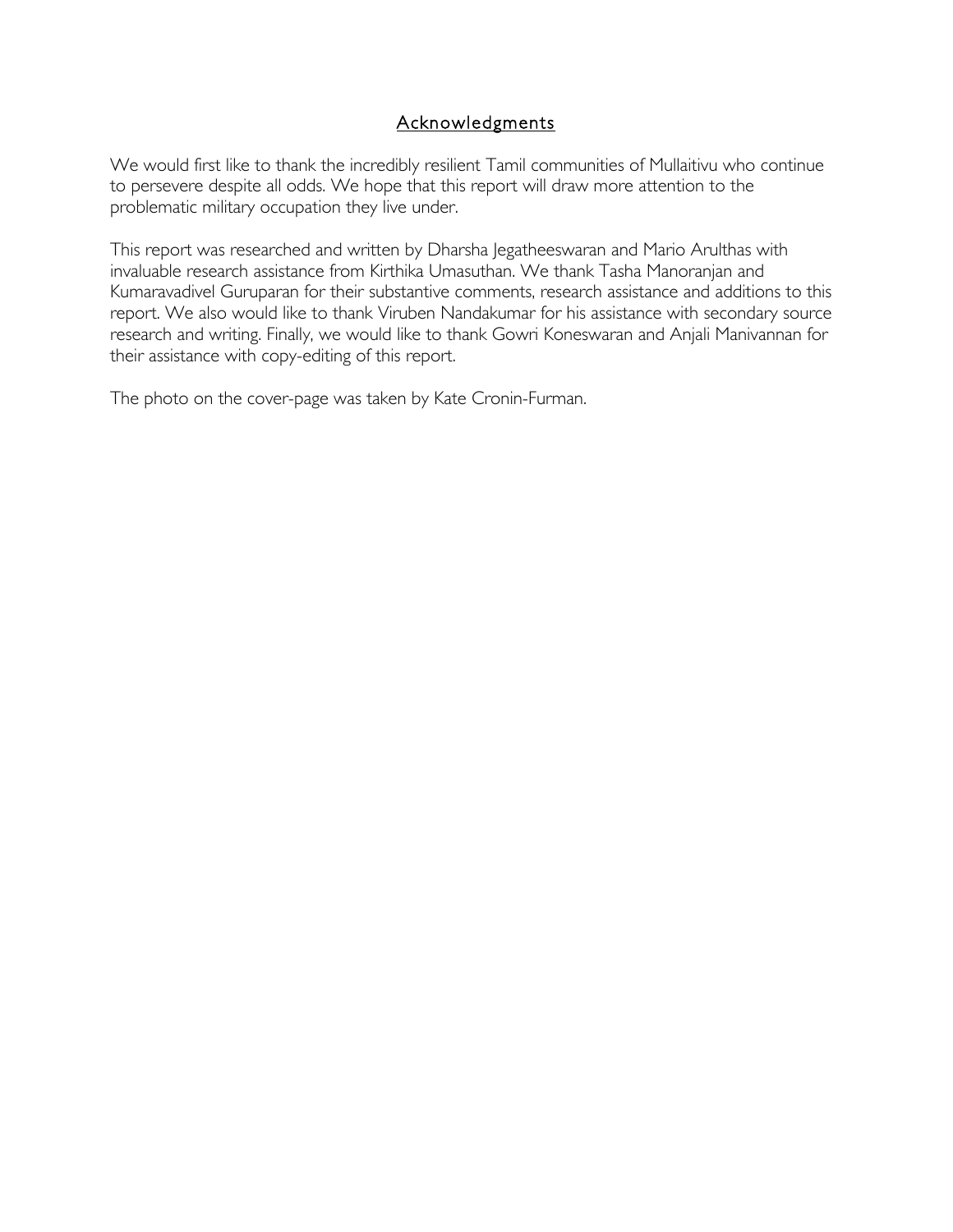# Table of Contents

| (II) Impact on Livelihood Opportunities and Economic Growth in Mullaitivu 19 |
|------------------------------------------------------------------------------|
|                                                                              |
|                                                                              |
|                                                                              |
|                                                                              |
|                                                                              |
|                                                                              |
|                                                                              |
|                                                                              |
|                                                                              |
|                                                                              |
|                                                                              |
|                                                                              |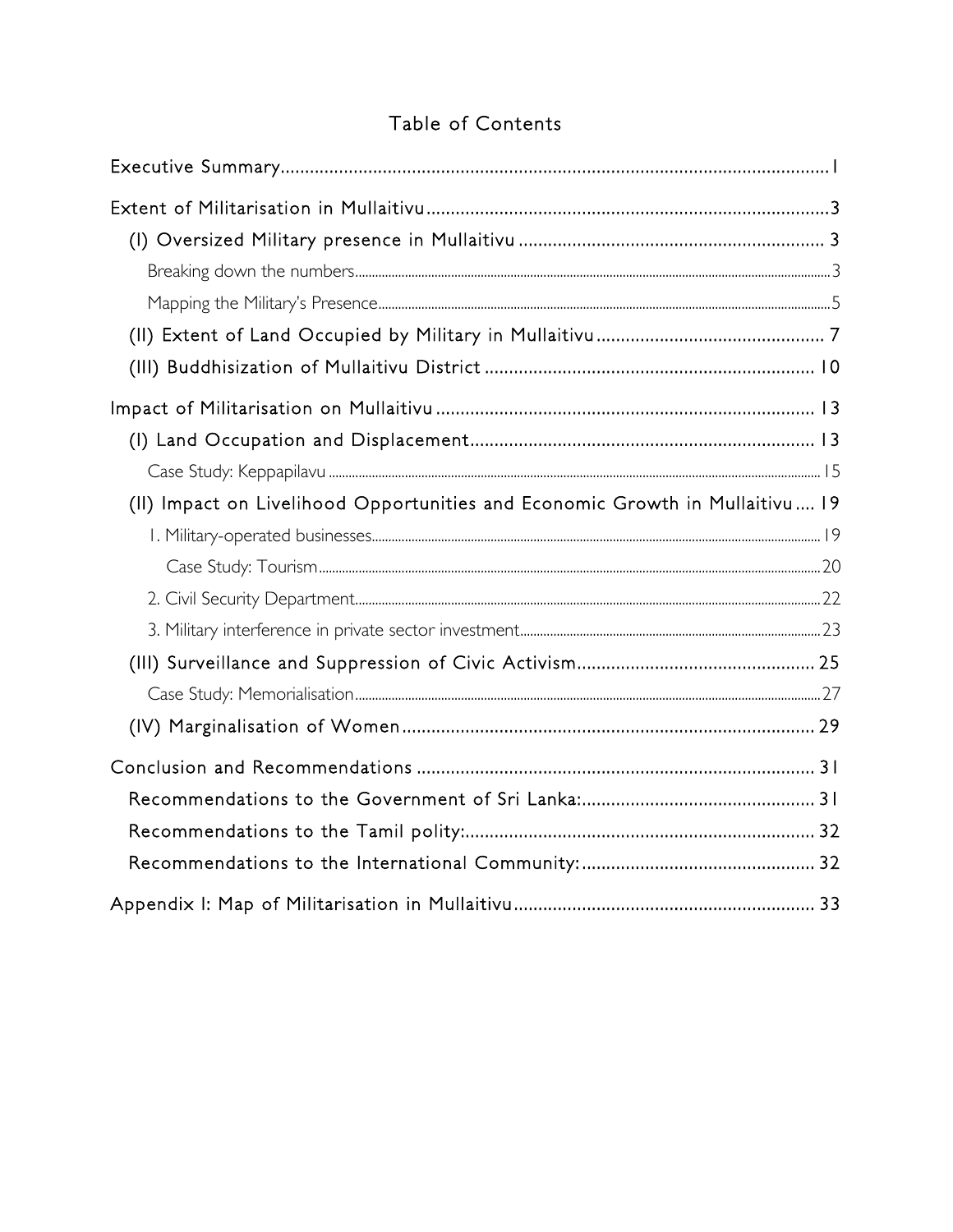# **Executive Summary**

Two years after the Sri Lankan government co-sponsored UN Human Rights Council (HRC) Resolution 30/1 and six months after it renewed its commitments in HRC Resolution 34/1, the Sri Lankan government has continued to fail to fulfil its pledges to the Tamil people in Sri Lanka. A key commitment made in the HRC resolutions and a critical component of the conversation around transitional justice is meaningful security sector reform. Despite calls by numerous international bodies and repeated calls by Tamil politicians and communities, the Sri Lankan government has yet to undertake a comprehensive process to demilitarise areas in the North-East. As a result, the North-East remains under a military occupation that represses fundamental freedoms and contributes to on-going ethnic conflict.

In Mullaitivu District, where the last phase of the armed conflict was fought, the military's presence has become even more entrenched over the past two years. This report accompanies an interactive online map produced by the Adayaalam Centre for Policy Research (ACPR) and People for Equality and Relief in Lanka (PEARL), illustrating the extent of militarisation in Mullaitivu District by documenting military structures and installations and Buddhist viharas. This map can be viewed here: http://www.adayaalam.org/mapping-militarisation-in-mullaitivu/.

From a quantitative perspective, the military has an extremely inflated presence in Mullaitivu District. Based on the number of brigades and their constituent troops, this report estimates that at least 60,000 Sri Lankan Army troops are currently stationed in Mullaitivu District; 25% of the approximately 243,000 active military personnel in the whole country. To put this figure in perspective, according to the Mullaitivu District Statistical Handbook in 2014, Mullaitivu District has 130,322, or approximately 0.6 % of the Sri Lankan population. This means there is now at least 1 soldier for every 2 civilians in Mullaitivu District – in effect, a military occupation. This excludes the numbers of Sri Lankan Navy and Air Force troops in the District, which are unable to be calculated with publicly available information.

The military's occupation of land in Mullaitivu District is concomitantly significant. Comparing figures obtained officially from Divisional Secretariat offices through the *Right to Information Act*, unofficially from government sources, and from local sources it is evident that officially obtained government numbers significantly downplay the actual amount of land occupied by the military. ACPR and PEARL also found that the military's extensive use of land demarcated as state forests and forest reserves is an under reported facet of the militarisation of the Vanni that requires further study. Hence on a careful analysis of the methodology used by the different actors in making their claims with regard to land occupied by the military and information available on the scale of the military presence, ACPR and PEARL are able to conclude that the claim of 30,000 acres of land being held by the security forces in Mullaitivu is credible. A key step in the demilitarisation process should include a comprehensive and transparent survey of lands occupied by the military in the North-East.

The issues that result from this extensive militarisation are more than just quantitative, however. The militarisation of Tamil regions is concerning for a plethora of reasons explored in this report. The Sri Lankan military stands accused of atrocity crimes against the very population in which it is immersed. Tamils must live next door to—and, in some cases, work for—those who bombed, shelled and brutalised their families and communities, all with impunity. The military's presence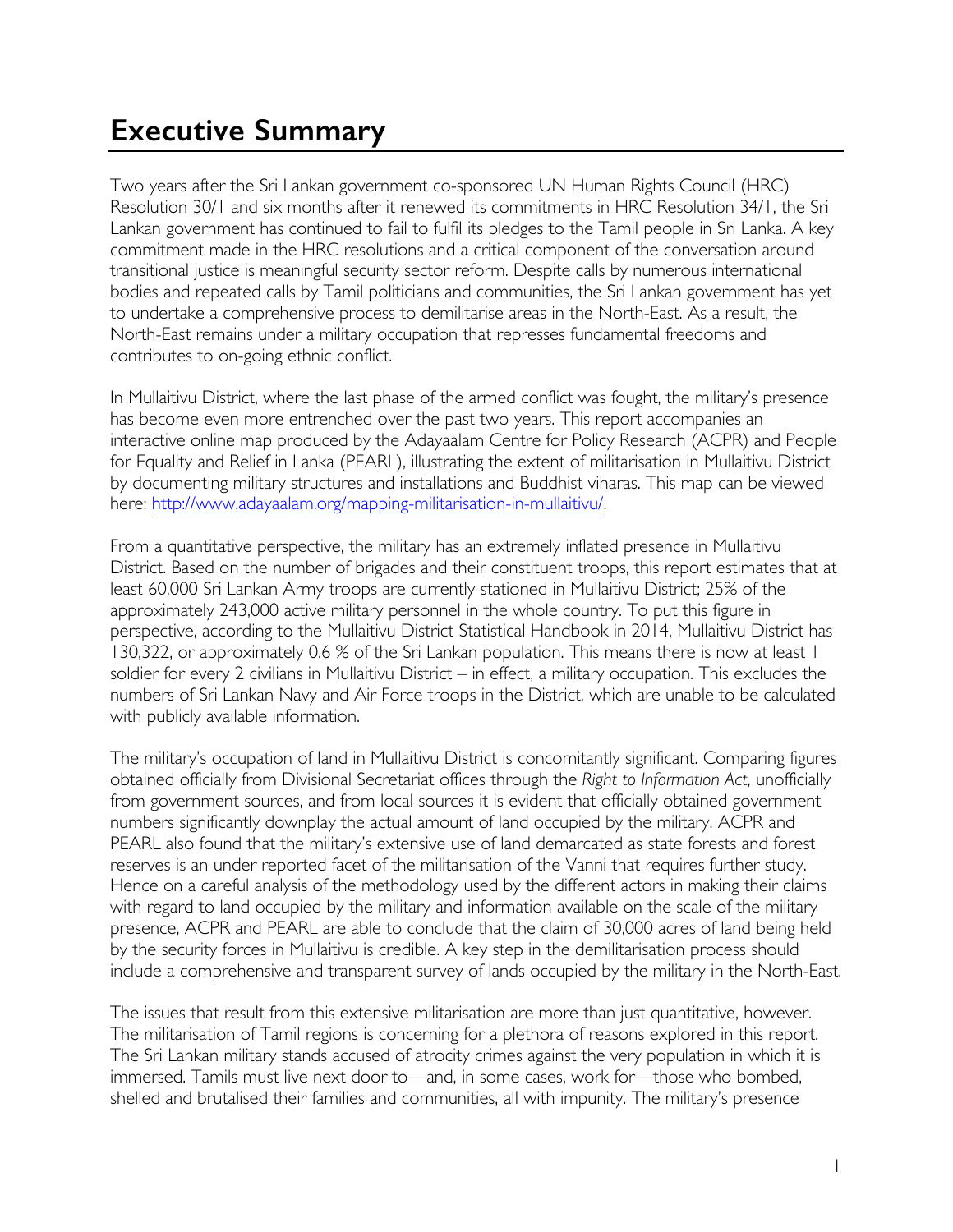facilitates land grabs and displacement and keeps families in ramshackle 'temporary' shelters as it utilises—and even profits from—privately owned Tamil land. This has a clear impact on livelihoods and economic growth in the region, as military-run businesses compete with private businesses on unequal terms. In fact, the military is one of the largest employers in Mullaitivu, ensuring a disturbing dependency of Tamil communities on the military for economic survival. The entrenchment of the military and security forces in Mullaitivu creates a pervasive and constant culture of fear and surveillance. It also further marginalises Tamil women. This report addresses each of these issues in turn.

The government's security concerns allegedly motivates the military's overwhelming presence throughout the North-East including in Mullaitivu. However, its encroachment into all facets of civilian life (economic, political, and otherwise) reflects the Sri Lankan state's more insidious goal: the further breakdown of the island's Tamil communities. The military has normalised its presence across Tamil areas, making Tamils accept and internalise the military's presence in their everyday lives. For example, the military manages pre-schools, farms, hotels, and other operations, penetrating numerous aspects of Tamil community life.

The consequences of such omnipresent militarisation are widespread. Tamils must fear for themselves and their children as they encounter security forces on roads, in markets, and in schools while their community development is continuously obstructed. Trust within Tamil communities is inhibited by uncertainty over who may be reporting to the military. The military's extensive presence inhibits freedom of speech and freedom of thought, since the military's shadow hovers over all political activities, suppressing engagement in civic fora. It has become so engrained in Tamil society in the North-East that it no longer needs to be visibly seen for its presence to affect the community. The normalisation of the military's presence in various aspects of life in the North-East has led to Tamils internalising this oppression.

The disproportionate presence of the security forces in the North-East is argued as being essential to prevent another armed insurrection from within the Tamil community against the State. This is a cynical argument which is deployed to normalise militarisation while being oblivious to the shared perception of the Tamil community which regards the Sri Lankan security forces as an occupying force. The perception leads both to internalisation of oppression and fuels further resentment between the majority Sinhalese and Tamils. Only a serious and genuine effort at security sector reform and demilitarisation will lead to sustainable peace and stability. The government should undertake genuine security sector reform to transition its security forces to the post-war environment that has now existed for eight and a half years.

As close observers of Sri Lanka know, the government will not willingly engage in security sector reform. The international community must prioritise issues around demilitarisation in all of its conversations with Sri Lanka regarding its transitional justice process. This is especially true as the international community prepares to review Sri Lanka during its Universal Periodic Review (UPR) and continues to monitor Sri Lanka's implementation, or lack thereof, of HRC Resolutions 30/1 and 34/1. The continued militarisation of the North-East is having devastating impacts on Tamil society and further entrenching ethnic tensions. Thus, militarisation is a critical issue to address in the interests of sustainable peace and non-recurrence of armed conflict.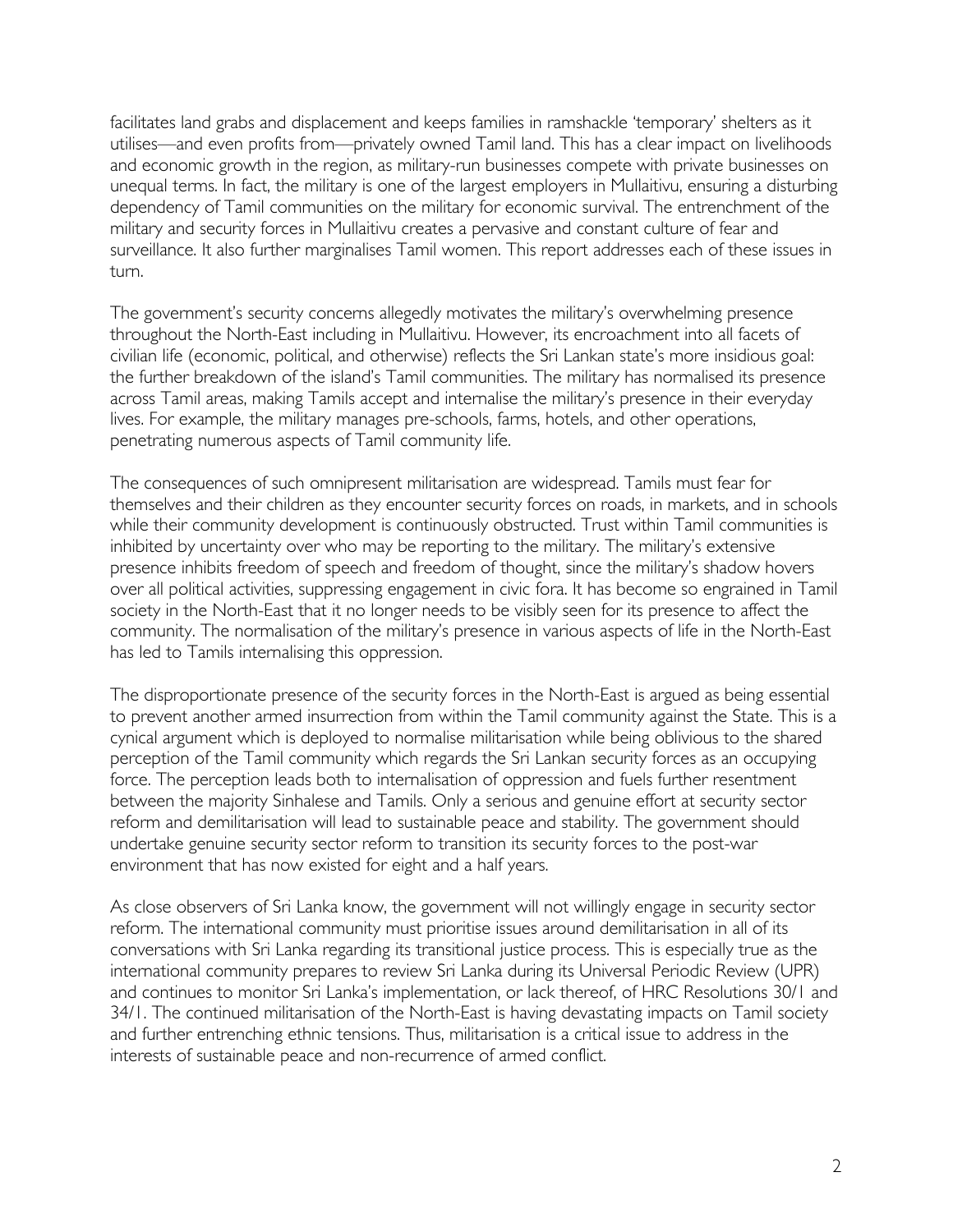# **(I) Oversized Military presence in Mullaitivu**

The Sri Lankan armed forces are comprised of the Sri Lanka Army, the Sri Lanka Navy, and the Sri Lanka Air Force, with the president acting as Commander-in-Chief. According to the International Institute for Strategic Studies' 2017 report 'The Military Balance', the military has 243,000 active members. This is a larger active military than those in France, Israel, Saudi Arabia, and the United Kingdom. 1

# **Breaking down the numbers**

# *Sri Lankan Army*

The Sri Lanka Army comprises seven regional commands, five of which are based in the Northern and Eastern provinces.<sup>2</sup> Bases from three of its seven regional commands are geographically located in Mullaitivu District: Security Forces Headquarters (SFHQ)–Vanni,<sup>3</sup> SFHQ–Kilinochchi and SFHQ– Mullaitivu.<sup>4</sup> While the field research data collected for this report is not exhaustive, it can be used to calculate a conservative estimate of the number of Sri Lankan Army troops currently stationed in Mullaitivu District.<sup>5</sup>

The SFHQ–Mullaitivu has three divisions: 59, 64, and 68, and each has three brigades based in the district.<sup>6</sup> According to the Office of the UN High Commissioner for Human Rights' Investigation on Sri Lanka (OISL), commands are made up of divisions of 10,000–20,000 each,<sup>7</sup> the divisions command brigades of  $3,500-6,000$  troops each, $^8$  and the brigades consist of battalions of around 650 soldiers each<sup>9,10</sup> (See Figure I below<sup>11</sup>). This means there are at least 30,000–60,000 troops under the Mullaitivu security forces' command alone, in addition to auxiliary units that are not directly under any brigade.

<sup>&</sup>lt;sup>1</sup> "The Military Balance" (February 2017), International Institute for Strategic Studies at p 329

<sup>&</sup>lt;sup>2</sup> Sri Lanka Army website, "Establishment", accessed on Sep 24, 2017 at: <www.army.lk/establishment>.

 $3$  Note that the military will often refer to Vanni as 'Wanni', which is the Sinhalized version of the name.

<sup>4</sup> "Report of the OHCHR Investigation on Sri Lanka (OISL)" (16 September 2015), Office of the High Commissioner for Human Rights, A/HRC/30/CRP.2 at p 26 ["OISL Report"].

 $5$  This does not include camps which may have been missed during field research and battalions unaffiliated to any particular brigade.

<sup>6</sup> Security Forces Headquarters – Mullaitivu website, "Organization", accessed on Sep 24, 2017 at

<sup>&</sup>lt;www.army.lk/sfhqmlt>.

<sup>7</sup> OISL Report *supra.* 

<sup>8</sup> *Ibid.*

<sup>9</sup> *Ibid.*

<sup>&</sup>lt;sup>10</sup> Sri Lanka Sinha Regiment website, "Organization", accessed on Sep 19, 2017 at <http://www.army.lk/slsr/>.

<sup>11</sup> Numbers in Figure I all come from the OISL Report *supra.* Icons in Figure I were obtained from Freepik at www.flaticon.com.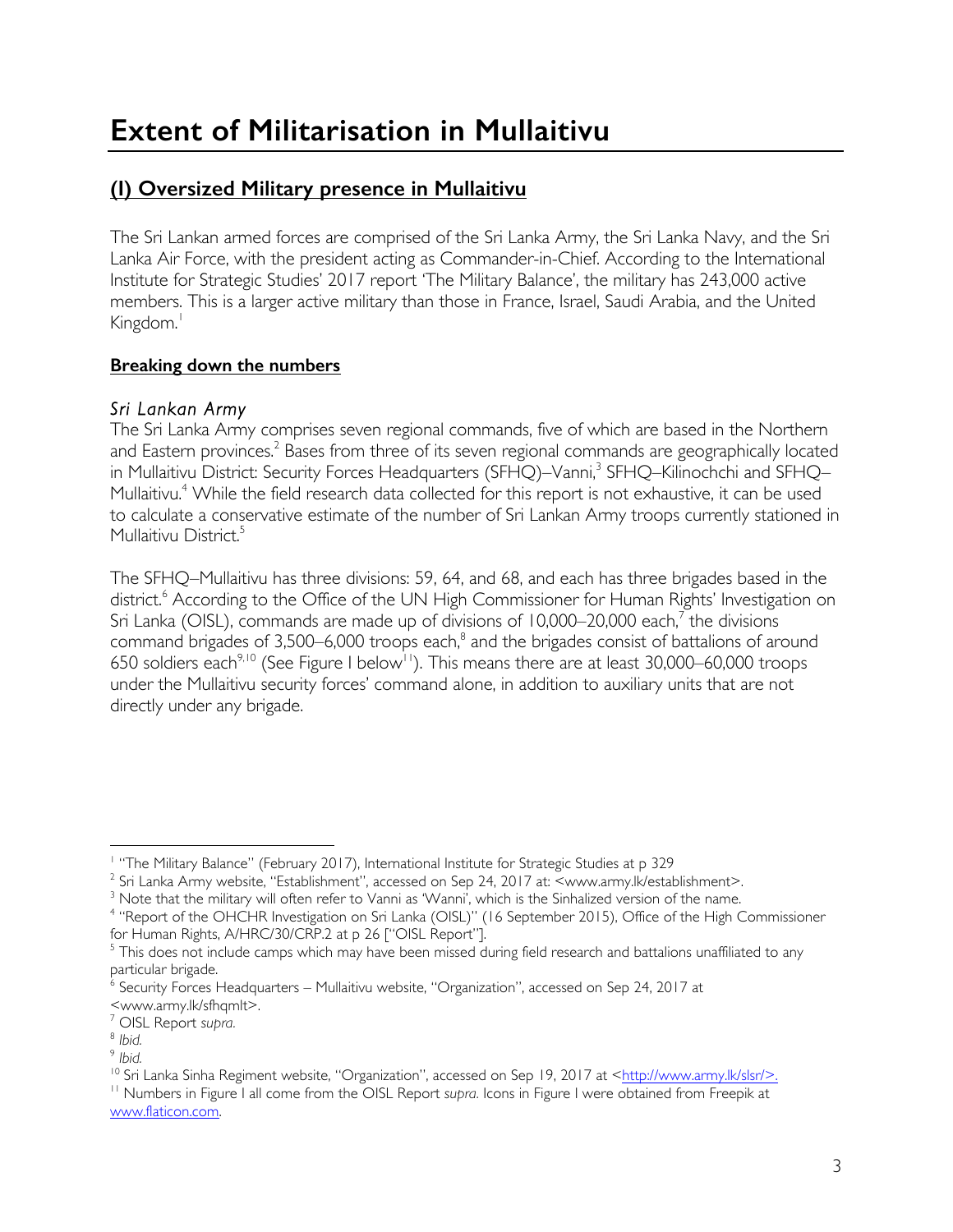

In addition to Mullaitivu SFHQ, there are also brigades in Mullaitivu District belonging to other SFHQs. The headquarters of SFHQ–Kilinochchi's 65 Division is geographically situated in Aalangkulam, Mullaitivu District.<sup>12</sup> Of the three brigades in that division, one, the 653 Brigade, is based in Mullaitivu District.<sup>13</sup> The SFHQ–Vanni also has units located in Mullaitivu District. The 61 Division has one brigade, the 612 Brigade, in the Manthai East area of Mullaitivu District.<sup>14</sup> The 62 Division also has at least two brigades, the 621 Brigade and the 622 Brigade in Mullaitivu District, in the Manal Aru (Weli Oya) area.<sup>15</sup>

This means that, in addition to the nine brigades under the command of SFHQ–Mullaitivu, at least four more brigades are based in Mullaitivu District. Based on this total of 13 brigades, there are approximately 45,500–78,000 Sri Lankan Army personnel in Mullaitivu District.

There are also other units based in Mullaitivu District. SFHQ–Kilinochchi has a large camp complex with 'affiliated units' in the Murukandy–Kokavil area. While these do not fall under a specific division, they are directly under SFHQ-Kilinochchi<sup>16</sup> and include the 6 (V) Sri Lanka Army Women's Corps,  $7<sup>th</sup>$  Sri Lanka Artillery Battalion, and the  $9<sup>th</sup>$  Field Engineer Regiment.

Based on the above, even at the lower end of the spectrum, a very conservative estimate of the Sri Lankan Army's presence in Mullaitivu District is 60,000 personnel – 1 soldier for every 2 civilians – making it one of the most heavily militarised regions in the world. This presence is grossly disproportionate to the country as a whole – 25% of the Sri Lankan Army is deployed in a District comprising 0.6% of the Sri Lankan population.<sup>17</sup>

#### *Sri Lankan Military Intelligence, Navy and Air Force*

 $12$  Security Forces Headquarters – Kilinochchi website, "65 Division", accessed on Sep 24, 2017 at <http://www.army.lk/sfkilinochchi/>.

<sup>&</sup>lt;sup>13</sup> Field Research, Mullaitivu, June 2017.

<sup>&</sup>lt;sup>14</sup> Field Research, Mullaitivu, June 2017.

<sup>&</sup>lt;sup>15</sup> Field Research, Mullaitivu, June 2017.

<sup>&</sup>lt;sup>16</sup> Field Research, Mullaitivu, June 2017, Security Forces Headquarters – Kilinochchi website, "Affiliated Units", accessed on Sep 24, 2019 at: < http://www.army.lk/sfkilinochchi/>.<br><sup>17</sup> Percentage of population was calculated using Mullaitivu Population figure from: Mullaitivu District Secretariat, 'District

Statistical Hand Book 2014' (2014), accessed here: <www.mullaitivu.dist.gov.lk>; and using Sri Lankan population figure from: World Bank, 'Sri Lanka Data' (2016), accessed here: <https://data.worldbank.org/country/sri-Lanka>.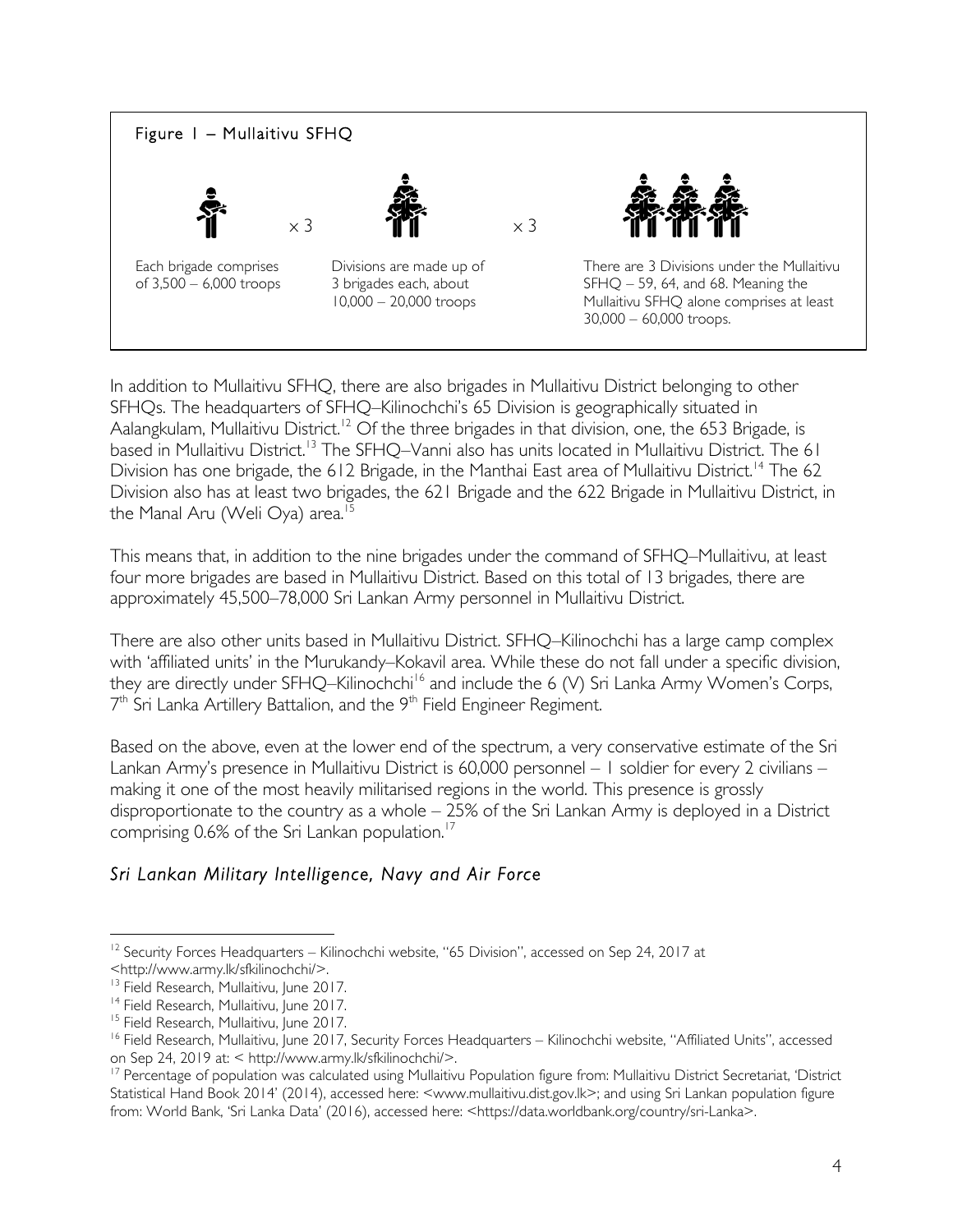Battalions from the Military Intelligence Corps, Special Forces Regiment and Army Commando Regiment are also present, but the military has not disclosed details about their deployments.<sup>18</sup> Furthermore, the Sri Lanka Air Force has three stations in Mullaitivu District,<sup>19</sup> and the Sri Lanka Navy has one station and six detachments in the district.<sup>20</sup> Unlike the Sri Lankan Army, there is no publicly available information detailing the numbers of military personnel in Sri Lankan Air Force and Navy camps and as a result, it is impossible to provide an accurate estimate of the number of troops under the these two branches of the military stationed in Mullaitivu.

## **Mapping the Military's Presence**

The interactive online map accompanying this report presents the most accurate picture of the militarisation of Mullaitivu District. This section serves to provide a brief overview of that mapping exercise based on field research conducted from May through August 2017.

The largest number of military structures in Mullaitivu District is found in its eastern part, near the coast where the final battles of the armed conflict were fought. In some areas, the military occupies large areas of both state and private lands with numerous installations, including military-run cafes, hotels, and farms. For example, both the 59 Division Headquarters and a large Air Force camp can be found in the Keppapilavu area located on the south-western shores of Nanthikadal Lagoon. A large section of the Vattapalai–Puthukudiyiruppu road that runs through the Air Force camp is closed off to the public, and the military's alternate public road goes through the jungle. Even this alternate route is lined with military structures, including individual battalions like the  $7<sup>th</sup>$  Sri Lanka Ordnance Corps, a military hospital, and an army-run canteen. In the area restricted to the public, the military operates a guesthouse named Bugler's Nest on the shores of the lagoon.

Currently, the military and its activities continue to displace over 100 families from Keppapilavu. As of October 2017, their roadside protest demanding the return of their lands has been ongoing for more than 200 days.



Figure 2 – Excerpt of Interactive Map - Keppapilavu Militarisation

<sup>&</sup>lt;sup>18</sup> "Intelligence expanded into six battalions" Daily Mirror, Oct 28, 2011, accessed here: <

http://www.dailymirror.lk/news/14406-intelligence-expanded-into-six-battalions.html>.<br><sup>19</sup> Sri Lanka Air Force website, "Establishments", accessed on Sep 24, 2017 at <http://www.airforce.lk/bases.php>. <sup>20</sup> Sri Lanka Navy website, "Tactical Area of Responsibility", accessed on Sep 24, 2017 at <http://www.navy.lk/en/taor-

en.html>; Field Research, Mullaitivu, June - July 2017.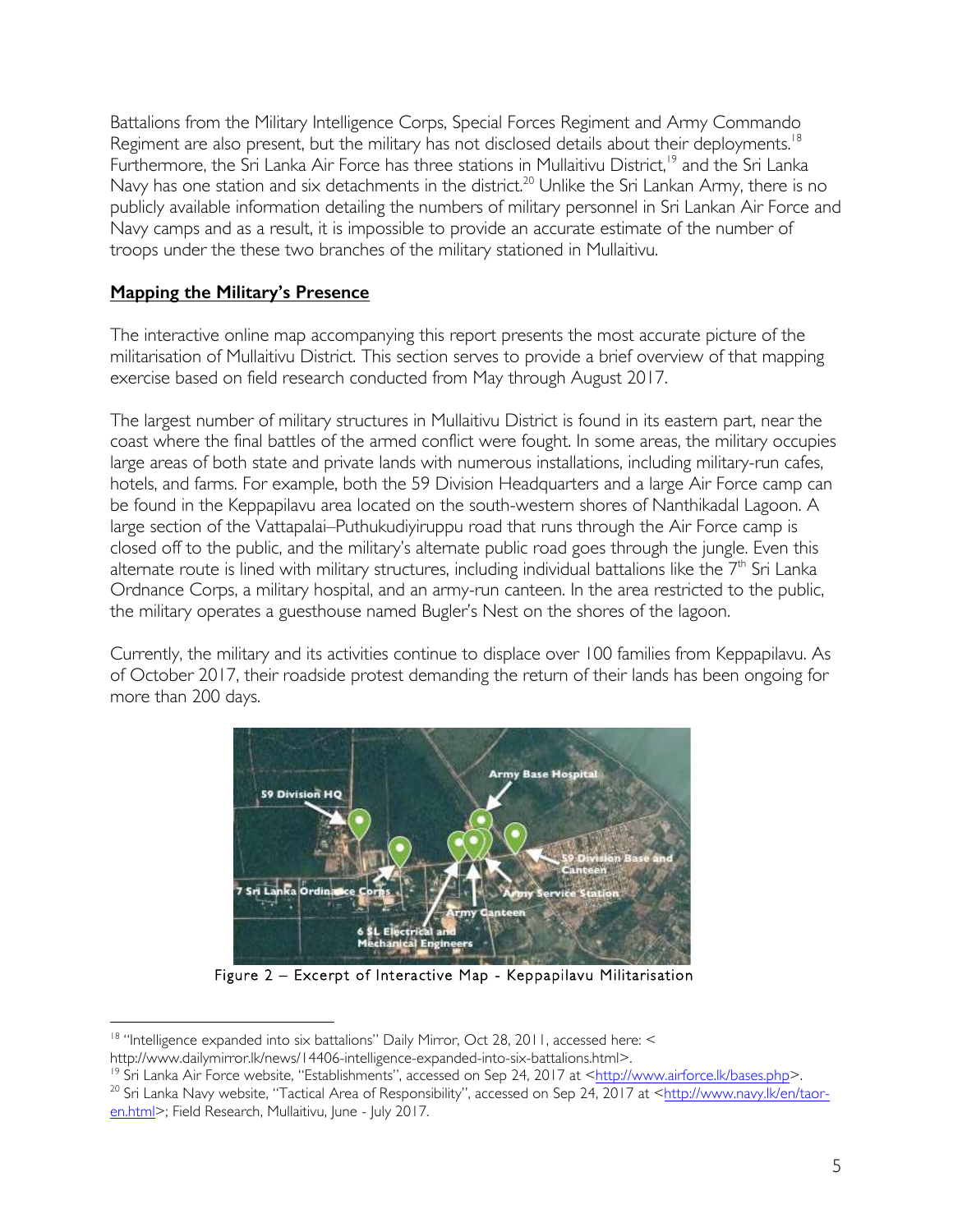

Figure 3 - Excerpt of Interactive Map – Road from Mullaitivu to Kokkilai

The last phase of the armed conflict was fought on the strip of land between Nanthikadal Lagoon and the Bay of Bengal, from Vadduvaakal Bridge to Chaalai. Here, the large military presence includes the enormous Gotabhaya Naval Station, which partially covers private land. This area also includes the headquarters of the 681 Brigade and individual camps of battalions. The brigade runs a 'war museum' on the site of its submarine dockyard near Valayanmadam, where it exhibits arms and boats captured from the Liberation Tigers of Tamil Eelam (LTTE).

Further south, a string of approximately 21 military installations line the coastal road between Mullaitivu and Kokkilai, which is a narrow but strategically important area linking the Tamil-dominated Northern and Eastern provinces. This stretch also contains reported statesponsored Sinhala settlements.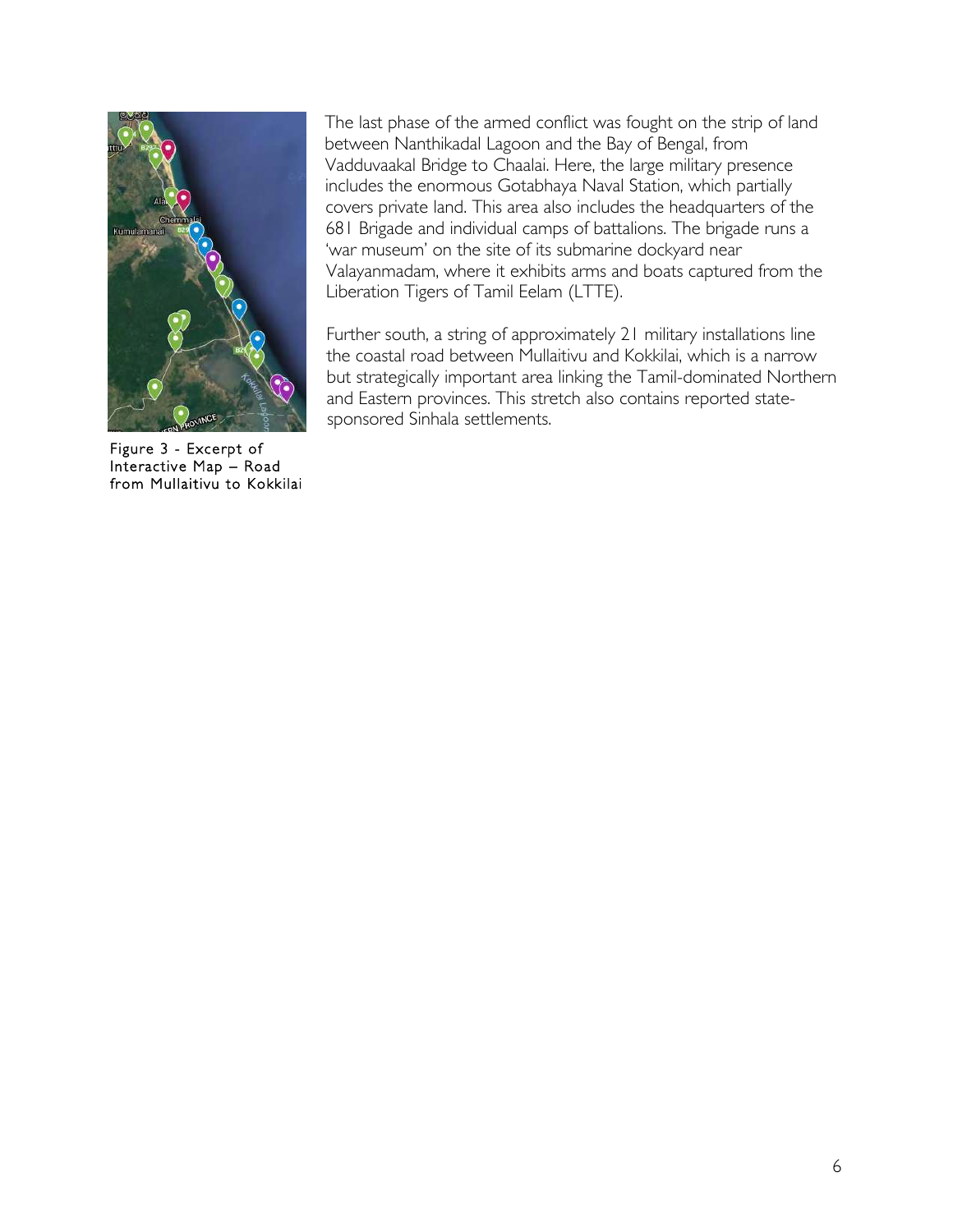# **(II) Extent of Land Occupied by Military in Mullaitivu**

The total area of the Mullaitivu district is 2616.9 square kilometres of which land area constitutes 2516.9 square kilometres.<sup>21</sup> This makes Mullaitivu the largest district in the Northern Province. The district is made up of 5 Divisional Secretariat (DS) divisions. More than half of Mullaitivu's land area has been declared as forest reserve or state forest land. According to official figures for 2014, total forest reserve stands at 78,856 hectares (194,857 acres) and state forest at 62,398 hectares  $(154,188$  acres).<sup>22</sup> Hence total land in control of the forest department is 141,254 hectares (349,046 acres). This translates into approximately 1,412 square kilometres. Hence the total land area not allocated for forests is 1,116 square kilometres.

Official data received through *Right to Information Act (RTI)* applications filed by ACPR and through anonymous government sources of land occupied by the military are tabulated in Table A.

Note: The Divisional Secretariat office for the Puthukudiyiruppu Division rejected ACPR's RTI request, and ACPR is currently appealing that rejection. Similarly the response from the Thunukkai DS office also did not provide full details of army occupation. However the numbers provided herein are entirely from official sources, a combination of data obtained through anonymous contacts in Government offices or through RTI applications.

| Table A          |                  |                  |              |  |
|------------------|------------------|------------------|--------------|--|
| Divisional       | Amount of        | Amount of        | Total amount |  |
| Secretariat      | state and state- | private land     | of land      |  |
|                  | permit land      | occupied by      | occupied by  |  |
|                  | occupied by      | military (acres) | military     |  |
|                  | military (acres) |                  | (acres)      |  |
| Manthai East     | ТO               | 20               | 30           |  |
| Thunukkai        | 104.66           | ()               | 104.66       |  |
| Puthukudiyiruppu | 366.25           | ()               | 366.25       |  |
| Oddusuddan       | 108              | 45               | 153          |  |
| Maritimepattu    | 400              | 1211.5           | 1611.5       |  |
| Total            | 988.91           | 1276.50          | 2265.41      |  |

However a document dated July 12, 2015, prepared by the Mullaitivu District Secretariat for a 'Resettlement Plan Meeting<sup>23</sup> placed the extent of land occupied by the military as follows:

<sup>&</sup>lt;sup>21</sup> Chief Secretary's Secretariat (Northern Province), 'Statistical information Handbook - Northern Province (2014)', accessed here: <https://www.np.gov.lk/pdf/CSCluster/Statistical%20Information%20-%202014.pdf>. <sup>22</sup> *Ibid.* 

<sup>&</sup>lt;sup>23</sup> In file with the researchers, September 2017.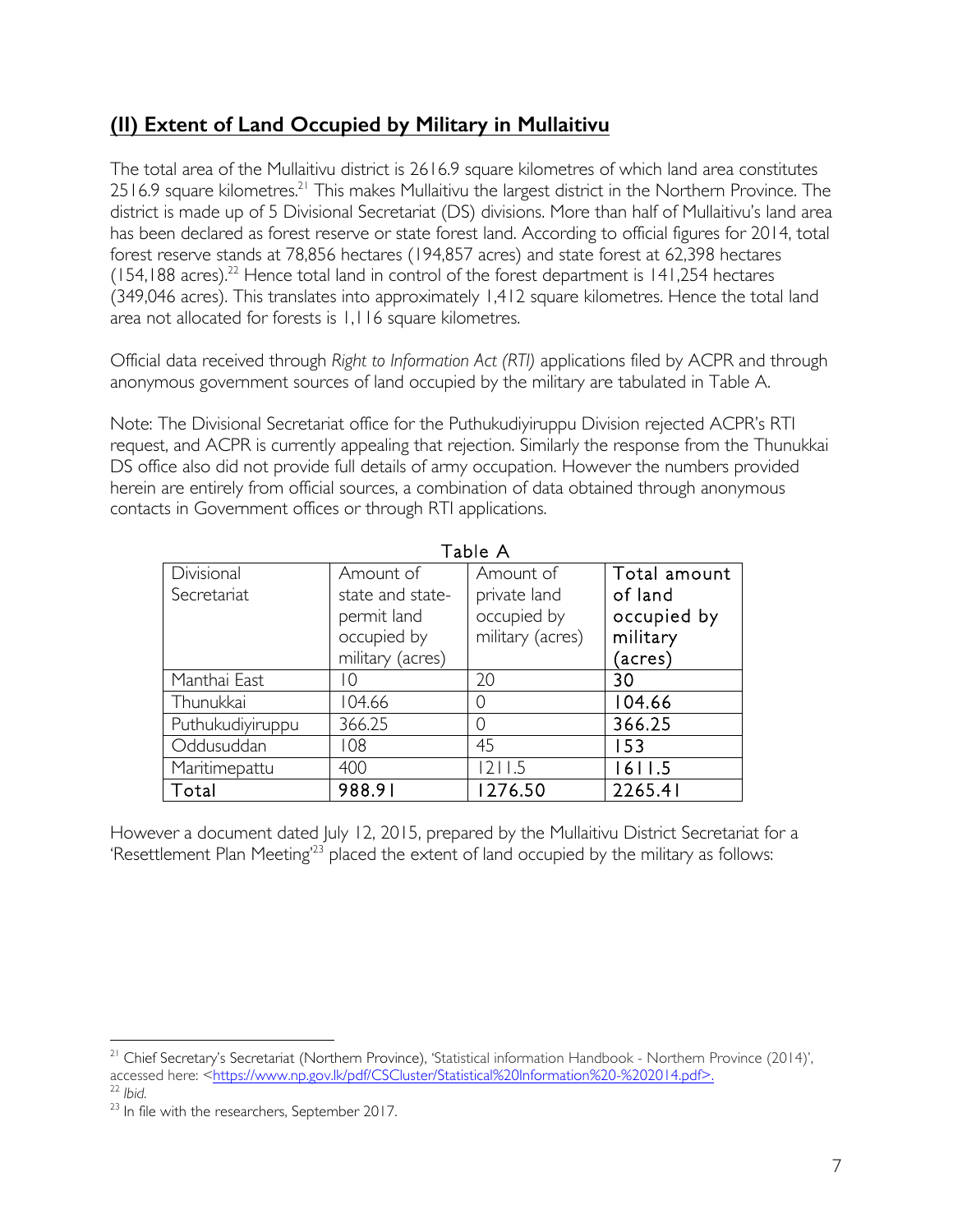| гарте в          |                  |              |  |  |
|------------------|------------------|--------------|--|--|
| Amount of        | Amount of        | Total amount |  |  |
| state and state- | private land     | of land      |  |  |
| permit land      | occupied by      | occupied by  |  |  |
| occupied by      | military (acres) | military     |  |  |
| military (acres) |                  | (acres)      |  |  |
| 594.5            |                  | 594.5        |  |  |
| 912              |                  | 912          |  |  |
| 1152             | 0                | 1152         |  |  |
| 8377.25          | 55.5             | 8427.5       |  |  |
| 2403.75          | 645.88           | 3049.63      |  |  |
| 12,845           | 701.38           | 13,546.38    |  |  |
|                  |                  |              |  |  |

Table B

It must be emphasised that this document is from 2015 and that it was circulated at a meeting of Government officials and is not available in the public domain. The document further notes that 2,149 acres of irrigation and rain fed land has been taken over by the Mahaweli Authority affecting the land rights of 523 Tamil citizens in Kokkuthoduvaay (Maritimepattu DS division).

The discrepancy between Table A and Table B can only be explained if the Government in the past two years has released more than 10,000 acres of land occupied by the military. The Government has released some land, but not to the extent of 10,000 acres. In fact it continues to initiate legal steps to acquire more lands for the military. On August 4, 2017, the Minister of Lands gazetted notice for the acquisition of 672 acres of land for a navy camp in Vella Mullivaaykkaal/ Vattvaahal.<sup>24</sup> This leads to the question of whether the current numbers provided by Government sources (Table A) are deliberately wrong. It is also not clear whether either Table A and Table B contain details of both land occupied by the military legally (in that there has been a vesting of such property in the military under for example the State Land Ordinance) and illegally (where the military has not sought legal authority for use of State Land). Furthermore the data in Table A and Table B does not include forest land currently occupied by the military.

Mr. Thurairasa Ravikaran (a Member of the Northern Provincial Council representing Mullaitivu) has undertaken painstaking research by way of extensive field research, through interviews with affected villagers, rural development societies and other grass root organisations. Data emerging from his research is tabulated in Table C. This data was made public by Mr. Ravikaran in 2016.

| Table C                |                                      |  |
|------------------------|--------------------------------------|--|
| Divisional Secretariat | Land occupied by the security forces |  |
|                        | (in acres)                           |  |
| Maritimepattu          | 17,919                               |  |
| Oddusuddan             | 12,585                               |  |
| Puthukudiyirippu       | 1,008                                |  |
| Thunukkai              | 2,350                                |  |
| Manthai East           | 329                                  |  |
| Total                  | 34.191                               |  |

<sup>&</sup>lt;sup>24</sup> Government of Sri Lanka, Extra Ordinary Gazette Notification dated 04.08.2017, http://documents.gov.lk/files/egz/2017/8/2030-44\_E.pdf (last accessed 04 October 2017).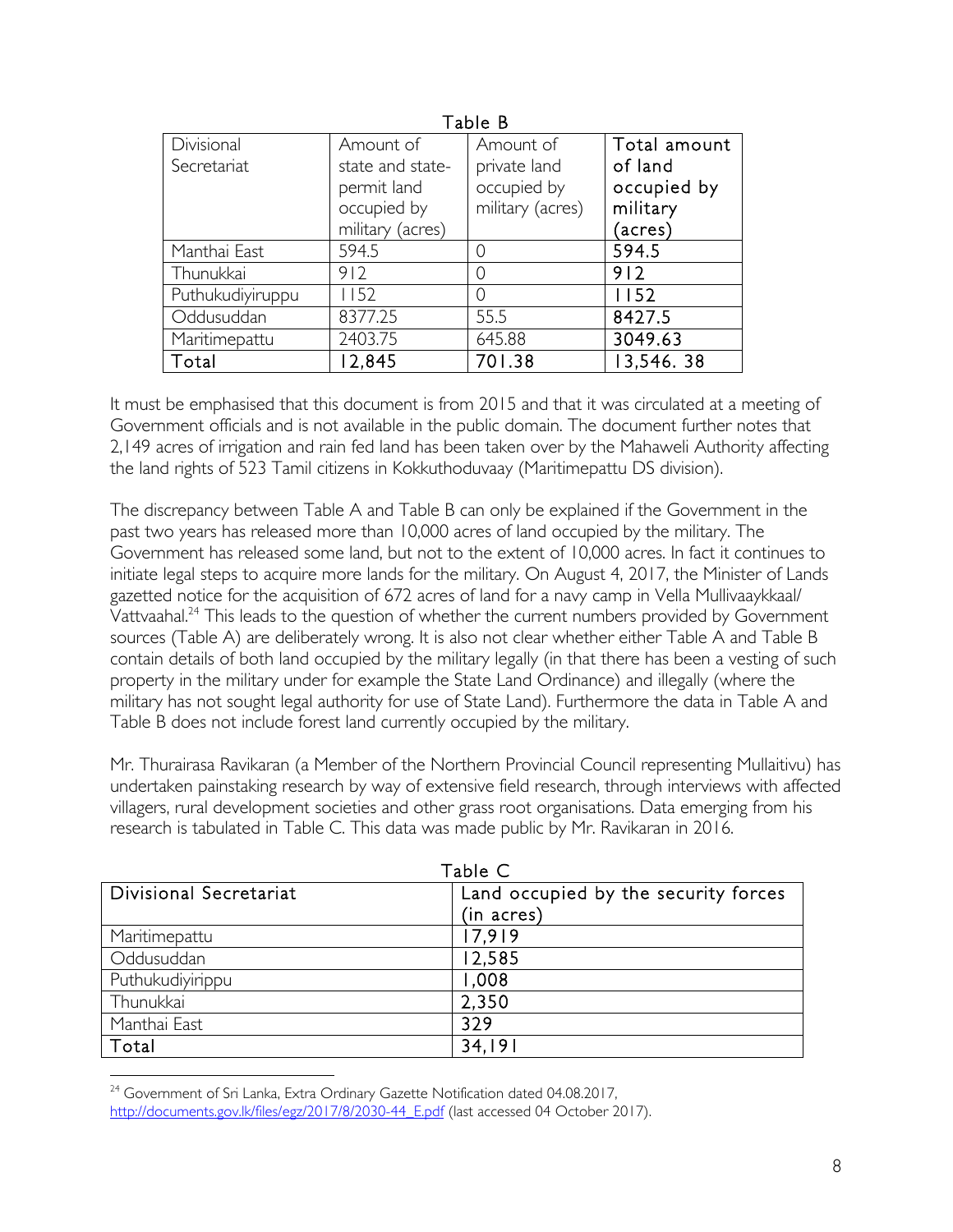Mr. Ravikaran's data of 34,191 acres in military occupation approximately translates into 138 square kilometres. 138 square kilometres constitutes 12% of the land area available for use after subtracting land allocated for forests. This seems a credible figure given the scale of military presence in Mullaitivu. Mr. Ravikaran told researchers<sup>25</sup> that even his data is a conservative estimate, particularly for reasons that he had no accurate data on land occupied by the army within areas that have been declared as forests. Mr. Ravikaran also told researchers that in a recent District Development Committee meeting in response to a question posed by him, the Department of Forests conceded that between 13,000 – 14,000 acres of land have been newly demarcated as forest land since the end of the war in 2009. Tamil activists in Vavuniya, Mannar and Mullaitivu have time and again complained that the Department of Forests has as of recently been converted into an instrument to perpetrate grab lands.<sup>26</sup> Mr. Ravikaran further told researchers that he has repeatedly raised the issue of the need for accurate information of land occupation by the security forces being available at Mullaitivu District Development Committee meetings but that Government representatives and officials have always side stepped this issue. ACPR will take up this matter with the Right to Information Commission and other forums in the near future.

Comparing figures obtained officially from Divisional Secretariat offices through the *Right to Information Act*, unofficially from government sources, and from local sources, it is evident that officially obtained government numbers significantly downplay the actual amount of land occupied by the military. Hence on the above careful analysis of the methodology used by the different actors in making their claims with regard to land occupied by the military and information available on the scale of the military presence, ACPR and PEARL are able to conclude that the claim of 30,000 acres of land being held by the security forces in Mullaitivu is credible.

One of the most important steps in moving toward comprehensive and rapid demilitarisation is a transparent and credible process of surveying land currently occupied by military forces in the Northern and Eastern provinces with a particular focus on the Vanni (Mullaitivu District, Kilinochchi District, and parts of Vavuniya and Mannar Districts).

<sup>&</sup>lt;sup>25</sup> Interview with Mr. Ravikaran October 2017.

 $26$  The most well known example is the Extra Ordinary Gazette notification dated 24.03.2017 taking over entire Mulism villages in Musali, Mannar. http://documents.gov.lk/files/egz/2017/3/2011-34\_E.pdf.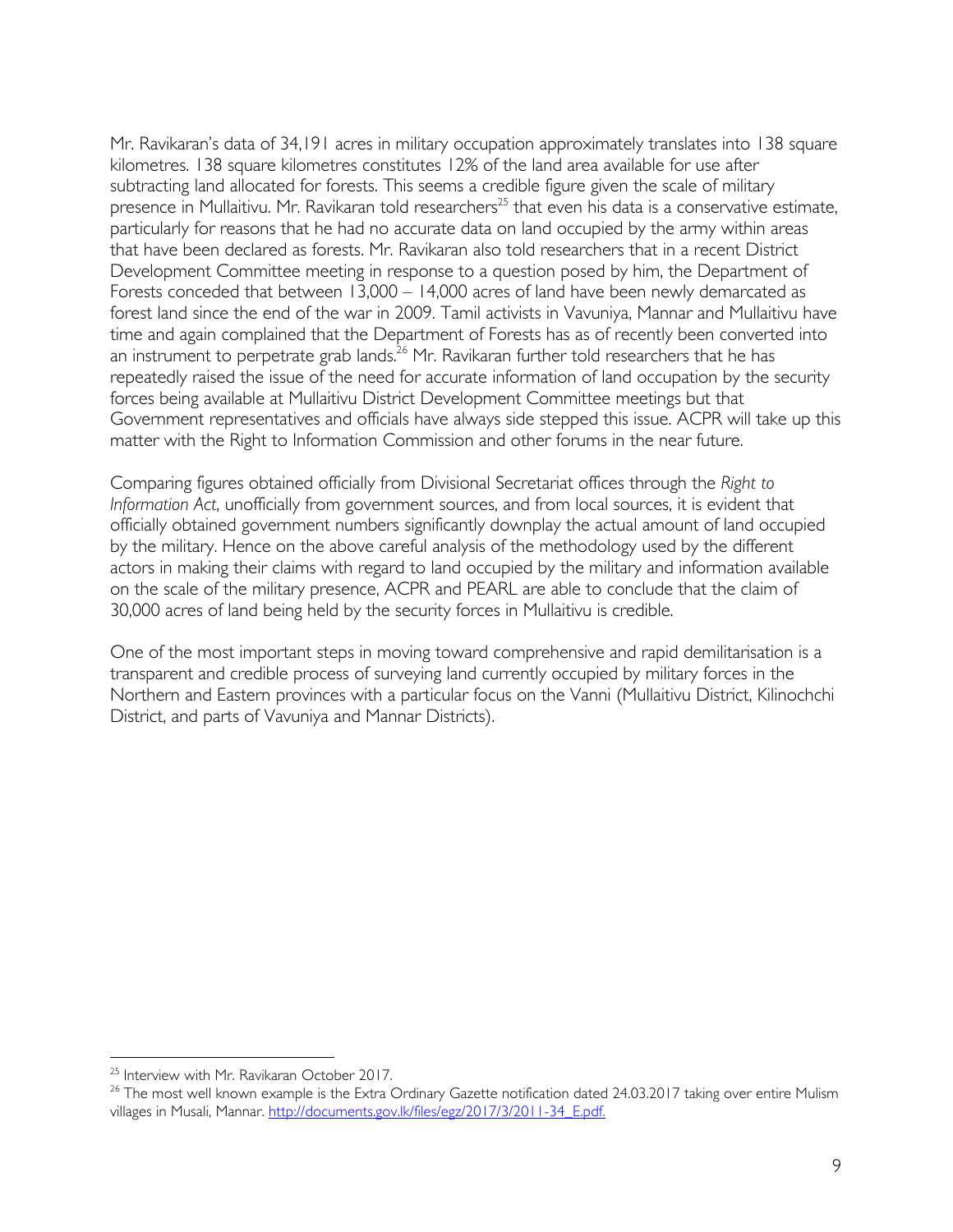# **(III) Buddhisization of Mullaitivu District**

The Sri Lankan military has been instrumental in the construction and maintenance of Buddhist temples in the North-East post-war, including in areas with no Buddhists.<sup>27</sup> The proliferation of military-built and -maintained Buddhist temples must be understood in the context of the Sri Lankan military's deeply Sinhala-Buddhist institutional character.

First, the military is almost entirely composed of Sinhala-Buddhists as a matter of policy. As Brian Blodgett's study of the Sri Lankan military from 1949 to 2004 notes, 'in 1962, a policy of recruiting only from the Sinhalese Buddhist community was instituted. This was the beginning of an ethnically pure army'.<sup>28</sup> The proportion of Tamils in both the military and the police dropped from 40% in 1956 to just 4% by 1980.29,30

Second, but just as significantly, the ethos of the Sri Lankan military became Sinhala-Buddhist: 'new [military] units were named after Sinhala kings famed in nationalist narratives for defeating Tamil opponents; Buddhist rituals were integrated into military ones; and the Buddhist clergy and military command developed a close and naturalised relationship, signifying the equivalence of protecting the State and protecting Buddhism'.<sup>31</sup>

This equivalence has been enshrined since 1972 in the Sri Lankan constitution, which states at Article 6:

The Republic of Sri Lanka shall give to Buddhism the foremost place and accordingly it shall be the duty of the State to protect and foster Buddhism while assuring to all religions the rights granted by section 18 (1)(d).

Successive governments' approaches to the armed conflict—and the post-war period—have reproduced the Sinhala-Buddhist ethos of the military. A scholar of Buddhism, Tessa Bartholomeusz, notes that the Sri Lankan government asks its military personnel to consider their campaigns against the LTTE 'as religious work' or as 'the defence of Dharma'.<sup>32</sup> Accordingly, the military's construction of Buddhist viharas in traditionally Tamil areas with no Buddhist population is a preliminary step to the Sinhala-Buddhist colonisation of these areas and a re-assertion of Sinhala-Buddhist dominance.<sup>33</sup>

In some areas, such as Vavuniya,<sup>34</sup> Kilinochchi,<sup>35</sup> and Point Pedro,<sup>36</sup> the military has built Buddha statues within or in close proximity to Hindu temples. Tensions flared in September 2017 over the

 <sup>27</sup> "Sri Lankan Army renovates Buddhist Vihara in Kilinochchi" (13 July 2017*),Tamil Guardian*, accessed here:

<sup>&</sup>lt;http://tamilguardian.com>.<br><sup>28</sup> B. Blodgett, ''Sri Lanka's Military: The Search for a Mission'' (2004), Aventine Press at p 54.

<sup>&</sup>lt;sup>29</sup> C. Manogaran, "Ethnic conflict and reconciliation in Sri Lanka" (1987), *University of Hawaii Press* at p129.

<sup>30</sup> D. L. Horowitz, "Coup Theories and Officers' Motives: Sri Lanka in Comparative Perspective*"* (2014), *Princeton University Press.*

<sup>31</sup> M. Rasaratnam, "Tamils and the Nation: India and Sri Lanka Compared" (2016), London: *Hurst & Co* at p176.

<sup>32</sup> Tessa J. Bartholomeusz, "In defense of dharma: just-war ideology in Buddhist Sri Lanka" (2002), *Routledge* at p 36.

<sup>&</sup>lt;sup>33</sup> People for Equality and Relief in Lanka, "Withering Hopes" (20 April 2017) accessed here: <www.pearlaction.org>.

<sup>34</sup> "Buddhas on the A9 – Sinhalisation of Vavuniya" (5 September 2017),*Tamil Guardian*, accessed here: <http://tamilguardian.com>.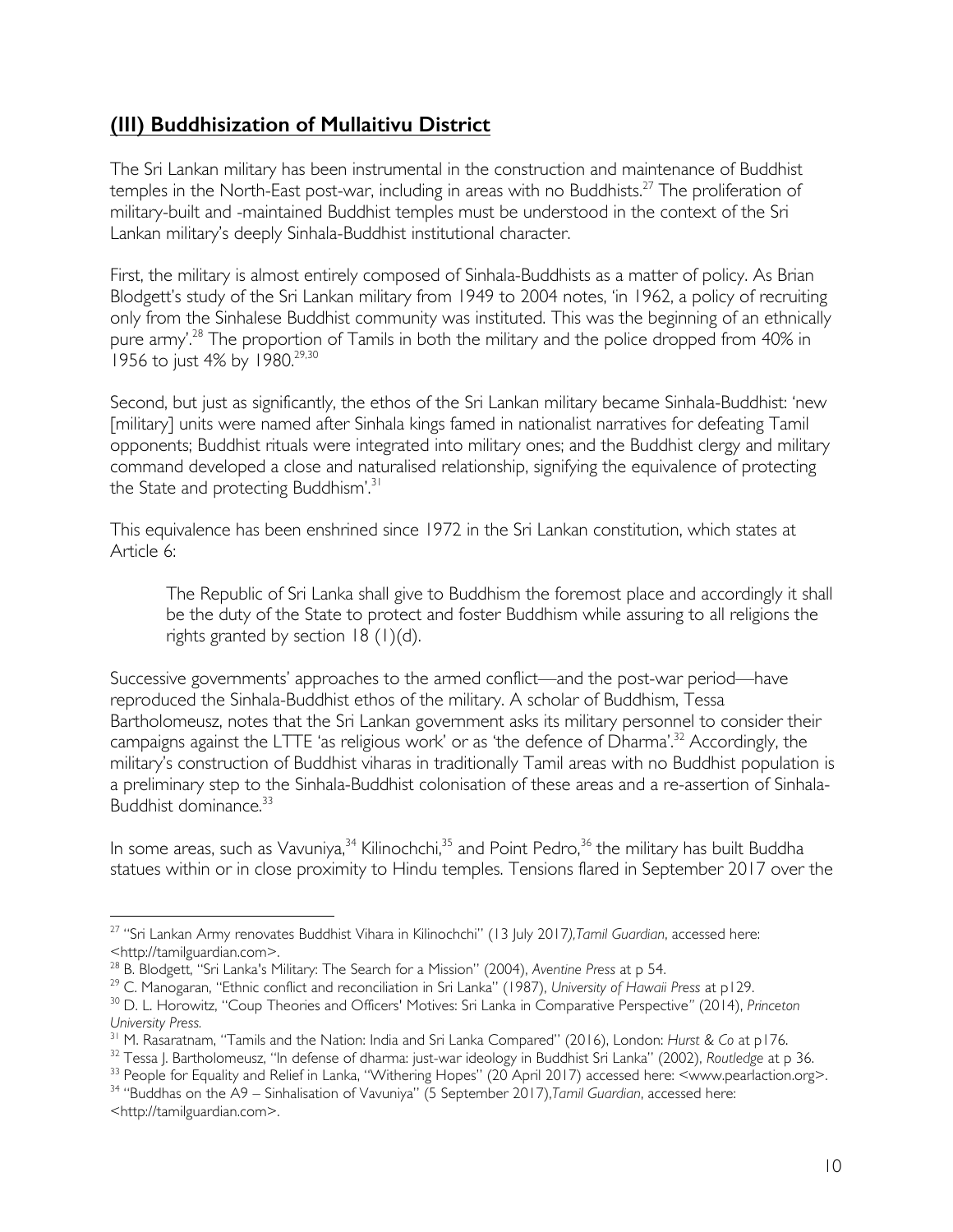president's proposed attendance at an illegally constructed vihara on the premises of a Hindu temple in Mannar.<sup>37</sup> This is troubling given that, last year in Jaffna, a local Hindu priest reported that the military destroyed a Hindu temple in order to construct a Buddhist temple.<sup>38</sup> Communities in the region have forcefully opposed the construction of Buddhist structures in areas with no Buddhist civilians. 39

As in the rest of the North-East, Mullaitivu District has witnessed the military's construction of Buddhist structures on both state and private Tamil lands. While Tamil landowners whose properties were occupied by the Air Force in Keppapilavu were protesting earlier this year, the military was reportedly seen constructing a Buddhist temple on their occupied land.<sup>40</sup> Despite a ban on building illegal Buddhist viharas by local authorities in 2015, another temple is being illegally constructed on land that is partially owned by a Tamil living in the Kokkilai region of Mullaitivu District.<sup>41</sup> Security forces arrested this Tamil landowner in 2015 for protesting against the military land grab.<sup>42</sup> The Buddhist temple, the Sri Sambodhi Vihara, is in an area with a heavy military presence, where the government has reportedly settled over 300 Sinhala families in recent years.<sup>43</sup>



Sri Sambodhi Vihara, Kokkilai – July 2017 *Source: Authors* 

 35 "NPC condemns building of Buddhist vihara on land of Hindu temple" (17 August 2017), *Tamil Guardian*, accessed here: <http://tamilguardian.com/content/npc-condemns-building-buddhist-vihara-land-hindu-temple>.

- <sup>36</sup> "Buddhas encroaching Kovils Sinhalisation of Point Pedro" (12 August 2017), *Tamil Guardian*, accessed here: <http://tamilguardian.com/content/buddhas-encroaching-kovils-sinhalisation-point-pedro>.
- <sup>37</sup> "Mannar civil society slam Sri Lankan President's plan to attend opening of illegally constructed Buddhist vihara in Thiruketheeswaram" (26 September 2017), *Tamil Guardian,* accessed here: <http://tamilguardian.com>.

<sup>39</sup> "Local authorities petition court to halt construction of Navatkuli stupa" (10 June 2017), *Tamil Guardian,* accessed here: <http://tamilguardian.com/>.

<sup>40</sup> "Sri Lankan military building Buddhist vihara on Keppapulavu land" (15 March 2017), *Tamil Guardian*, accessed here: <http://tamilguardian.com/content/sri-lankan-military-building-buddhist-vihara-occupied-keppapulavu-land>.

<sup>41</sup> "Buddhist temple being constructed in Mullaitivu despite ban says NPC councillor" (20 June 2015), *Tamil Guardian*, accessed here: <http://tamilguardian.com/content/buddhist-temple-being-constructed-mullaitivu-despite-ban-says-npccouncillor>.

<sup>42</sup> "Arrests at protest against army-built vihara" (4 June 2015), *Tamil Guardian*, accessed here:

<http://tamilguardian.com/content/arrests-protest-against-army-built-vihara>.

<sup>43</sup> "Colombo 'demonstrates' genocidal approach by continuing controversial Vihara at Kokku'laay" (10 October 2016), *TamilNet*, accessed here: <https://www.tamilnet.com/art.html?catid=13&artid=38444>.

<sup>38</sup> "Hindu temple demolished to make way for Buddhist vihara in Jaffna" (21 July 2016), *Tamil Guardian*, accessed here: <http://tamilguardian.com>.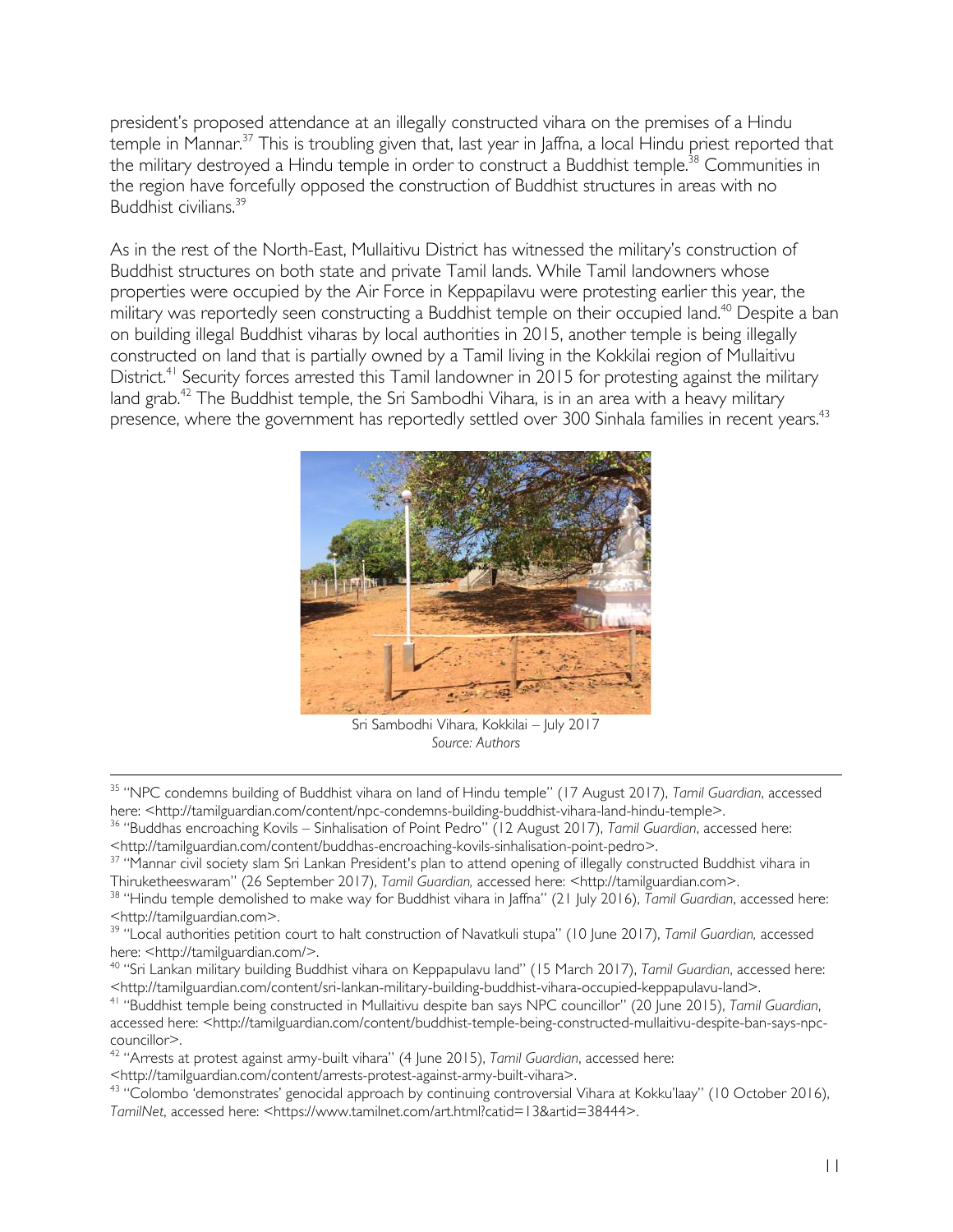It is important to recall that, in Mullaitivu District, most of these Buddhist viharas were constructed after the armed conflict ended. The Nayaru Rajamaha Vihara was constructed in Nayaru after 2009, across the road from the military camp of the  $19<sup>th</sup>$  Gemunu Watch Battalion.<sup>44</sup> The 643 Brigade's headquarters in Oddusuddan has a large vihara within its premises, which is visible from the outside, that was also built after 2009.<sup>45</sup> On the south side of Vadduvaakal Bridge, the military constructed the Sri Raja Maha Vihara after capturing the area in 2009.<sup>46</sup> The military established another Buddhist temple in Mankulam, adjacent to a military camp, which former Defence Secretary Gotabhaya Rajapaksa ceremoniously opened in 2013. 47

The construction of Buddhist temples, the organisation of Buddhist events by the military in majority Tamil areas, and the disregard shown to existing non-Buddhist structures, are indicative of the State's assertion of Sinhala-Buddhist dominance in the non-Buddhist regions of the island. The intersection of militarisation with this project of Buddhisization is a critical reason militarisation remains a pressing issue in the North-East.

<sup>&</sup>lt;sup>44</sup> Field Research, Mullaitivu, July 2017.<br><sup>45</sup> Field Research, Mullaitivu, June 2017.<br><sup>46</sup> Field Research, Mullaitivu, July 2017.

<sup>47</sup> "Gota opens new dagoba in Kilinochchi" (18 October 2013), *Colombo Telegraph*, accessed here: <https://www.colombotelegraph.com/index.php/gota-opens-new-dagoba-in-kilinochchi/>.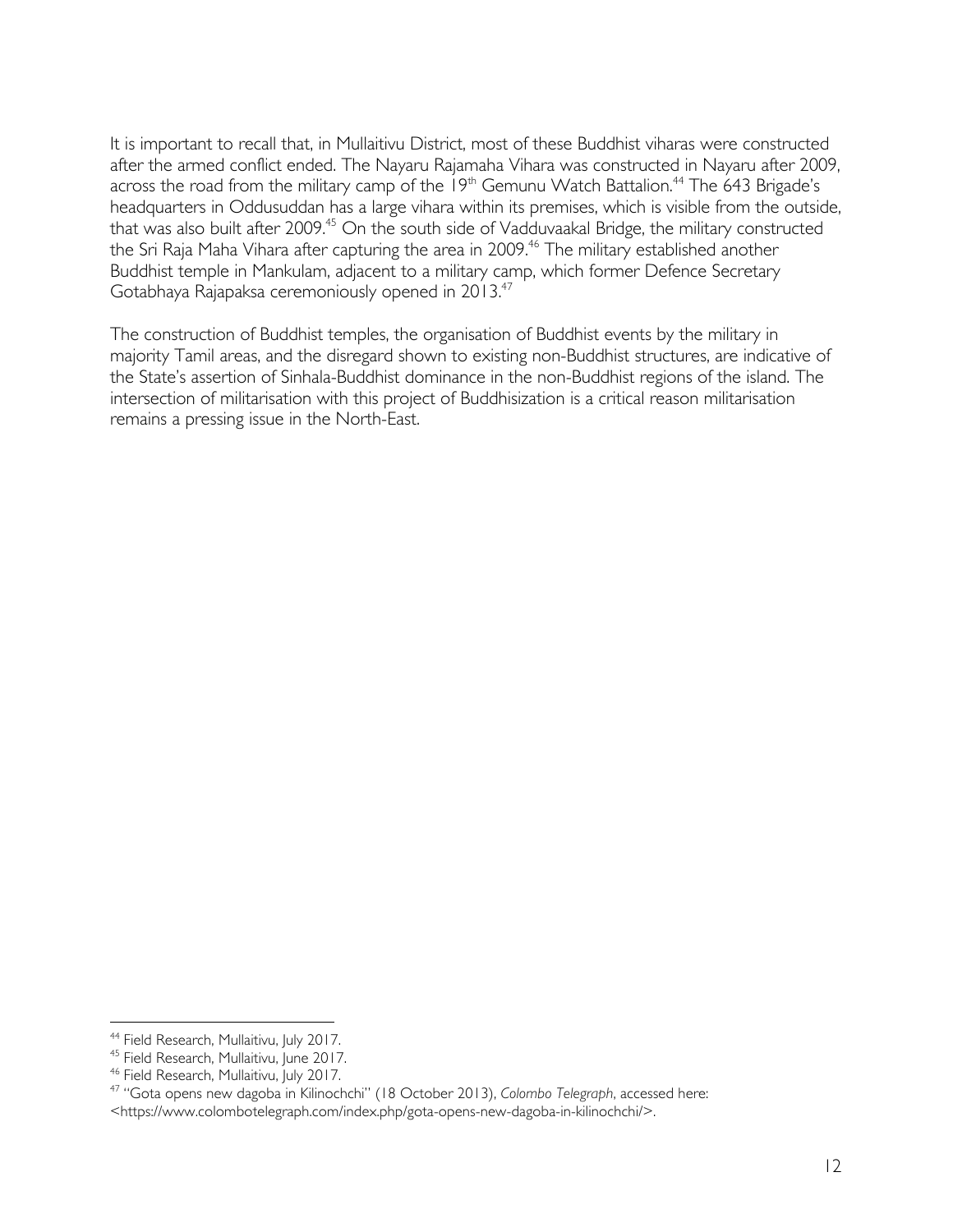# **Impact of Militarisation on Mullaitivu**

# **(I) Land Occupation and Displacement**

As of October 2017, the most credible estimate of how much land the military occupies in Mullaitivu District is 30,000 acres.<sup>48</sup> Most of this land was taken by the Sri Lankan military post-2007, during the final stages of the armed conflict. Prior to this date, most of Mullaitivu District with the exception of Weli Oya was almost entirely under the control of the LTTE.<sup>49</sup> The military's continued occupation of large swathes of private and public lands in Mullaitivu, and in the Vanni more generally, has ensured the enduring militarisation of the region.

The military has used this occupied land to expand into the tourism and agricultural sectors, limiting local economic growth (discussed *infra*, section II). In addition, many families with occupied lands are still forced to live in substandard resettlement villages or temporary housing, as discussed in the case study below.

In the Vanni, most land is state-owned, which contrasts with an area like Jaffna, where private individuals own most of the land. State land is given for use by individuals and families through a system of permits as provided for by the Land Development Ordinance of 1935.

Following the end of the armed conflict over eight years ago, key concerns regarding the Sri Lankan military's occupation of state lands include:

- a) *Lands belonging to those who died in or were displaced by the armed conflict.* A sizeable percentage of the population was killed in the last phase of the armed conflict. Many are displaced, either outside the Vanni or even Sri Lanka. Furthermore, during the war, documentation related to state lands was destroyed and many individuals lost their personal documents related to permit lands. Problematically, in many instances the military treats as 'vacant'—and has claimed ownership of—permit lands held by people who died, were displaced, or have otherwise been unable to claim their lands.
- b) *Farms previously managed by the LTTE.* While it controlled the Vanni, the LTTE managed vast areas of land on which they inter alia operated farms. Since the defeat of the LTTE, these farms have been claimed by the military.
- c) *New or expanding forest reserves.* The Forestry Department as been declaring new forest reserves and expanding some existing reserves over what was previously either permit lands or private land. The military is present within these reserves in large numbers.

The underlying assumption that state lands in the Vanni are automatically available for the military's use, with no required procedures or oversight, poses grave concerns. In fact, documents accessed in research for this report demonstrate that military personnel believe state lands are available to

 $48$  See above for explanation.<br> $49$  Interviews with villagers from Keppapilavu, February 2017 and July 2017.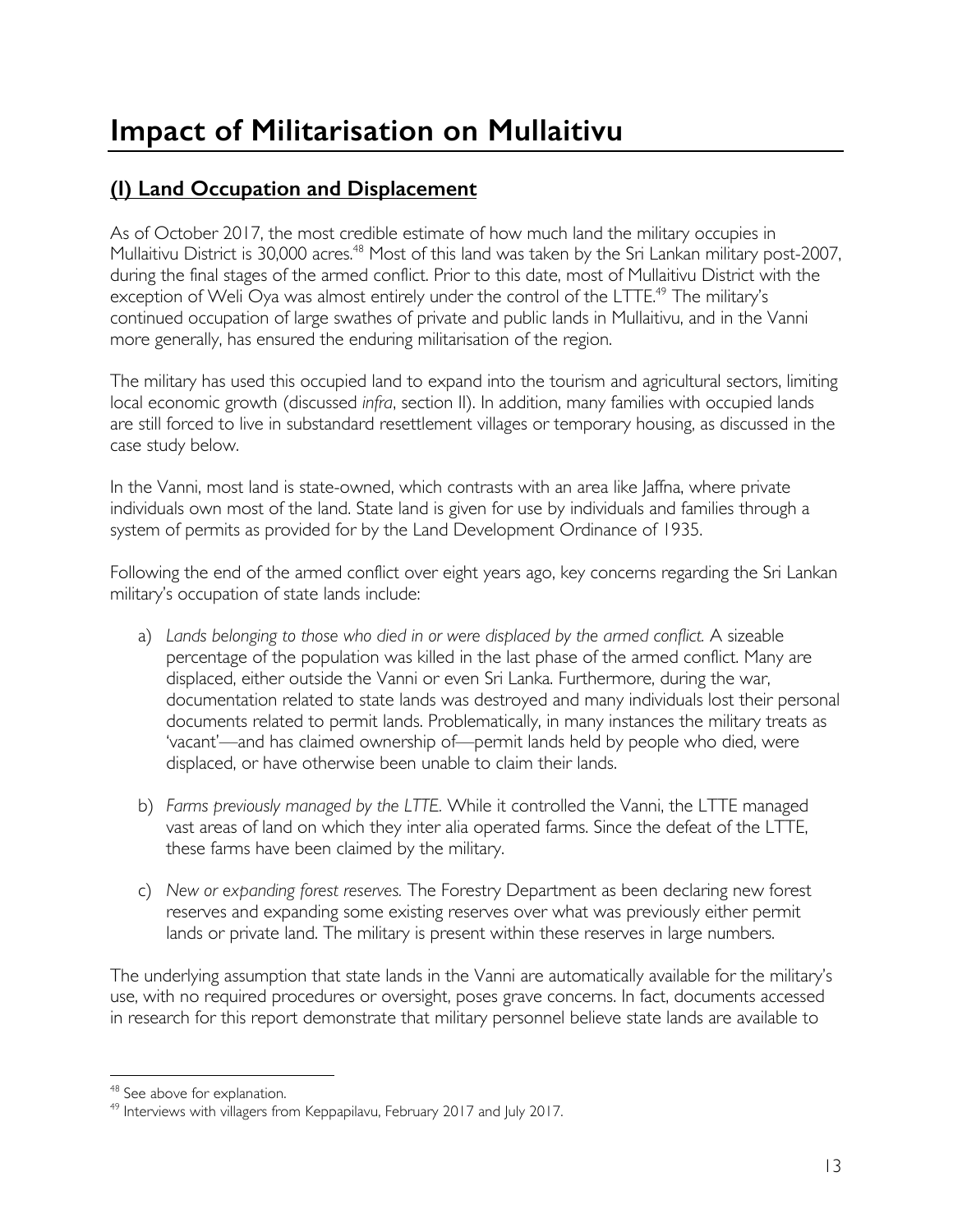them as a right and dividend of the war. In one such document from 2010, a Major General wrote to a senior government official:

Therefore as the location being provided to be under LTTE, the Security Forces wish to propose the property to be given to the interest … regiment who immensely sacrificed for the success of the army war effort to capture these areas. Hence it is kindly recommended to grant permission for … regiment to possess this property to manage to benefit the national income. 50

In another document, the Secretary to a Ministry of the Central Government, a senior official, says of an agricultural project to be undertaken by the military:

The main objective of the programme is to ensure the participation of war heroes in the national food production process mainly the domestic food crop development through cultivation of *abandoned lands* [emphasis added]. Under this programme, arrangements have been made to cultivate around 1350 acres in the army camp premises and necessary inputs and technical knowledge are to be provided by the  $\ldots$  authority of Sri Lanka.<sup>51</sup>

Contrary to these characterisations, state land is not synonymous with 'government land' or land belonging to the military. The Supreme Court of Sri Lanka has invoked the notion of 'public trust'<sup>52</sup> when government institutions have control over the use of natural resources. The public trust doctrine stipulates that the government's management of resources must be done with a 'public purpose'—that is, that these resources owned collectively by the people must be managed by the State in the overall public interest.

In this vein, under Sri Lanka's own domestic laws, state land must be used for public purposes. In the North-East, however, the State repeatedly relies on the false assumption that 'national security' or allocating land to the military constitutes a public purpose. This is primarily driven by the notion that state lands in the Vanni and the economic exploitation of such lands by the military is owed by the State and the public to 'war heroes'. The fact that most political actors in the Sinhalesedominated South share this perception of land use in the Vanni exacerbates and entrenches the military's faulty logic. As a result, no government—or change in regime—has reversed the intense militarisation of the Vanni.

The 'Good Governance' regime that took power in January 2015 has promulgated the 'National Policy on Durable Solutions for Conflict Affected Displacement' This policy specifies that state lands may only be used for a 'public purpose' and that this requirement should ensure that this land cannot be used for 'agricultural production, tourist enterprises, or recreation'.<sup>53</sup> To date, however, the military has failed to explain how its occupation of over 30,000 acres of land in Mullaitivu is for

<sup>&</sup>lt;sup>50</sup> Document dated August 2010 in file with the researchers.

<sup>&</sup>lt;sup>51</sup> Document dated May 2011 in file with the researchers.

<sup>&</sup>lt;sup>52</sup> Vasudeva Nanannayakkara Vs K.N. Chocksy SCFR 158/2007, SCM 04.06.2009, Sugathapala Mendis Vs Kumaratunge 352/2007, SCM 08.10.2008.

<sup>53</sup> Ministry of Prison Reforms, Rehabilitation, Resettlement and Hindu Religious Affairs, "National Policy on Durable Solutions for Conflict-Affected Displacement", approved by Sri Lankan Cabinet August 16, 2016, accessed here: < http://resettlementmin.gov.lk/>.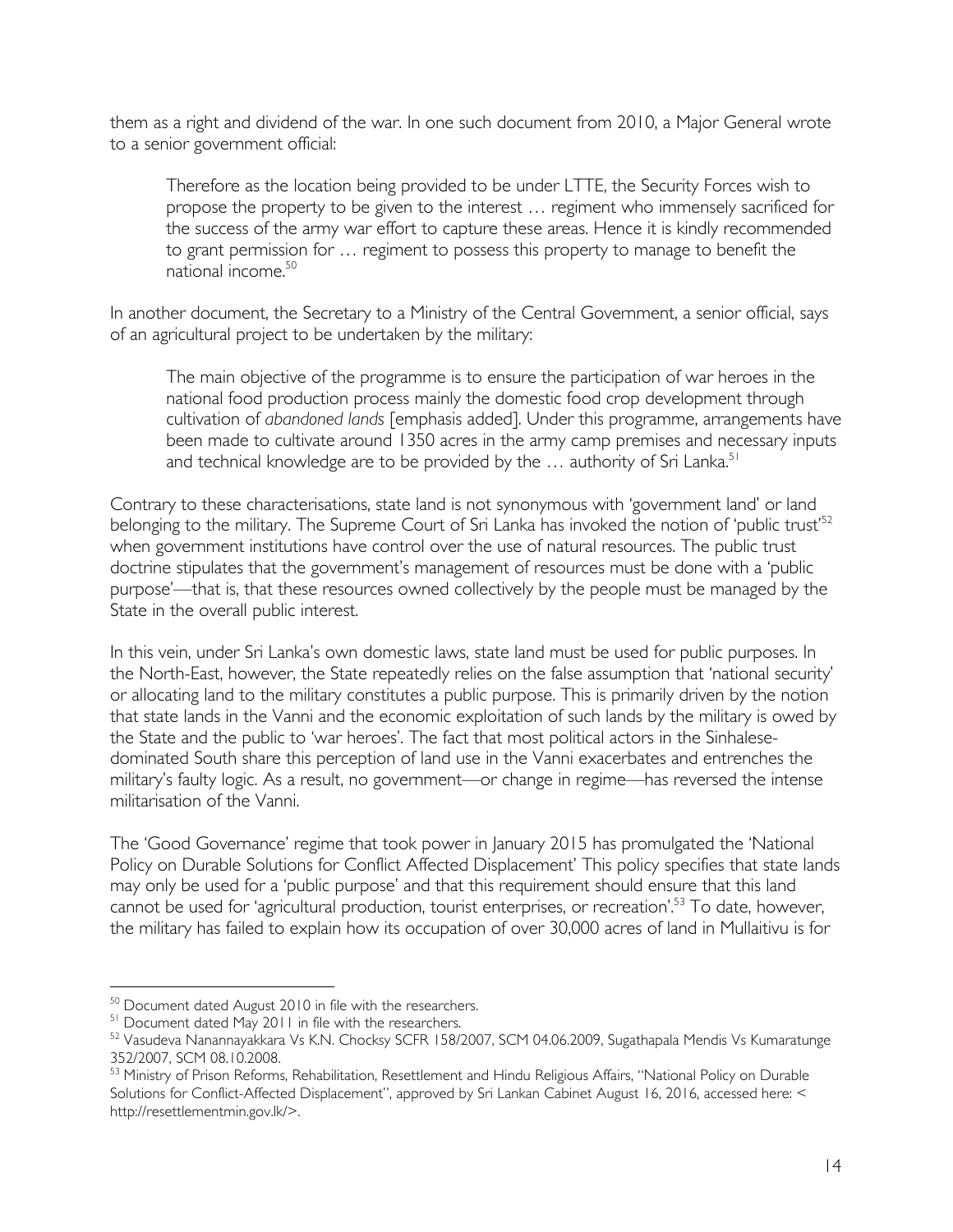the 'common good', particularly where such land is being used for military-run commercial purposes.

Under the Sri Lankan parliament's 'National Policy on Durable Solutions for Conflict-Affected Displacement', the government must both ensure that displaced persons can return to their homes as soon as possible and provide adequate housing.<sup>54</sup> Yet there is little evidence that the government has meaningfully attempted to fulfill these promises. Instead, the military's activities continue to leave hundreds of families displaced and, where land has been released, it has been done in an ad hoc fashion with inadequate resettlement assistance.

There have been multiple reports of the military destroying wells and cutting down trees on occupied lands just days before they are returned to residents.<sup>55</sup> One resident from Pilakudiyiruppu told journalists that there was '[o]il and petrol [...] spilt over the floor when we returned home. We had to wash and clean the house, but the stench is still there'.<sup>56</sup> Another said, 'the [army had] taken our doors, windows & electrical fittings, and bulldozed our houses to the ground'.<sup>57</sup>

The situation of Tamils receiving returned lands in poor condition is exacerbated by the inadequate levels of provided resettlement assistance. For example, villages often lack basic infrastructure, such as plumbing and electricity, forcing residents to start from scratch in rebuilding and affording necessary services. 58

In Mullaitivu in particular, an ongoing military presence around areas that are released also inhibits residents returning because they are afraid of living among the military. 'How can we move back when I would have to send my daughter to walk between military camps in order to get to school?' one mother in Keppapilavu said. 59

#### **Case Study: Keppapilavu**

Keppapilavu is a Grama Niladhari (GN) division within the Maritimepattu Divisional Secretariat located in Mullaitivu District. It is comprised of four GN villages: Seeniyamottai, Sooripuram, Pilakudiyiruppu, and Keppapilavu village.<sup>60</sup>

Keppapilavu's population comprises many families that were repeatedly displaced throughout the armed conflict. Many of the residents of Sooripuram were Up-Country Tamils who fled anti-Tamil pogroms and Janatha Vimukthi Peramuna (JVP) insurrections and were resettled by the LTTE after the 1996 Battle of Mullaitivu. Within Keppapilavu, there are also families who were displaced from the Kent and Dollar Farms in the early 1980s.<sup>61</sup>

<sup>&</sup>lt;sup>54</sup> *Ibid.*<br><sup>55</sup> Interviews with Keppapilavu protestors, February 2017.<br><sup>56</sup> Ruki Fernando and Marisa De Silva, ''Military Occupation: documenting civilian protests and the struggle of the newly resettled" (16 March 2017), *Groundviews*, accessed here: <http://www.groundviews.org>.<br>
<sup>57</sup> Ibid.<br>
<sup>58</sup> Ibid; Interviews with Keppapilavu villagers, July 2017.<br>
<sup>59</sup> Interviews with Keppapilavu villagers, Iuly 2017.

<sup>60</sup> Shiran Illanperuma, "Long Road Home: The Lives of Mullaitivu's Displaced" (15 February 2017), *Roar,* accessed at: <https://roar.media>.

<sup>61</sup> *Ibid;* Interviews with villagers from Keppapilavu, February 2017.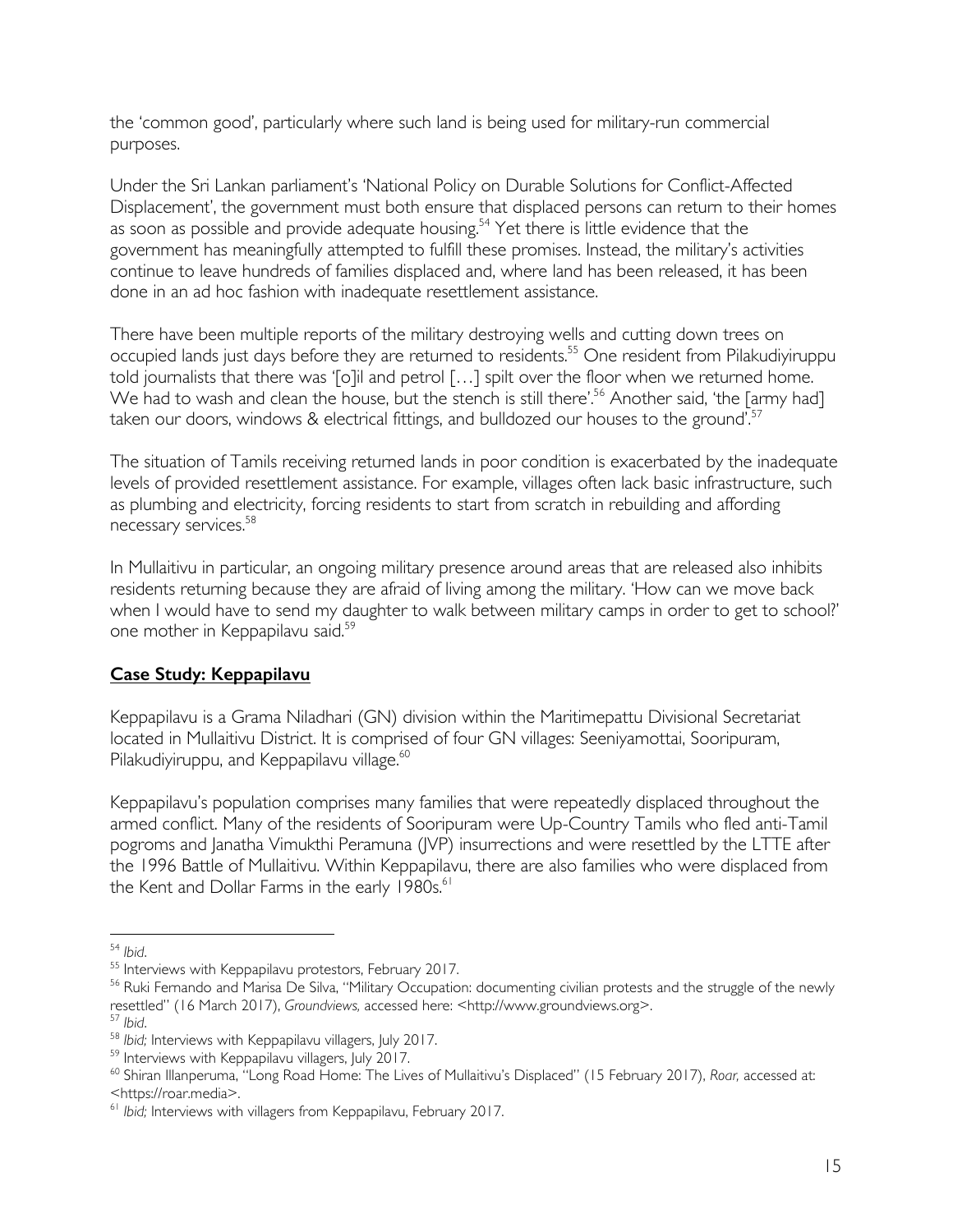At the end of the armed conflict in 2009, residents from Keppapilavu were forcibly displaced when the Sri Lankan military took control of the area, sending residents to resettlement villages and displacement camps. The majority were sent to the Menik Farm camp in Vavuniya. In 2012, the UN expressed concern about the 346 people (110 families) that were scheduled to return to Keppapilavu from Menik Farm, as their land was still being occupied by the military.<sup>62</sup> These families were among the last to leave Menik Farm and, when the camp was eventually closed, many had to seek shelter in local schools and churches.<sup>63</sup>

Though the government promised to return families to their own lands, residents were instead brought to a 'Model Resettlement Village', which was originally just jungle area in Seeniyamottai, Keppapilavu. After work by the villagers and only minimal assistance from the military, a 'village' was built in this area.<sup>64</sup> The resettlement village only provided families with small plots on land that lack easy access to groundwater and is difficult to cultivate, in contrast to the extremely fertile lands from which they had been displaced.<sup>65</sup> For a community that has historically relied on subsistence farming, living in this resettlement village has proven extremely challenging.<sup>66</sup> The houses in the resettlement village were also poorly constructed, with residents complaining about 'cracks in the walls of their houses, crumbling doors, leaking roofs, and poorly made window-shutters'.<sup>67</sup> While the government claimed to have spent 550,000 LKR (~3,600USD) per house, residents feel the quality of the homes suggests otherwise.<sup>68</sup>



House in 'Model Resettlement Village' in Seeniyamottai – February 2017 *Source: Authors*

On January 31, 2017, 84 families from Keppapilavu began protesting outside the Air Force Camp occupying Pilakudiyiruppu, demanding the return of their lands. This followed yet another

 $62$  United Nations News Centre, "UN hails closing of Sri Lanka displaced persons camp" (25 September 2012), accessed here: <http://www.un.org>.<br>
<sup>63</sup> Ibid.

<sup>63</sup> *Ibid*. 64 Shiran Illanperuma, "Long Road Home: The Lives of Mullaitivu's Displaced" (15 February 2017), *Roar,* accessed here: <https://roar.media>.

<sup>&</sup>lt;sup>65</sup> Interviews with Keppapilavu villagers, February 2017.

<sup>&</sup>lt;sup>66</sup> *Ibid.*<br><sup>67</sup> Dharsha Jegatheeswaran and Mario Arulthas, '' ''We will not move from here until we get our land back'': from inside the Pilavu protest" (13 February 2017), *Tamil Guardian,* accessed here: <http://www.tamilguardian.com>. 68 *Ibid*.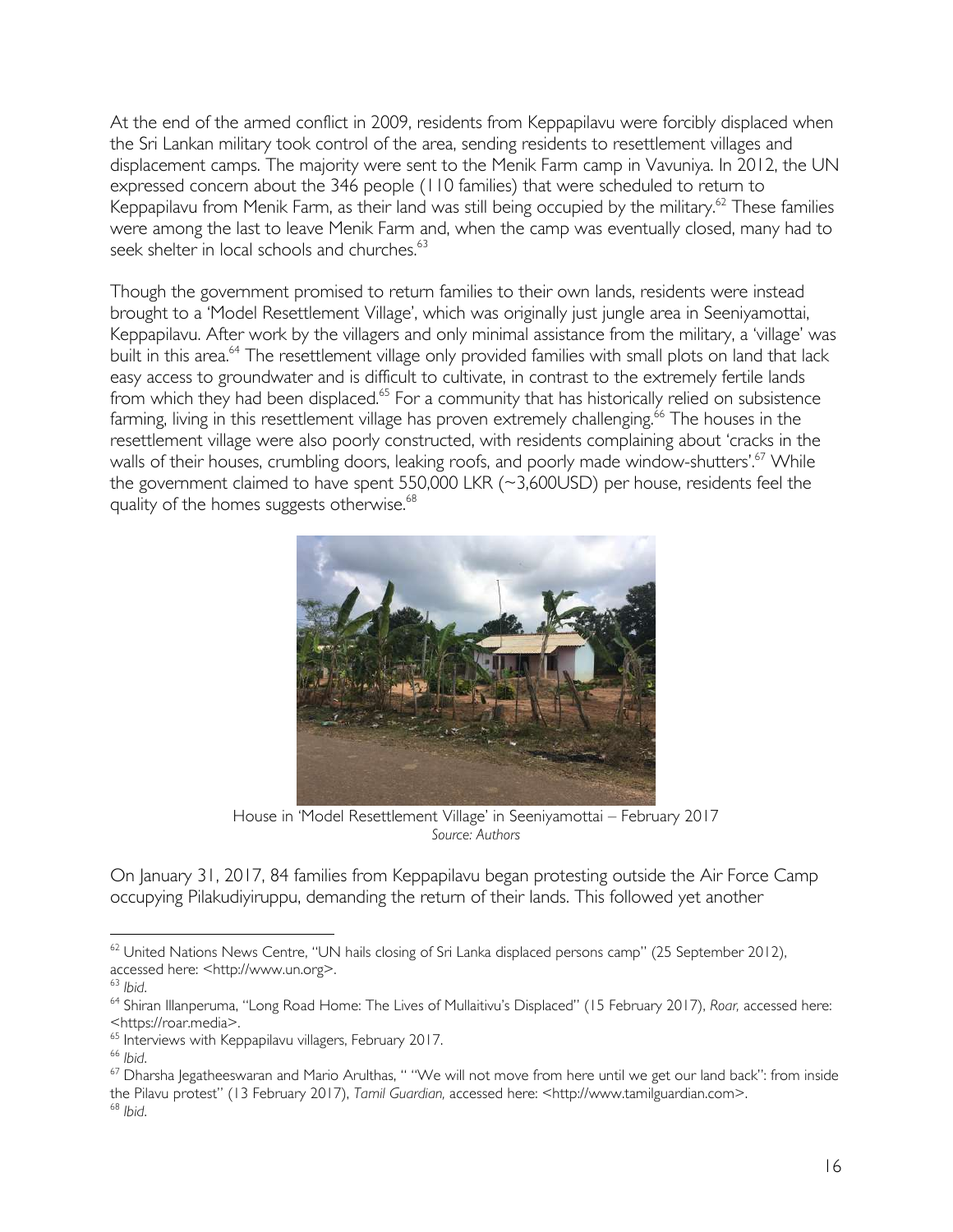government official breaking a promise to release their lands that day. After 30 days of protest, 54 acres of land in Pilakudiyirrupu were finally released.

Following the release of the land in Pilakudiyirrupu, protests for the return of 482 acres of militaryoccupied land across all four GN divisions in Keppapilavu began outside the 54 Division, which has been occupying Keppapilavu.<sup>69</sup> At the time of the writing, however, protestors from Keppapilavu have been protesting for over 200 days, demanding the release of their lands. The 482 acres belongs to 138 families, most of who are still living in the resettlement village.<sup>70</sup> Despite multiple promises, including those by opposition leader R. Sampanthan in May 2017, only 189 acres of this land has been reportedly released as of July 2017 (though local Keppapilavu residents claim that full amount has not yet been released).<sup>71</sup> In the meantime, villagers report seeing the military use their fertile lands to harvest coconuts and sell them in local markets.72 Villagers are also further deprived since they cannot access the fields they once used to raise cattle, cultivate peanuts, and grow rice paddies.73



*Source: Authors*

Where land has been released, villagers have returned to find their houses and wells completely destroyed, and many of their coconut trees razed.<sup>74</sup> Over six months later, villagers still have not received any resettlement assistance from the government and are continuing to live under tarp shelters on their lands.<sup>75</sup> Some villagers have not moved back yet because of the continuing presence of large military camps in the area.<sup>76</sup>

<sup>69</sup> Interviews with Keppapilavu villagers, July 2017. 70 *Ibid*.

<sup>71</sup> *Ibid*; 'Release of Keppapilavu lands today Owners to get back 189 acres' (19 July 2017), *Ceylon Today,* accessed here:

<sup>&</sup>lt;www.ceylontoday.lk>. 72 Interviews with Keppapilavu villagers, July 2017. 73 *Ibid*.

<sup>74</sup> *Ibid*. 75 *Ibid*. 76 *Ibid*.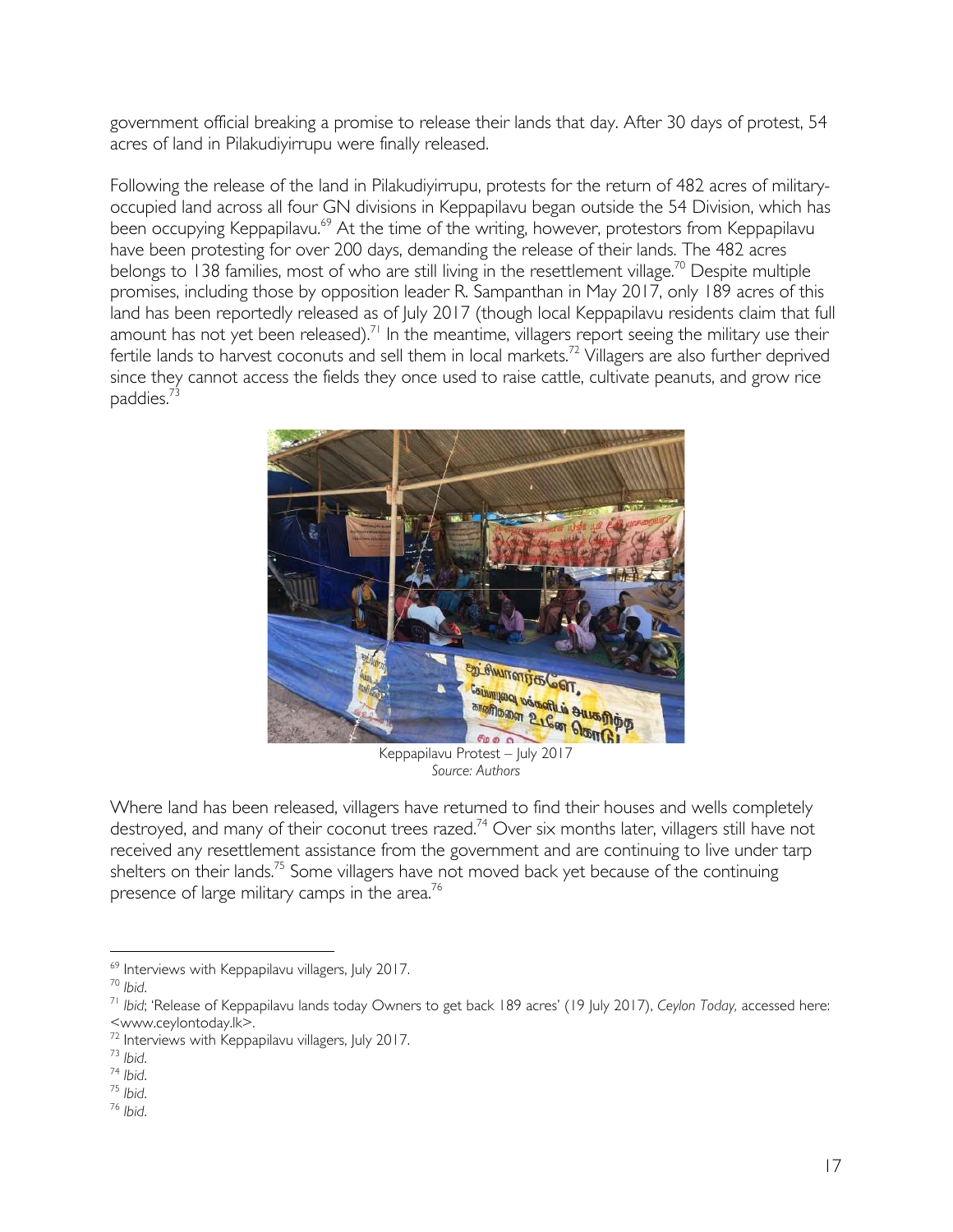The placement of military camps within Keppapilavu requires schoolchildren to walk by them to get to school and necessitates that residents take a four-kilometre detour in order to reach farming land. $^{77}$  This has deterred some villagers, particularly women-headed households, from returning to their lands where they may become even more vulnerable to harassment from the military.<sup>78</sup>

In late July 2017, the Minister for Prison Reforms, Rehabilitation, and Resettlement, D.M. Swaminathan told the press that the government would pay the military 140 million LKR  $(\sim)15,000$ USD) to return 100 acres of land in Keppapilavu to its rightful owners.<sup>79</sup> This announcement was met with severe backlash from Keppapilavu residents, who felt it was unjust to pay the military to return lands which they had been illegally occupying and from which they had been profiting for years.<sup>80</sup> This also raises serious concerns about corruption and the nature of the military's relationship with the central government, since the central government must financially incentivise the military to follow orders. Nonetheless, almost two months after this announcement, additional lands in Keppapilavu have yet to be released.

The ad hoc process of land return in Keppapilavu only seems to move forward when there is continuous international pressure, serving as one example of the Sri Lankan government's slow pace of progress with respect to ending its illegal military occupation. It also exemplifies the government's failure to implement the 'National Policy' and ensure fair resettlement assistance. Additionally, the situation in Keppapilavu demonstrates the importance of linking demilitarisation with land release, as it is not sufficient for the military to release private lands only to move onto adjacent state land.

The overall objective of the army is to make those lands uninhabitable. As previously noted, these measures include the wanton destruction of houses and wells after the end of the armed conflict as well as the presence of military on lands adjacent to Tamil homes. By rendering these lands uninhabitable and then releasing them, the government is creating an environment where there is access to land but no proper conditions for resettlement. This is particularly true when there are no schemes to support resettlement while, in stark contrast, the government has allocated a generous budget for army relocation expenses.

Many civil society actors in the North-East share a fear that there will be no proper resettlement, leading to: (1) the military's reoccupation of lands, this time with the purported justification that there is no interest in resettlement since owners can access their land, and (2) a sense of fatigue and defeat following the thwarting of the overall drive for the release of lands.

<sup>77</sup> *Ibid*. 78 *Ibid*. 79 "Mullaitivu land to be handed over to its rightful owners" (26 July 2017), *Daily Mirror,* accessed here:

<sup>&</sup>lt;http://www.dailymirror.lk>; "Army urged to release land with Rs148m incentive for new complex in Mullaitivu" (28 |uly 2017), Tamil Guardian, accessed here: <http://www.tamilguardian.com>.

 $80$  Interviews with Keppapilavu activist over the phone, August 2017.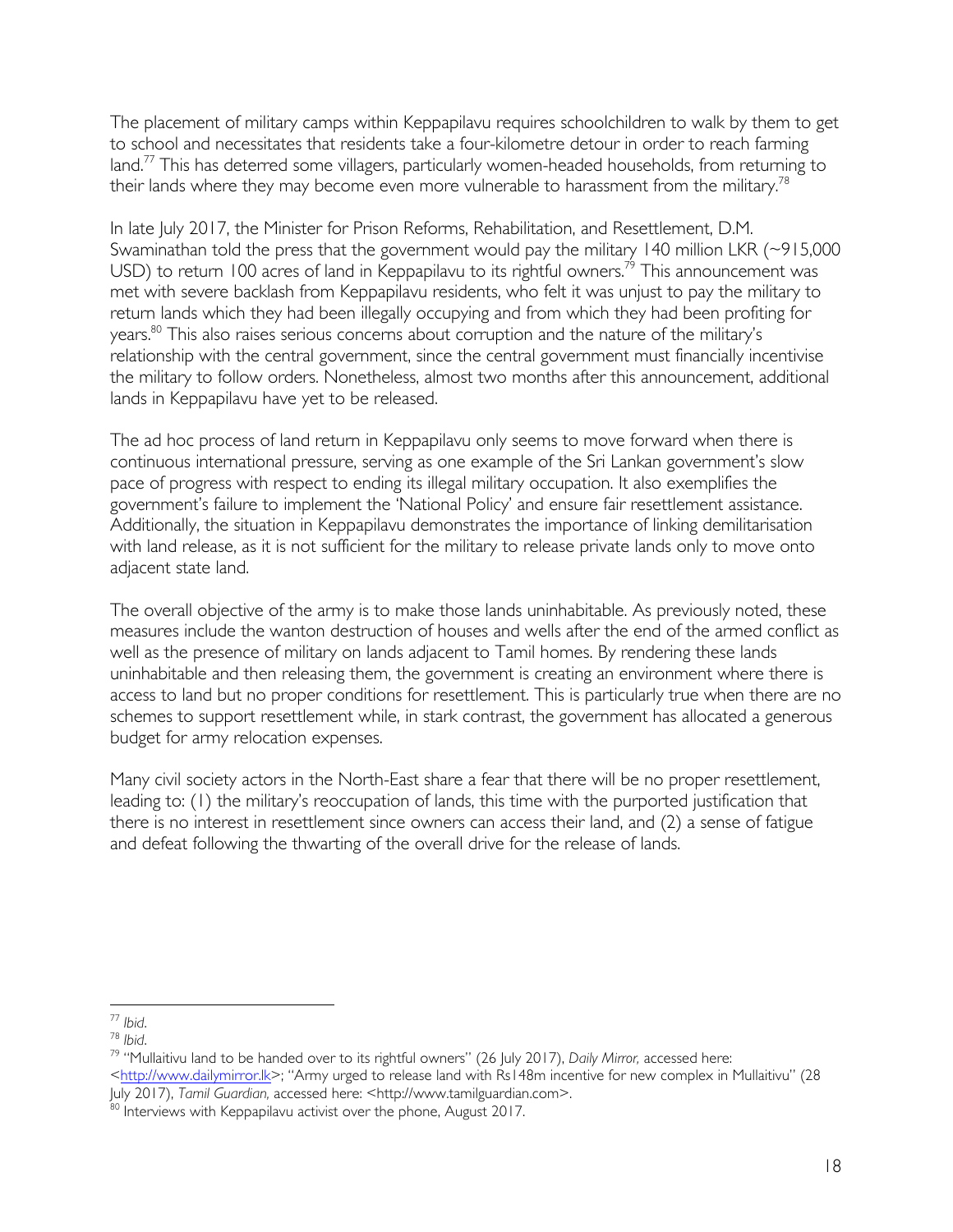# **(II) Impact on Livelihood Opportunities and Economic Growth in Mullaitivu**

The militarisation of Mullaitivu is accomplished through the military's numerically, disproportionately large presence and its intrusions into the civilian economy. According to the last survey conducted by the Sri Lankan government's Department of Census and Statistics in 2012/2013, Mullaitivu is the poorest district in the country, with 24.8% of households considered below the poverty line. This figure is six percentage points higher than the next poorest district.<sup>81</sup> Accordingly, Mullaitivu has the lowest average household income in the country, at 23,687 LKR ( $\sim$ 150 USD) per month.<sup>82</sup>

Despite this context, the government has permitted the military to fill this economic vacuum. Meanwhile, the overwhelming need to develop local industries, capacity, and civilian infrastructure to enable greater economic growth goes unheeded. Instead, the post-2009 era has seen the military strengthen its grip on the economy while doing little to alleviate the poverty of the district most affected by the war.

The military intervenes in the Mullaitivu economy through three primary vehicles: (1) the establishment and operation of its own businesses, (2) the employment of civilians in the militaryrun Civil Security Department (CSD), and (3) its interference in private sector investment.

#### **1. Military-operated businesses**

Since the armed conflict ended in 2009, the military has increasingly undertaken commercial activities, particularly in the Vanni region. Its activities range from agricultural and animal husbandry projects to tourism and commerce. The military's intrusion into these commercial activities not only inhibits local economic growth but also serves as another avenue to increase military control over the Vanni region.

According to one local District Secretariat Divisional office, there are at least 18,000 unemployed youth in Mullaitivu District.<sup>83</sup> The high rate of unemployment has compounded due to the military appropriation of civilian industries that could have otherwise employed civilians.

With respect to agricultural and animal husbandry projects, local communities report difficulties in competing with military-run shops and produce stalls in markets because the military's prices are below-market.<sup>84</sup> In Mullaitivu, the Army's Directorate for Agriculture and Livestock operates the Udayarkattukulam farm. An Army-run farm exists in Nachchikuda, right on the border with Kilinochchi District, while another still is in Vellankulam, on the border with Mannar District.<sup>85</sup> Of thirteen farms officially operated by the army, six are based in the North-East. According to the army's website:

<sup>81</sup> Sri Lankan Department of Census and Statistics, "Household Income and Expenditure Survey 2012/2013" (31 March 2015), at p 42, accessed at <http://www.statistics.gov.lk/>.

<sup>&</sup>lt;sup>82</sup> Ibid at p 16.<br><sup>83</sup> Interview with Maritimepattue DS, June 2017.<br><sup>84</sup> Interviews with Tamil communities, Mullaitivu, June – July 2017.<br><sup>85</sup> Sri Lankan Army Website, ''Army Establishes Its New Directorate for Agricultu <http://www.army.lk/>.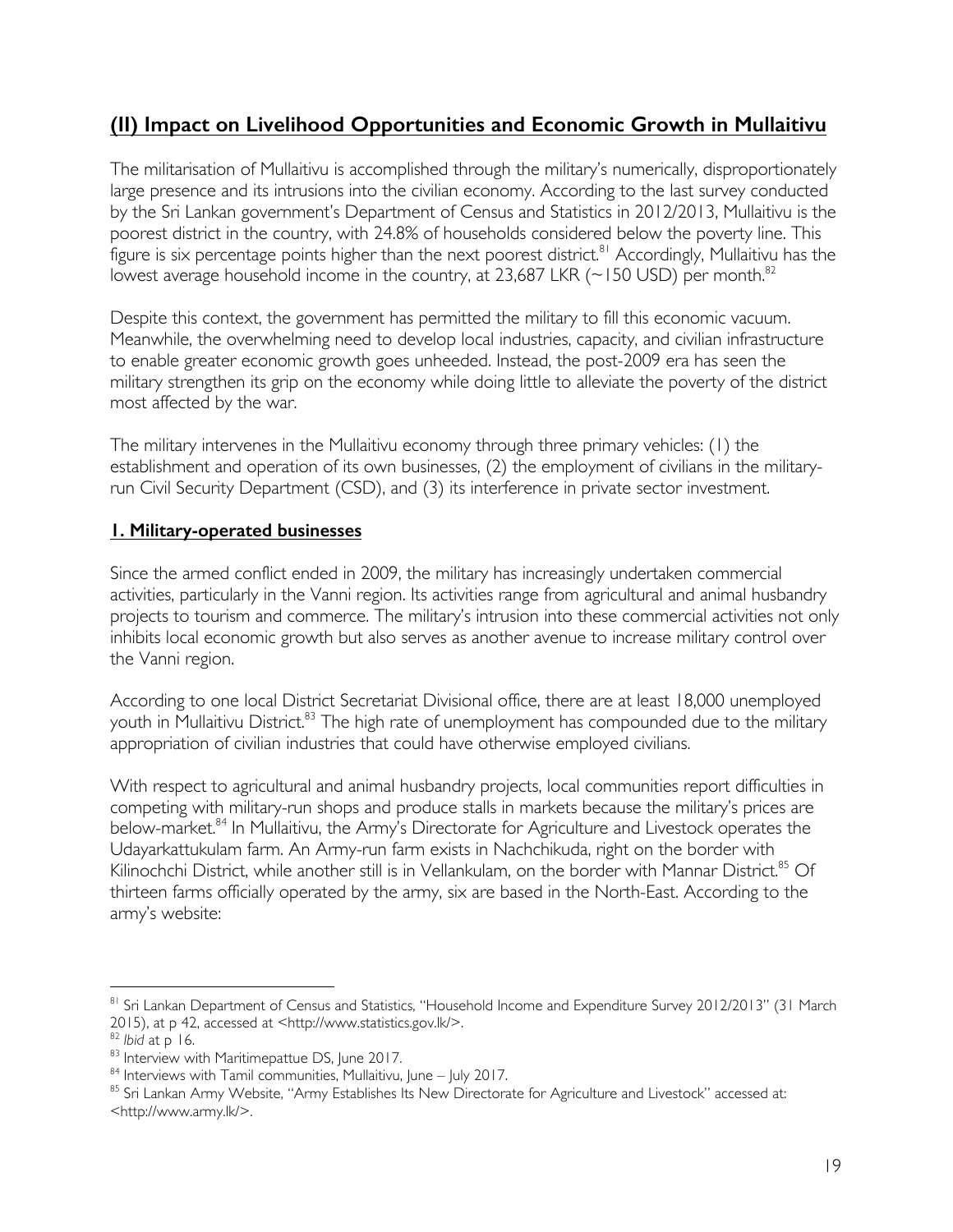Those farms grow paddy, corn, vegetables, fruits, coconuts, sugarcane, peanuts, oranges, areca nut, cinnamon, banana, jak, seasonal crops and produce dairy products. In addition, some of those farms conduct animal husbandry, poultry and dairy cattle.<sup>86</sup>

While the army states that it 'sells the harvest to the public at reasonable price', it has been widely reported that produce from army farms is sold at below-market prices, making it difficult for local farmers to compete.<sup>87</sup>

In addition to agricultural and animal husbandry projects, the military has also engaged in other commercial activities, such as brick-making,<sup>88</sup> yogurt production,<sup>89</sup> and tourism.

## *Case Study: Tourism*

In Mullaitivu alone, the military runs at least five different hotels and resorts: Lagoon's Edge Resort, Nanthikadal Guest House, Green Jackets Resort, Bugler's Nest, and the Ocean View Holiday Bungalow. The first two resorts are in areas where the last days of the armed conflict were fought and thousands of Tamils were killed.<sup>90</sup> Both opened in 2012, a mere three years after the war ended, in a region where many Tamils are still searching for their loved ones.

Reporting on the opening of Lagoon's Edge Resort, former BBC correspondent Frances Harrison said, '[the hotel] caters for Sinhala war tourists who want to see the last bastion of the defeated Tamil Tiger rebels.' The hotel was opened by then President Mahinda Rajapaksa and his brother, then Secretary of Defence Gotabhaya Rajapaksa.<sup>91</sup>



Former President Mahinda Rajapaksa at Opening of Lagoon's Edge Resort, Mullaitivu – November 2012 *Source: Lagoon's Edge Resort Facebook Page*

<sup>86</sup> Sri Lankan Army Website, "Army Establishes Its New Directorate for Agriculture and Livestock" accessed at: <http://www.army.lk/>.

<sup>87</sup> Interviews with Tamil communities, Mullaitivu, June - July 2017; Law and Society Trust, "Biting the Bullet: Demilitarising Economic Relations in Post-War Sri Lanka" (May 2017), at p 3-4, accessed at <www.lawandsocietytrust.org>.

<sup>&</sup>lt;sup>88</sup> Civil Security Department, "Performance Report 2016" at p 97 and 99, accessed here: <http://www.csd.lk>.<br><sup>89</sup> Sri Lankan Army, "New 'Yoghurt' Unit Inside the Camp to Buy More Milk from Civilians" (16 January 2017), ac here: <www.army.lk>.

<sup>90</sup> Sri Lanka Campaign, "Visiting Sri Lanka? #TravelEthicalSL" accessed at: <www.srilankacampaign.org>.

<sup>91</sup> "Army builds hotel on shores of Nanthikadal Lagoon" (25 December 2012), *Tamil Guardian,* accessed here: <www.tamilguardian.com>.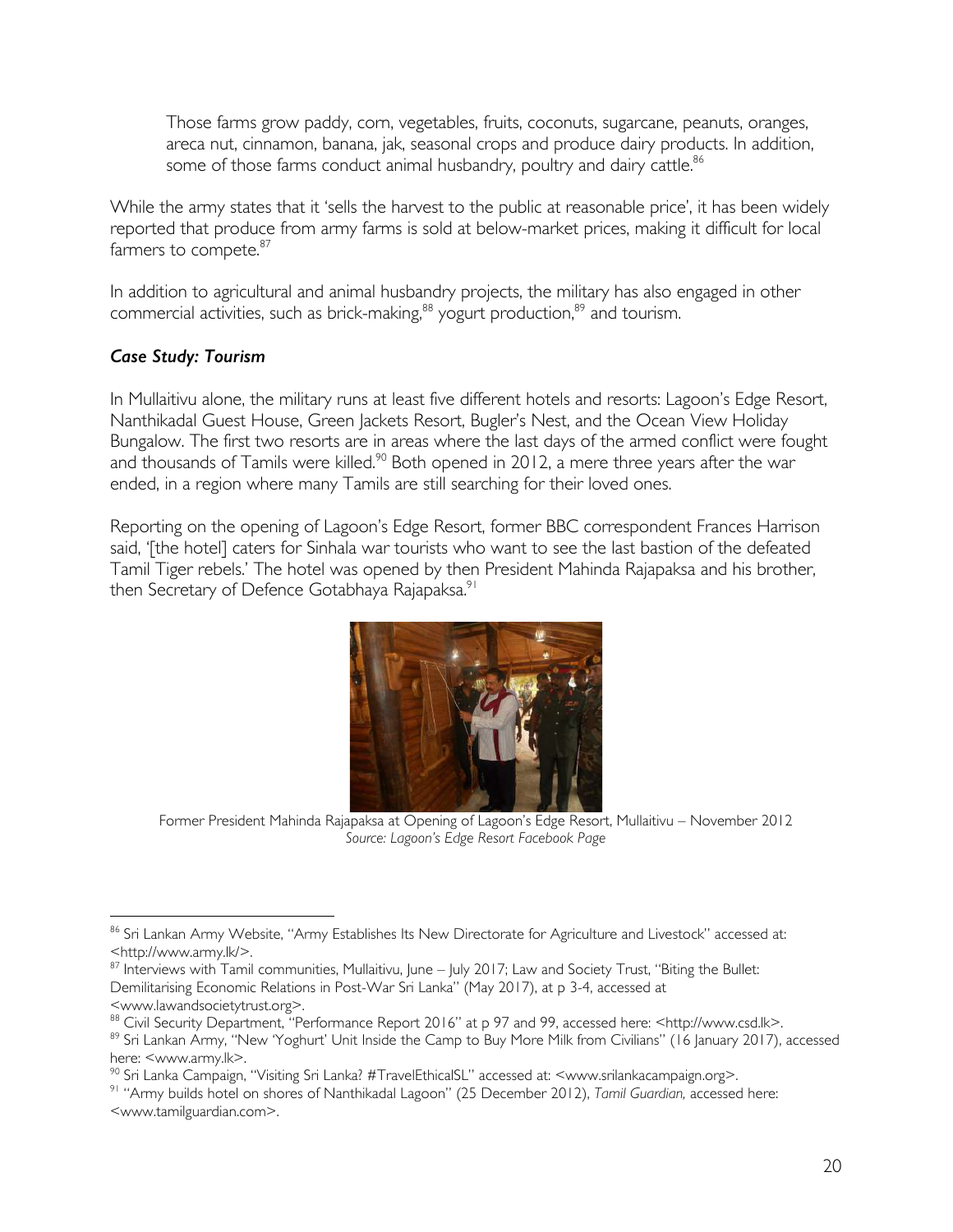The military's foray into tourism in Mullaitivu cannot be disconnected from its larger project of promoting and maintaining a victors' narrative about the war. The two resorts located directly on Nanthikadal Lagoon provide visitors with a war tourism experience, directed by the military and from its perspective.<sup>92</sup> Additionally, as seen from the online map accompanying this report, the military has built various war monuments throughout Mullaitivu to celebrate its victory over the LTTE.

The military also operates three separate war museums in the Mullaitivu area, one in the location of a former LTTE training facility, one next to a war monument, and another that comprises a collection of the LTTE's naval equipment.<sup>93</sup> All of the monuments and museums carry signs stating that the armed conflict was a 'humanitarian rescue operation' by the Sri Lankan military to save Tamil civilians from the LTTE.<sup>94</sup> There is no mention of the tens of thousands of Tamil civilian casualties or allegations of atrocity crimes. This leads to larger concerns about memorialisation and the government's obstacles to Tamil remembrance activities (discussed *infra*, section III).

| TERRORIST SWIMMING POOL _______ get citerad Being mondo                                                                                                                                                                                                                                                                                                                                                                                                                                                                                                                                                                                                                                                                                                                                                                                                                                                                                                                                                                                                                                                                                                                                                                                                     |                                                                                                                                                                                                                                                                                                                                                                                                                                                                                                                                                                                                                                                                                                                                                                                                                                                                                                                                                                                                                                                                                                                                                                                                                                                                                                                                                                                                                                                                                                                                                                                                                                                                                                                                               |
|-------------------------------------------------------------------------------------------------------------------------------------------------------------------------------------------------------------------------------------------------------------------------------------------------------------------------------------------------------------------------------------------------------------------------------------------------------------------------------------------------------------------------------------------------------------------------------------------------------------------------------------------------------------------------------------------------------------------------------------------------------------------------------------------------------------------------------------------------------------------------------------------------------------------------------------------------------------------------------------------------------------------------------------------------------------------------------------------------------------------------------------------------------------------------------------------------------------------------------------------------------------|-----------------------------------------------------------------------------------------------------------------------------------------------------------------------------------------------------------------------------------------------------------------------------------------------------------------------------------------------------------------------------------------------------------------------------------------------------------------------------------------------------------------------------------------------------------------------------------------------------------------------------------------------------------------------------------------------------------------------------------------------------------------------------------------------------------------------------------------------------------------------------------------------------------------------------------------------------------------------------------------------------------------------------------------------------------------------------------------------------------------------------------------------------------------------------------------------------------------------------------------------------------------------------------------------------------------------------------------------------------------------------------------------------------------------------------------------------------------------------------------------------------------------------------------------------------------------------------------------------------------------------------------------------------------------------------------------------------------------------------------------|
| wes awarming with<br><b>Mruho</b><br>the <i>Publish</i><br>the spate of LTTE.s<br><b>DIGOOT</b><br>Welly<br>pools of<br>terrorist<br><b>Fund</b><br>disewitnans.<br><b><i>Internation</i></b><br>crimes<br>77118<br>nuoe<br>swimming<br>pool<br>constructed<br>$\mathbb{R}$<br>2001<br>exclusive.<br>the<br>cream<br>tor<br>DT<br>$-01$<br>use<br>- 22<br>length and<br>83<br>terrorists.<br>feet<br>iry<br>11115<br>been<br>had<br>also<br>Teet<br>depth.<br>The<br>10001<br>107<br>the<br>divers<br><b>of</b><br>professional<br>used<br>to<br>train<br>employment<br>$\frac{1}{2}$<br>prior to their<br>sea<br>tigers.<br>suicide<br>and<br>deep<br>operations<br>sea<br>crafts<br>and<br>SL naval<br>attacks<br>againts<br>Most<br>defence lines.<br>costal. area<br>Army<br>importantly, the superstructure covered<br>mesh obscured<br>camouflage wire<br>with.<br>$a - a$<br>observation. The<br>air<br>from any<br>the<br>pool<br>standing<br>rooms<br>changing<br>. .<br>nature.<br>of<br>confirms that<br>amply<br>area<br>pool<br>the<br>aside<br>terrorist<br>the<br>by<br>been used<br>this<br>had<br>NAVE<br>chief and his close allies.<br>- SEATed<br><b>CERTACTURE</b><br><b>CALIFORN</b><br><b>SHIPTIS</b><br>$II$ Fret<br><b>TREPTER</b> | <b>TEAR</b><br><b>Time</b><br>$-204 - 60$<br>马拉动弹<br><b>BIOSTER</b><br><b>JEWSE</b><br>APRILE.<br><b>Britt</b><br><b>var</b><br><b>Cities</b><br>strenulistic<br><b>diaSSSS</b><br>92.00<br><b>OURS</b><br><b>SUSA</b><br><b>Industrial</b> y<br><b>BICBIC/COCK</b><br><b>Geuss</b><br>ときにてのい<br><b>ISSOURIES</b><br>問切印<br>PERSONAL P<br>eite.<br><b>UNIORCE</b><br>ineniczous Locu<br>1000<br>日当记者<br><b>Furitive</b><br><b>Benc</b><br>common<br>6389<br><b>REGISTER</b><br><b>COOL</b><br>etces.<br>comunity.<br><b>WOOSTERN</b><br>0 <sub>1</sub><br>mem and concept common common<br>concer<br><b>RADICS</b><br>remo. G<br><b>BUDGED</b><br>como<br><b><i><u>index</u></i></b><br><b>IBOHICKS</b><br>cocio cio<br><b>SONGCO</b><br>Boss<br><b>BO</b><br>$\frac{1}{2}$<br>estaco.<br>4800mm/JI61<br><b>mosood</b><br>的目的<br>mouties<br>BIGNIKSHI<br><b>CONTE</b><br>usStep.<br><b>IDE EXX</b><br><b>BISSO</b><br><b>NUMBER</b><br>也说(0)<br><b>BEIG</b><br>meno<br>BLECKE<br>BC.<br>R <sub>CD</sub><br><b>WEIG</b><br>causyan@lish<br><b>CRED</b><br><b>CONTROLS</b><br><b>Brack</b><br>ercen:<br><b>USE</b><br>GEODE MICROSO<br><b>GGSO</b><br><b>Sides</b><br>ගවන්යානා<br>ad men/ganden<br>ආවරණයවීමට ආවරණයක්<br><b>CYLIS</b><br>eyess.<br><b>EDITORIO</b><br>ප්ලාස්ටික් දැල් ගොළා ගනිමින්<br><b><i>EXECUTE</i></b><br>日本<br><b>PEDO STORES</b><br>gene cases<br><b>GCDIE)</b><br><b>Goodrap</b><br><b>DOODS</b><br><b>DeSpite</b><br><b>LITTUES</b><br><b>FOODS</b><br><b>Giosnado</b><br>CFOCO.<br>count<br>ctal<br><b>CLEAGAINS</b><br>නායකයින්<br>$\bigoplus(\mathbb{Z})$<br><b>BLC</b><br>吸电图<br>තටාකය භාවිතයට<br>888<br>ശർ<br>CONCOCIO<br>අනාවරණය වී ඇත.<br><b>Transplitzo</b><br>$m = Wb$<br><b>HARMER</b><br><b>PACIFICATION</b> |
| CAPACITY                                                                                                                                                                                                                                                                                                                                                                                                                                                                                                                                                                                                                                                                                                                                                                                                                                                                                                                                                                                                                                                                                                                                                                                                                                                    |                                                                                                                                                                                                                                                                                                                                                                                                                                                                                                                                                                                                                                                                                                                                                                                                                                                                                                                                                                                                                                                                                                                                                                                                                                                                                                                                                                                                                                                                                                                                                                                                                                                                                                                                               |

Sign at LTTE Training Facility Museum in Mullaitivu (Only in English and Sinhala) – July 2017 *Source: Authors*

While local government officials agree that tourism could be a useful industry to develop in Mullaitivu, they believe it must be led by civilians and be sensitive to the atrocity crimes that occurred in the region.<sup>95</sup> Local communities also see some hope in developing a tourism industry, but they insist that it cannot be used to promote the victors' narrative being spread by the military. 96

<sup>&</sup>lt;sup>92</sup> *Ibid.*<br><sup>93</sup> Field Research, Mullaitivu, June 2017.<br><sup>94</sup> *Ibid.* 95 Interview with District Secreteriats, Mullaitivu, June 2017.<br><sup>96</sup> Interviews with local Tamil communities, Mullaitivu, June – July 2017.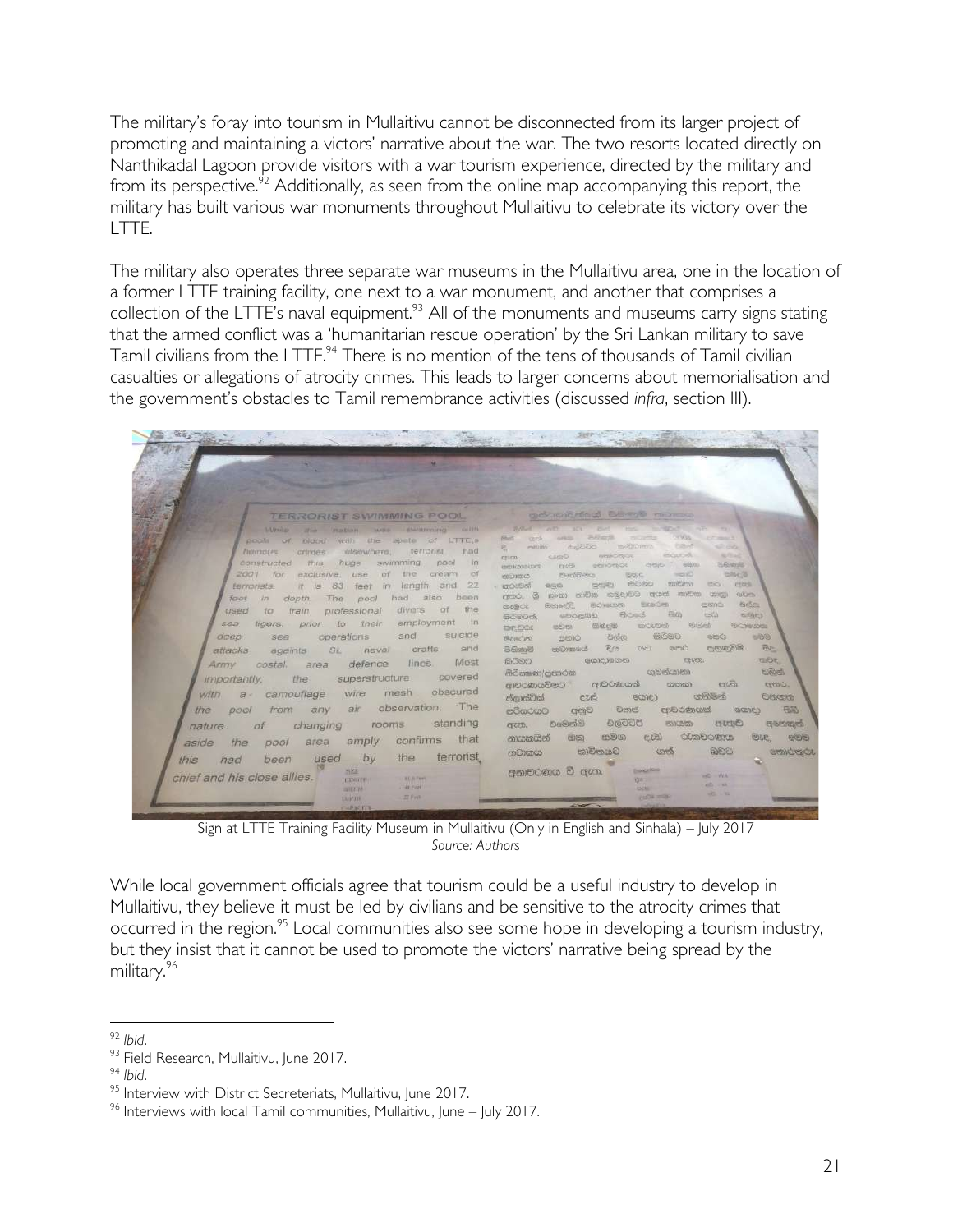Currently, the military continues to dominate the tourism economy in Mullaitivu. In addition to profiting from these enterprises, the military benefits from its continued promotion of a distorted narrative about the armed conflict and the military's role.

#### **2. Civil Security Department**

The Civil Security Department (CSD) is a branch of the military that was created in 2006 from the former National Home Guard.<sup>97</sup> Prior to 2009, the CSD largely confined itself to border villages and the Eastern Province and was regarded as a counter-insurgency initiative.<sup>98</sup>

In 2012, the CSD began introducing programs in the Vanni, primarily recruiting former LTTE cadres and war-affected women to work on farms and as pre-school teachers, among other jobs.<sup>99</sup> While these jobs provided much-needed livelihood opportunities, they have also caused serious social and economic problems in the North-East.<sup>100</sup> Through the CSD, these already vulnerable communities have become economically dependent on the military, which has led to the suppression of civic and political activism, the manipulation of these communities for military objectives, the destruction of community identity and cohesiveness, and the further marginalisation of Tamil women.<sup>101</sup>

Similar to the effects caused by military-run businesses, the CSD has repressed local economic growth. Produce from CSD-run farms is usually sold at below-market rates, and the CSD also pays salaries that are far above market-rate, making it difficult for civilian businesses to recruit employees.<sup>102</sup> In addition, the CSD has facilitated the work of leasing companies that aggressively pursued war-affected populations in the Vanni, contributing to the cycle of debt and loans that has  $\mu$  plagued the Mullaitivu region since the war ended.<sup>103</sup> More insidiously, the CSD runs pre-schools that actively compete with locally run pre-schools that have tried to prevent the CSD's intrusion into early childhood education. 104



Military issues stationaries to nursery kids in a military run pre-school in Aandapuram, Kilinochchi - May 28 2017 *Source: army.lk* 

<sup>97</sup> Dharsha Jegatheeswaran, "Civil Security Department: The Deep Militarisation of the Vanni" (September 2017) *Adayaalam Centre for Policy Research,* at p 3-4 accessed here: <www.adayaalam.org>.

<sup>98</sup> *Ibid*.

<sup>&</sup>lt;sup>99</sup> *Ibid* at p 6.<br><sup>100</sup> *Ibid* – full report.<br><sup>101</sup> *Ibid*.

<sup>101</sup> *Ibid*. 102 *Ibid* at p 13-17. 103 *Ibid* at p 16-17. 104 *Ibid* at p 14-15.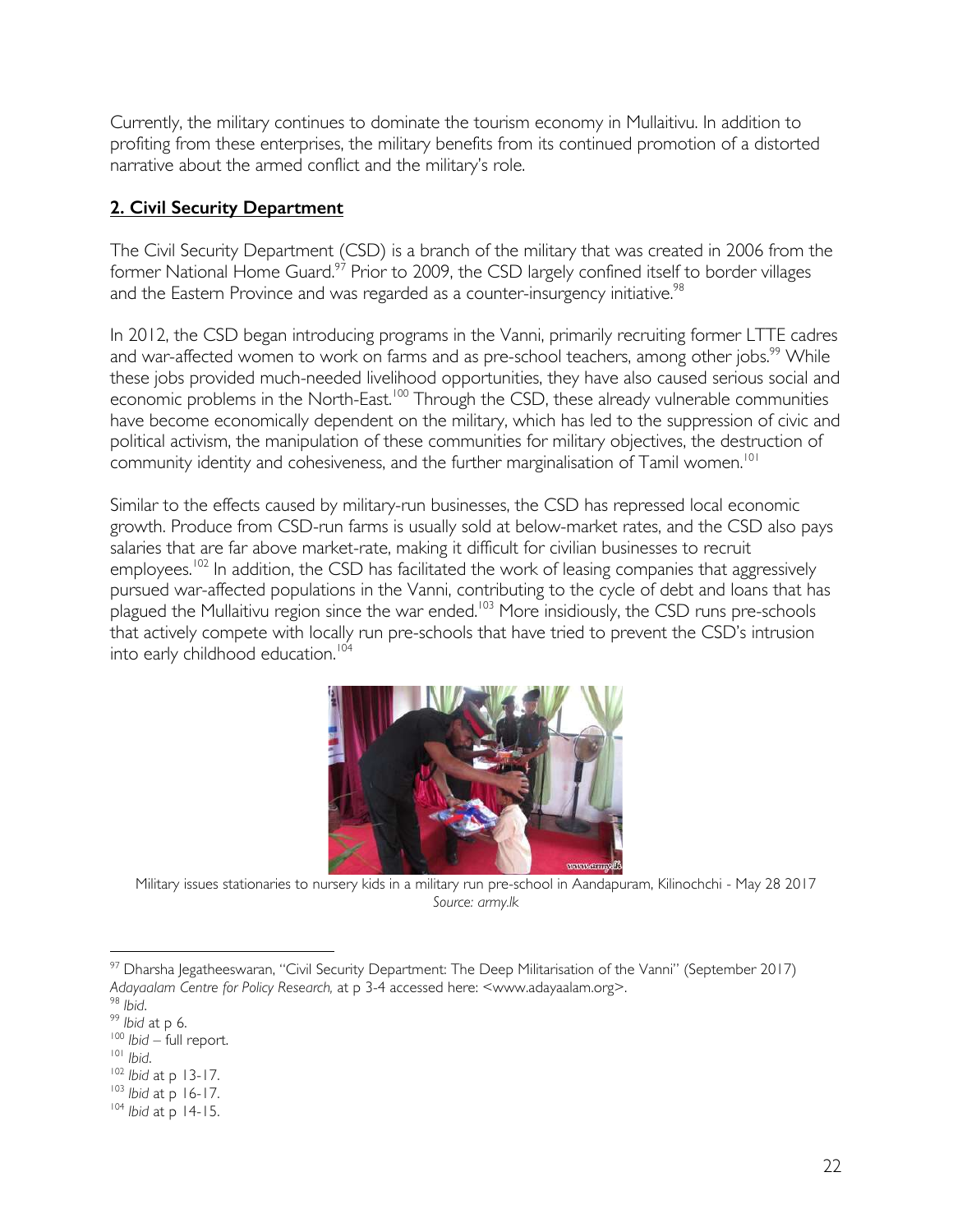The CSD must be acknowledged as part of the larger project of militarisation of the Vanni, which continues the military's control over and subjugation of the war-affected Tamil communities living there. Earlier this year, the CSD introduced mandatory military training for all CSD farm employees, requiring them to wear military uniforms at public events and in public spaces.<sup>105</sup> The CSD has also enabled an increasing military presence in pre-schools in Mullaitivu, as military personnel often frequent awards and sports ceremonies, and pre-school children at CSD schools are given CSD  $uniforms$ <sup>106</sup>

Interestingly, despite the increased salaries provided by the CSD, most CSD employees report being no better off financially than before they started working for the CSD. This is particularly the case given their increasing debts and the lack of other livelihood opportunities. Therefore, many CSD employees feel they must keep their military employment in order to at least maintain their financial situation.<sup>107</sup>

#### **3. Military interference in private sector investment**

In addition to running its own businesses and operating the CSD, the military has become a major player with respect to private investment in the Vanni region, including in Mullaitivu. The military appears to play a significant role both as a solicitor of private capital investment to the area and as a 'human resources' manager, often coordinating hiring and recruitment processes.

For example, on May 19, 2017, the Sri Lanka Army website announced:

A new training centre for potential 35 ladies and youths expecting to join the garment industry in future came into operation on Thursday (18) after the Security Force Headquarters – Mullaitivu (SFHQ–MLT) took initiatives to establish a new garment factory in collaboration with the District Secretary for Mullaitivu and garment industrialists.<sup>108</sup>

The initiative is a two-phase project by multi-national corporation Global Design Tex Ltd (GDT), which sought to open a training centre followed by a garment factory that is expected to employ 300 individuals. The Sri Lanka Army was key in helping GDT set up the operation and secure permits. Then, perhaps most problematically, the army coordinated recruitment and hiring.<sup>109</sup>

Last year, another large garment factory established in Mullaitivu followed a similar process. The Hirdaramani group opened a 450 million-rupee garment factory in Mullaitivu on January 24, 2016, with major assistance from the Sri Lankan army. Speaking to *The Daily Mirror*, Hirdaramani Group Director Janak Hirdaramani said, '[t]he biggest challenge being the lack of jobs, with the support of

<sup>105</sup> *Ibid* at p 11-12.<br><sup>106</sup> *Ibid* at p 10-11.<br><sup>108</sup> *Ibid* at p 16.<br><sup>108</sup> Sri Lankan Army, ''Garment Industry Training Centre Goes to Mullaittivu with SFHQ-MLT Initiatives'' (19 May 2017), accessed at: <www.army.lk>.

<sup>109 &</sup>quot;Global Design Tex launches 1<sup>st</sup> TDC in Mullaitivu" (26 May 2017), Sri Lanka Mirror, accessed here: <http://srilankamirror.com/>.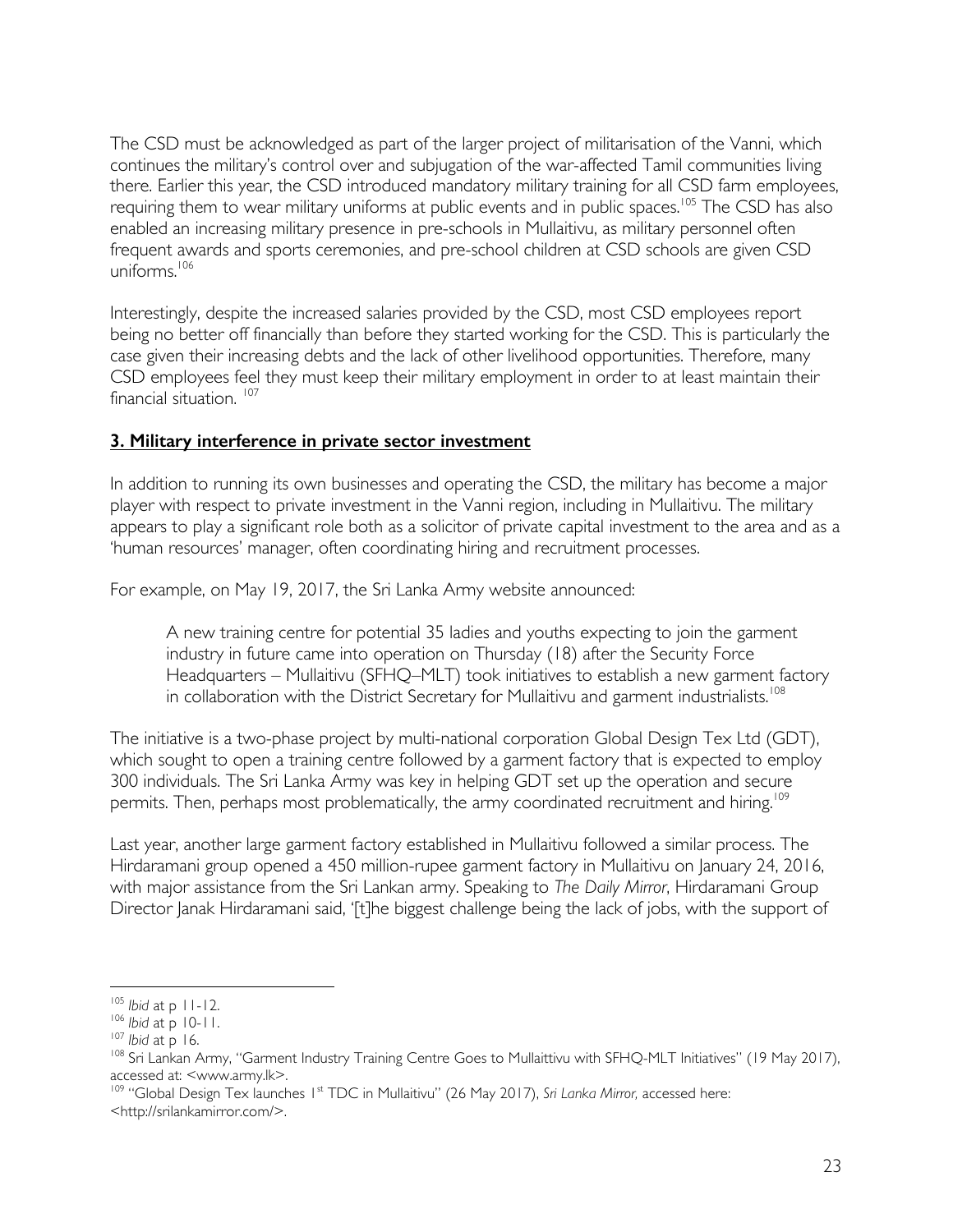the army, we were able to set up a training facility in Mullaitivu'.<sup>110</sup> When plans began for the factory two years prior, in 2014, it was clear that the army viewed the Hirdaramani investment as one of its successes, characterising it as such on their website: 'SFHQ–MLT Initiatives Get Hirdaramani Factory Branch for Mullaitivu'. During this initial process, the army was extensively involved in the recruitment and hiring process:

SFHQ–MLT on 2 June 2014 took an initiative calling for potential applicants willing to join the industry and interviews thereafter were attended by about 160 woman applicants, but only 35 females were qualified to take up such openings, as per their qualifications.

Afterwards the SFHQ–MLT, making one of its buildings available to the industry, facilitated the conduct of training sessions for those selected woman applicants for two months before they are to be absorbed as permanent employees. Hirdaramani provided training resources.<sup>111</sup>

The person credited with bringing the Hirdaramani group project to Mullaitivu was none other than Major General Jagath Dias, then Commander of the Mullaitivu Security Force Headquarters, <sup>112</sup> who has been accused of committing atrocity crimes during the armed conflict.<sup>113</sup>

Giving the military control over attracting private capital investment to Mullaitivu, managing such investment, and recruiting and hiring decisions, adds to the existing power imbalance between the military and the war-affected Vanni population. It also discourages private capital investment from socially responsible corporations, segments of the Tamil diaspora, and others who do not want to engage in business with a military accused of atrocity crimes.

Strengthening the military's control over the economy does not address or alleviate the poverty issues in Mullaitivu. Instead, it makes the population economically dependent on the military and, thereby, more vulnerable. As numerous scholars have written since 2009, the answer to the North's development issues cannot be the military.<sup>114</sup>

 <sup>110</sup> "Hirdaramani opens Rs450mn Apparel Factory in Mullaitivu" (25 January 2016), *Daily Mirror,* accessed here: <http://www.dailymirror.lk/>.

<sup>&</sup>lt;sup>111</sup> Sri Lankan Army, "SFHQ-MLT Initiatives Get Hirdaramani Factory Branch for Mullaittivu", accessed here: http://www.army.lk/.

 $112$  *Ibid.* 

<sup>113</sup> International Truth and Justice Project, "Jagath Dias" (26 May 2017), accessed here: <www.itjpsl.com>.

<sup>114</sup> Ambika Satkunanthan, "Militarisation as panacea: development and reconciliation in post-war Sri Lanka" (19 March 2013), accessed here: <www.opendemocracy.net>; Law and Society Trust, "Biting the Bullet: Demilitarising Economic Relations in Post-War Sri Lanka" (May 2017), accessed at <www.lawandsocietytrust.org>.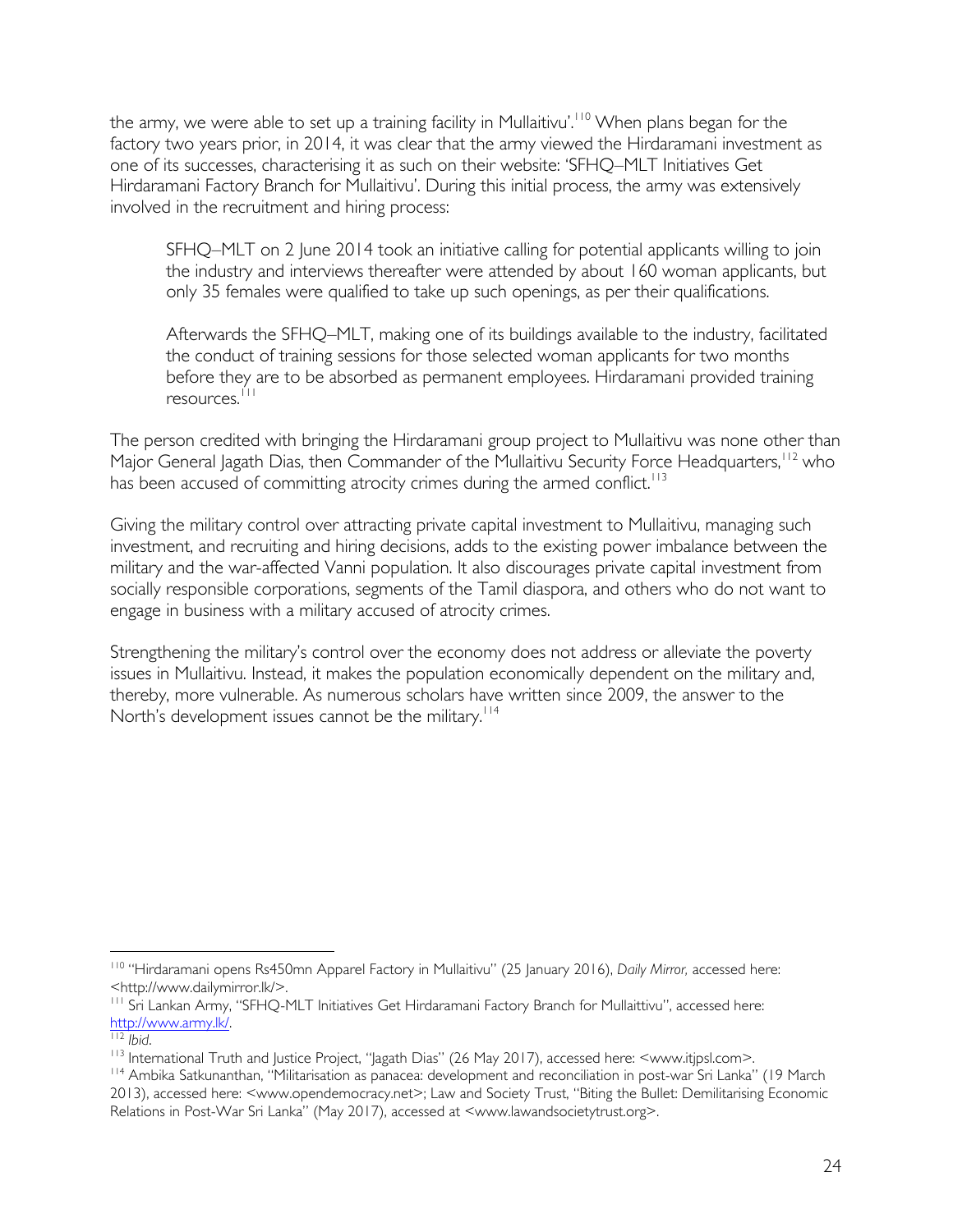# **(III) Surveillance and Suppression of Civic Activism**

The military's almost ubiquitous presence throughout Mullaitivu illustrates how surveillance has become an important feature of the region since the end of the armed conflict eight years ago. Even with the regime change, Mullaitivu has seen little improvement in the culture of surveillance perpetuated by the military and police, which furthers local communities' distrust of the State.<sup>115</sup>

The Sri Lankan government and its security forces allege that surveillance is necessary to protect the security of the nation and, specifically, that these activities prevent the re-grouping of the LTTE.<sup>116</sup> To reassure the Buddhist clergy, the government has emphasised that it is 'firmly in control'.117 Yet the levels of surveillance of former LTTE cadres in Mullaitivu District borders harassment and has led to these cadres' isolation and greater stigmatisation in their communities.<sup>118</sup>

Surveillance also targets civil society groups, families of disappeared, activists, journalists, and the general community. For example, in the small space that has opened up since the regime change in 2015, many communities have turned to roadside protests to demand justice, including for land displacement and disappearances. Yet plainclothes intelligence officers consistently monitor these protests by taking photographs and videos and even questioning participants.<sup>119</sup> Women protestors, in particular, have been subjected to 'intimidating surveillance'.<sup>120</sup> Officials ask for information about their activities and question neighbours and relatives of activists.<sup>121</sup> As recently as August 2017, unidentified men attacked a woman actively involved in protests by families of disappeared in Mullaitivu, demanding that she stay away from the protests. The woman's husband was taken by the Sri Lanka Navy at the end of the armed conflict.<sup>122</sup>

The surveillance of those engaged in civic or political activism has contributed to a chilling effect. With the exception of the few involved in protests, communities in Mullaitivu told researchers that they were often too afraid to engage in civic or political activism for fear of being interrogated by security forces about their participation.<sup>123</sup>

Surveillance also extends to those who attempt to report on issues, conduct research, or provide trainings in the region. After providing workshops to local communities, civil society actors are often

<sup>115</sup> International Crisis Group, "Sri Lanka's Transition to Nowhere" (16 May 2017) accessed here:

<sup>&</sup>lt;https://www.crisisgroup.org/asia/south-asia/sri-lanka/286-sri-lanka-s-transition-nowhere>.

<sup>&</sup>lt;sup>116</sup> Interviews with Tamil civil society activists, Jaffna, July 2017.

<sup>117</sup> "Sri Lanka's military to facilitate Buddhist monk delegation visit to Jaffna" (26 August 2017), *Tamil Guardian,* accessed here: <http://tamilguardian.com/content/sri-lankas-military-facilitate-buddhist-monk-delegation-visit-jaffna>; "Army insists No Chance of LTTE Regrouping" (12 September 2016), *Sunday Leader,* accessed here:

<sup>&</sup>lt;http://www.thesundayleader.lk/2016/09/12/army-insists-no-chance-of-ltte-resurgence/>.

<sup>&</sup>lt;sup>119</sup> Interviews with protestors, Keppapilavu, February 2017, May 2017; Interview with protestors, Mullaitivu, June 2017.<br><sup>120</sup> International Crisis Group, "Sri Lanka's Conflict-Affected Women: Dealing with the Legacy of W accessed here: <https://www.crisisgroup.org/asia/south-asia/sri-lanka/289-sri-lankas-conflict-affected-women-dealinglegacy-war>.

<sup>&</sup>lt;sup>121</sup> Interviews with Families of Disappeared, Mullaitivu and Kilinochchi, August 2017.

<sup>&</sup>lt;sup>122</sup> "Tamil woman at forefront of Mullaitivu disappearances protest assaulted and threatened with death" (15 August 2017), *Tamil Guardian* accessed here: <http://tamilguardian.com/content/tamil-woman-forefront-mullaitivudisappearances-protest-assaulted-and-threatened-death>.

<sup>&</sup>lt;sup>123</sup> Interviews with Tamil communities, Mullaitivu and Kilinochchi, June – July 2017.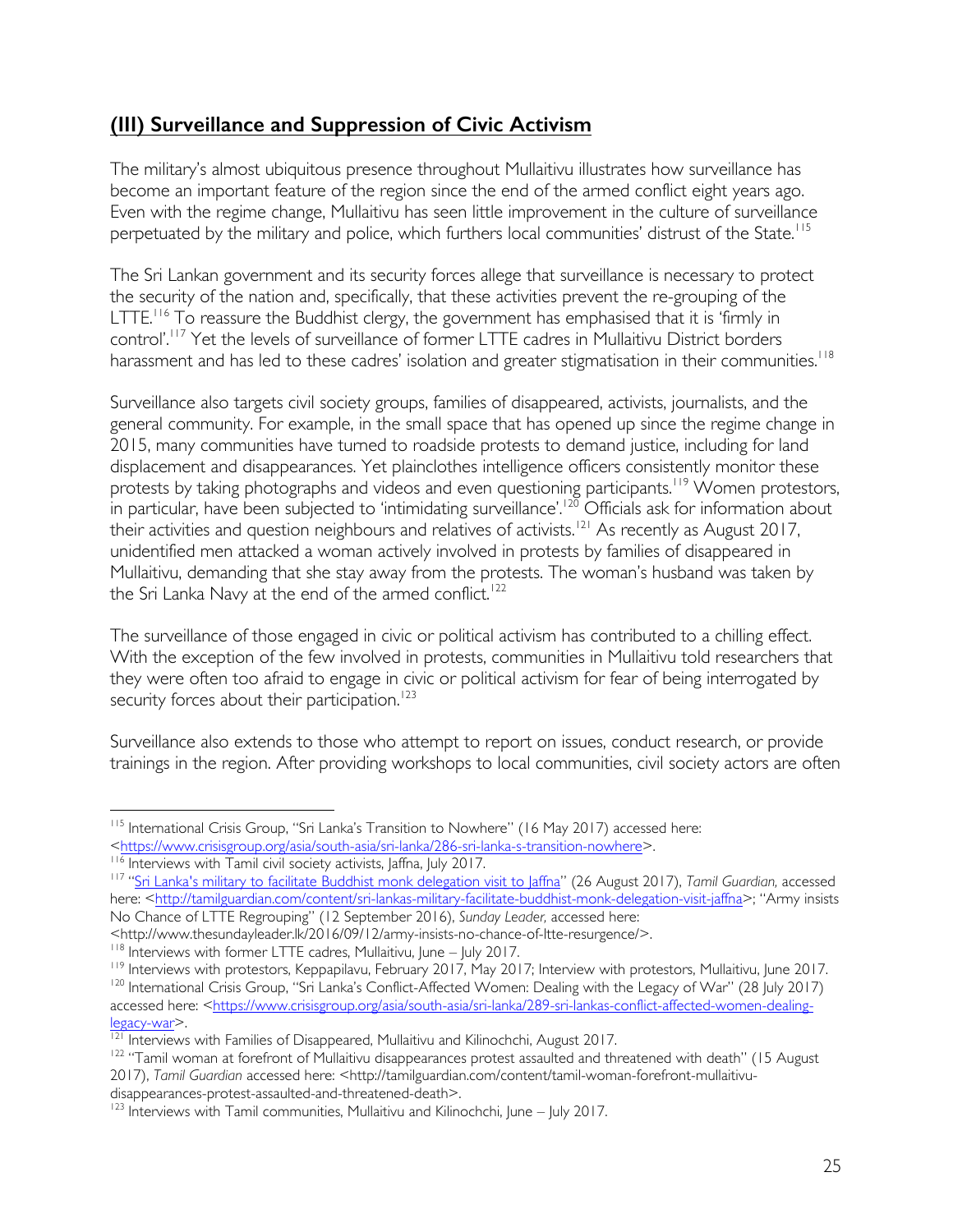questioned about the purpose of these workshops and the names of participants.<sup>124</sup> Even government-mandated processes, such as the consultations conducted by the Zonal Task Force of the National Consultation Task Force in the region, have been subjected to surveillance.<sup>125</sup> Following consultations, plainclothes officers visited some actors involved in the Zonal Task Force at home to ask about their work.126 Other reports have also emerged that intelligence personnel were visibly present in and around consultation sites.<sup>127</sup>

Multiple arms of the security sector are engaged in intelligence work, making it difficult to hold intelligence personnel accountable, as an officer's exact affiliation is often unknown.128 In addition to conducting direct surveillance, the military has co-opted some of the most vulnerable segments of the population in Mullaitivu to covertly conduct surveillance.<sup>129</sup> This use of civilians for surveillance has further sown the seeds of suspicion and distrust among communities while contributing to a breakdown in community cohesion.<sup>130</sup>

The result of this constant presence and surveillance is a persistent climate of fear and intimidation in Mullaitivu.<sup>131</sup> The consequences of these dynamics on Tamil communities are significant. The extent of militarisation in Mullaitivu restricts civil society and re-traumatizes communities, including through the ubiquity of the State's victory monuments. Surveillance has become the norm at protests, remembrance events, and other spaces in which Tamils come together politically.<sup>132</sup> While physical interference and attacks by the military do not occur at Tamil remembrance events as they did only a few years ago,<sup>133</sup> this gathering of information is likely to result in targeted violence by the military.

Surveillance also adds to the widely held perception that the current sense of relative openness is only a temporary respite, not a permanent change.<sup>134</sup> During the ceasefire, a period of relative freedom, individuals who had publicly spoken on political issues, despite surveillance, were arrested or killed once active conflict increased again.<sup>135</sup> Concerns about history repeating itself have contributed to a collective reluctance to participate in civic activism.

While surveillance issues in Mullaitivu exist across the North-East, they are exacerbated by the military's extensive presence in this region in particular.

 $124$  Interviews with civil society actors, Jaffna, May - July 2017.

 $125$  Interviews with civil society actors from Vanni, Jaffna, May 2017.<br> $126$  Ibid.

<sup>127</sup> *Ibid*.<br><sup>128</sup> Interview with Tamil journalist, Jaffna, May 2017.<br><sup>129</sup> Interviews with Tamil communities, Mullaitivu and Kilinochchi, June – July 2017.

<sup>&</sup>lt;sup>130</sup> *Ibid*; Dharsha Jegatheeswaran "Civil Security Department: The Deep Militarisation of the Vanni" (September 2017), *Adayaalam Centre for Policy Research,* accessed here: < http://www.adayaalam.org/wp-content/uploads/2017/09/ACPR-

Report-Civil-Security-Department-The-Deep-Militarisation-of-the-Vanni-.pdf>.<br><sup>131</sup> "SL military deploys sophisticated surveillance against peaceful protesters" (26 April 2017), *TamilNet*, accessed here: <https://www.tamilnet.com/art.html?catid=13&artid=38659>.

<sup>&</sup>lt;sup>132</sup> "Tamil families march across the North-East to mark International Day of Victims of Enforced Disappearance" (Aug 30, 2017), *Tamil Guardian,* accessed here: < http://www.tamilguardian.com/content/tamil-families-march-across-northeast-mark-international-day-victims-enforced-disappearance>.<br><sup>133</sup> "Sri Lanka's Jaffna sees clashes over Tamil rebel remembrance" (Nov 28, 2012), *BBC, accessed here:* 

<sup>&</sup>lt;http://www.bbc.com/news/world-asia-20531233>.

<sup>&</sup>lt;sup>134</sup> Interviews July 2017; Interview with Tamil journalist, Jaffna, May 2017.

<sup>&</sup>lt;sup>135</sup> Interviews with civil society actors, Jaffna, May – June 2017; Interview with Tamil journalist, Jaffna, May 2017.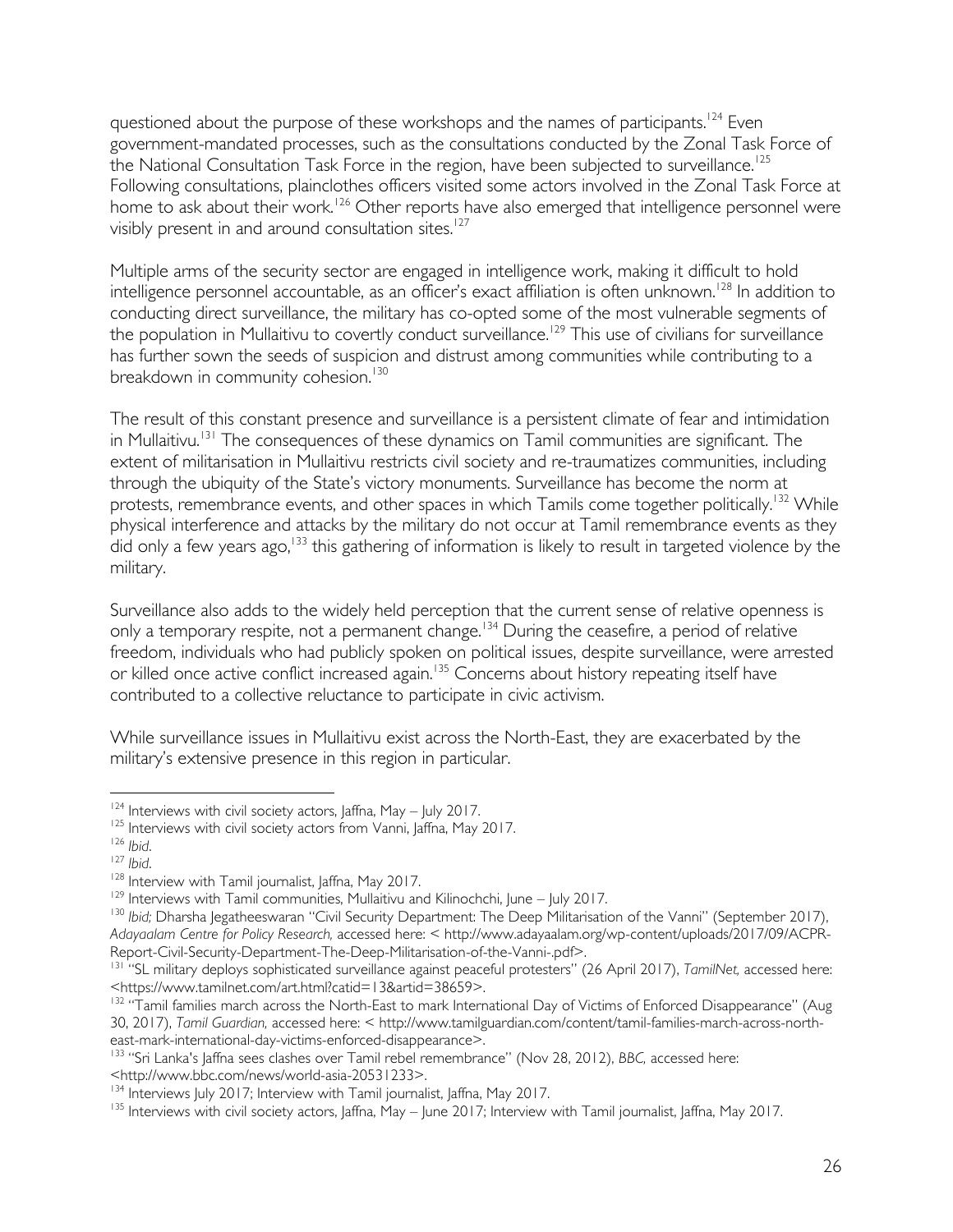#### **Case Study: Memorialisation**

The suppression of memorialisation in Mullaitivu demonstrates the operation and impact of the security sector's surveillance and suppression of civic activism. Despite the opening up of space after the 2015 regime change, memorialisation by Tamil communities in the North-East is one area that remains restricted. Communities and activists in the North-East continue to routinely experience harassment and surveillance when they attempt to honour their dead.<sup>136</sup> As a result, fear of repercussions prevents many from participating in memorialisation activities.

Mullaitivu District was the final site of the armed conflict and where the military committed a large number of atrocity crimes, killing thousands of Tamils at Mullivaikkaal. Therefore, the district holds an important place in Tamil society and memory. The last day of the armed conflict, May 18, is marked universally as the day to commemorate those Tamils who were killed at Mullivaikkaal.<sup>137</sup> However, in Mullaitivu District, the security forces strongly resist and suppress any memorialisation of Tamil civilians or combatants who died during the armed conflict.<sup>138</sup> While there are a number of monuments around Mullaitivu celebrating the military's victory over the LTTE, local communities have been unable to build monuments for the thousands of Tamils killed.<sup>139</sup>

Survivors' pursuit of acknowledgment of their suffering and information about the whereabouts and fates of their loved ones continues to be met with obstruction and harassment.<sup>140</sup> Nevertheless, many persevere out of the belief that it is 'their duty' to commemorate those who were lost.<sup>141</sup>

This year, in the weeks leading up to May 18, security forces harassed members of civil society who were attempting to build a memorial for those who died at Mullivaikkaal. In planning the memorial, the community had submitted names of their loved ones who had been killed in Mullivaikkaal to be carved on stones.<sup>142</sup> The police claimed that some of these names belonged to former LTTE combatants and that, as a result, the memorial was illegal. Ultimately, police obtained an injunctive order that prohibited the community from going forward with the memorial event.<sup>143</sup> Civil society challenged the order in the Magistrate Court and are now pursuing a revision petition in the

 <sup>136&</sup>quot;Tamils remember massacred civilians at Mullivaikkaal beach" (18 May 2017), *Tamil Guardian,* accessed here: <http://www.tamilguardian.com/content/tamils-remember-massacred-civilians-mullivaikkaal-beach>.<br><sup>137</sup> People for Equality and Relief in Lanka "Erasing the Past: Repression of Memorialisation in North-East Sri Lanka" (1

November 2017), accessed here: <http://pearlaction.org/wp-content/uploads/2016/11/PEARL-Erasing-the-Past-Nov-1-2016-Report-B-1.pdf>.

<sup>&</sup>lt;sup>138</sup> Adayaalam Centre for Policy Research, "ACPR condemns repression of May 18 memorialisation efforts" (17 May 2017), accessed here: <http://www.adayaalam.org/2017/05/17/statement-acpr-condemns-repression-of-may-18 memorialisation-efforts/>.<br>
<sup>139</sup> Ibid.

<sup>&</sup>lt;sup>140</sup> "Tamil woman at forefront of Mullaitivu disappearances protest assaulted and threatened with death" (15 August 2017), *Tamil Guardian,* accessed here: <http://tamilguardian.com/content/tamil-woman-forefront-mullaitivudisappearances-protest-assaulted-and-threatened-death>.

<sup>&</sup>lt;sup>141</sup> People for Equality and Relief in Lanka "Erasing the Past: Repression of Memorialisation in North-East Sri Lanka" (1 November 2017), accessed here: <http://pearlaction.org/wp-content/uploads/2016/11/PEARL-Erasing-the-Past-Nov-1-2016-Report-B-1.pdf>.<br><sup>142</sup> Ibid

<sup>&</sup>lt;sup>143</sup> Adayaalam Centre for Policy Research, "ACPR condemns repression of May 18 memorialisation efforts" (17 May 2017), accessed here: <http://www.adayaalam.org/2017/05/17/statement-acpr-condemns-repression-of-may-18 memorialisation-efforts/>.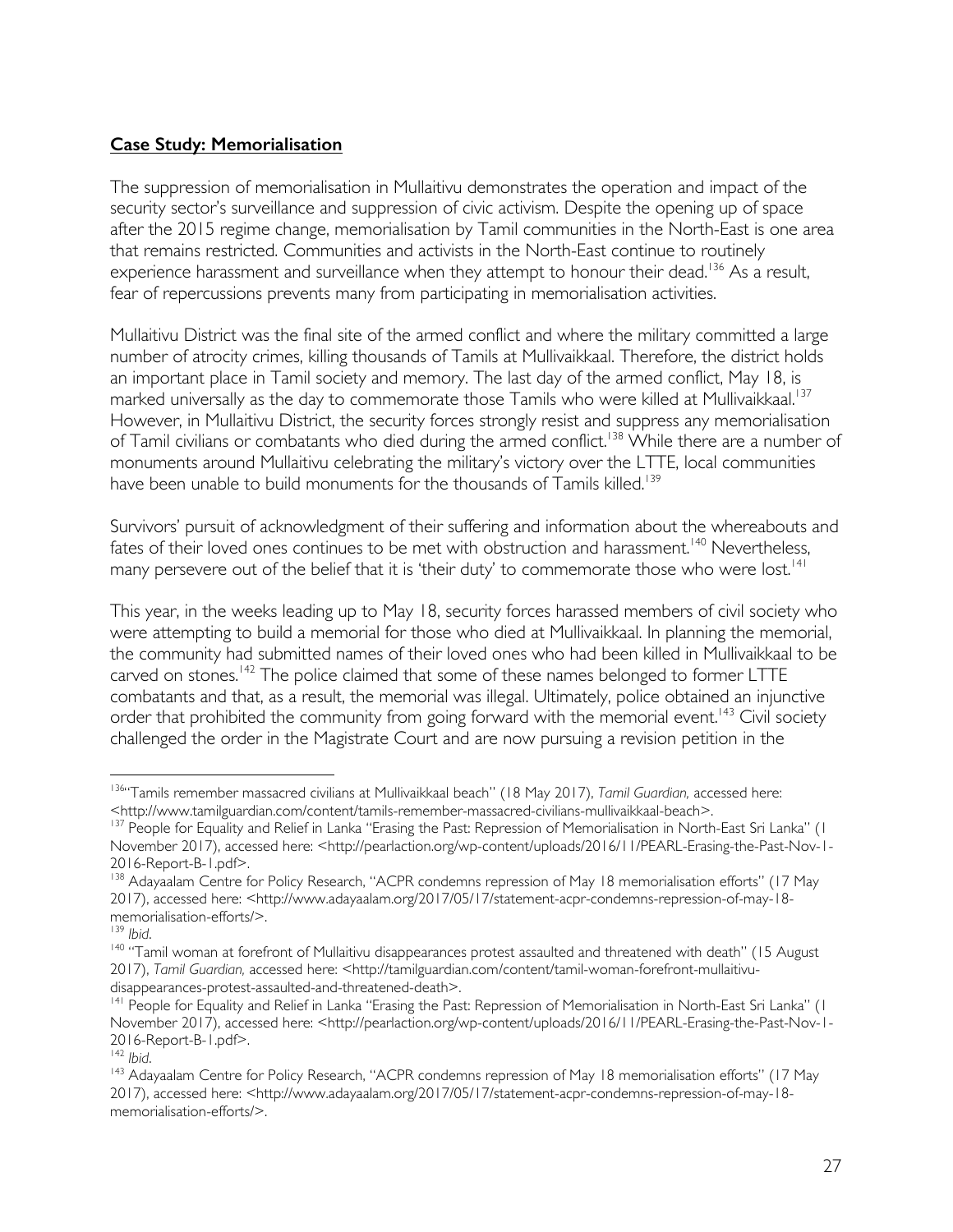Vavuniya High Court on multiple grounds, including that: (1) it is legal to commemorate former combatants as individuals, and (2) the police should not determine what is considered an appropriate commemoration activity.<sup>144</sup>



Site of Mullivaikkaal Memorial by Civil Society – May 2017 *Source: Authors*

Only weeks prior to this aggressive repression of memorialisation, the government's Office of National Unity and Reconciliation passed a policy that emphasised the importance of memorialisation. <sup>145</sup> The Human Rights Commission of Sri Lanka even wrote a letter to the president clearly stating that none of the planned memorial activities violated the law.<sup>146</sup> But the security forces have paid these documents no heed. As this incident demonstrates, regardless of government policies, the security forces' extensive, entrenched presence in the region continues to heavily repress memorialisation in Mullaitivu, as well as the Vanni more broadly.

<sup>&</sup>lt;sup>144</sup> Interview with Mr. Kumaravadivel Guruparan, lawyer for the case, September 2017.<br><sup>145</sup> Office of National Unity and Reconciliation, "National Policy on Reconciliation" (6 May 2017).<br><sup>146</sup> Human Rights Commission of S <http://hrcsl.lk/english/wp-content/uploads/2017/06/Letter-to-H.E.-President-Memorialisation-and-Reconciliation-E.pdf>.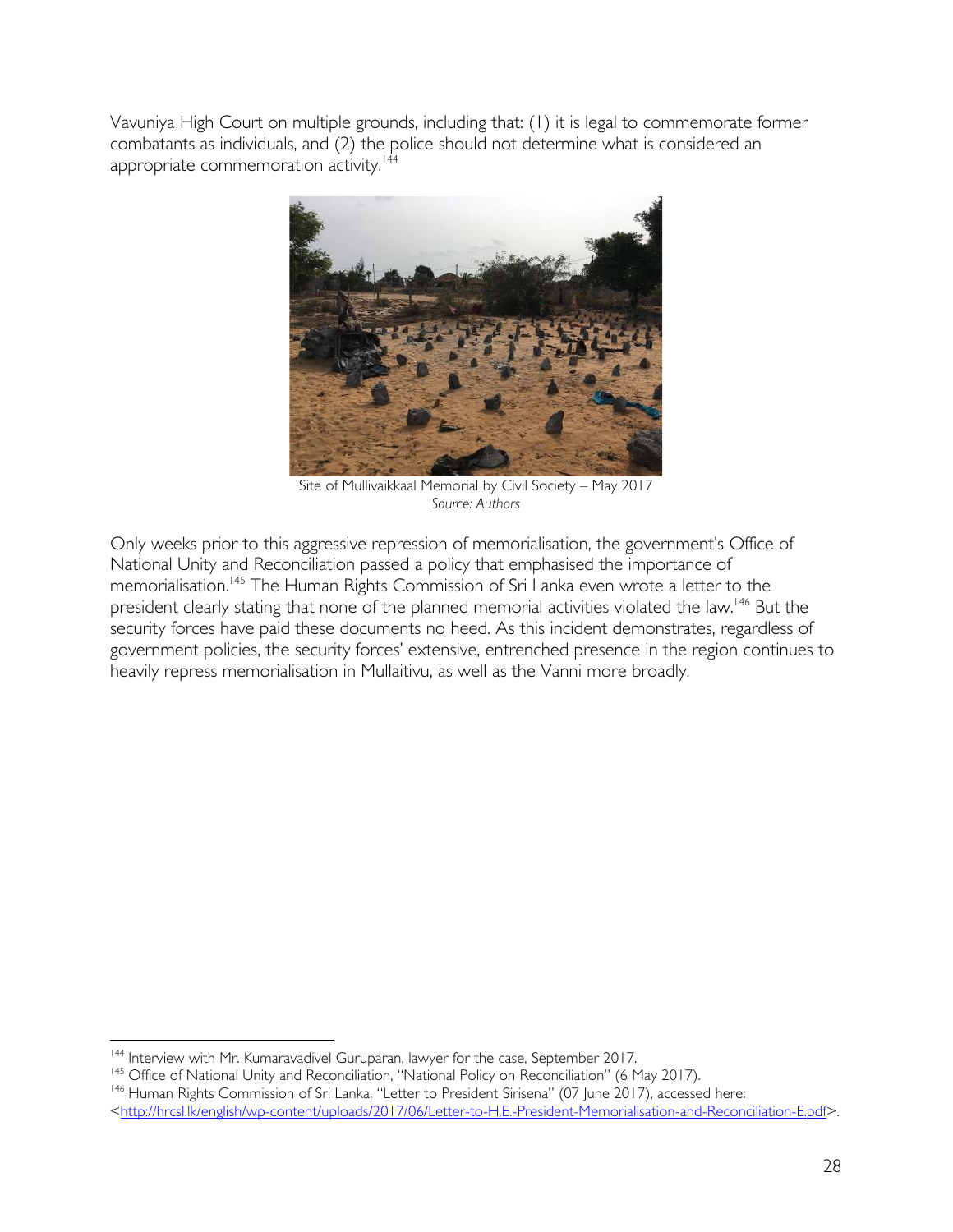# **(IV) Marginalisation of Women**

The heavy militarisation of the Mullaitivu region further marginalises and increases the vulnerability of women living in the area, particularly former LTTE cadres and those who singularly head households.

The issues of displacement, lack of livelihood, and surveillance pose even larger challenges for Tamil women than Tamil men in Mullaitivu. Compared to men, they face greater restrictions in trying to access government services and remedies. They are also more vulnerable due to heightened fears of sexual violence and harassment, a large reason for which is militarisation.<sup>147</sup> Even women journalists and those in civil society are targeted by security forces before their men counterparts.<sup>148</sup> In addition, some segments of Tamil women are also subjected to stigmatisation in their local communities, particularly former LTTE cadres and war widows.<sup>149</sup>

Members of the military are not only perpetrators of sexual violence against women but also de facto decision-makers in certain areas. This leaves little recourse for women who have been victims of sexual violence by either military or civilians. All the Tamil women in Mullaitivu who were interviewed for this report said they felt safer when the LTTE governed the area.<sup>150</sup> During that time, women reported that they had felt able to walk or cycle home at any time of night without feeling afraid. They attributed this to the LTTE's severe measures against anyone—including their own—who committed sexual harassment or violence.<sup>151</sup>

In the post-war context, the military and police have taken charge of these areas and are responsible for security and, to some extent, governance. Women report that the police rarely take seriously their complaints of sexual violence or harassment. Furthermore, many feel they have no one to whom to report any crimes perpetrated by security forces.<sup>152</sup>

In the rare instances in which complaints are filed against military personnel, Tamil women report feeling scared of reprisals. In one instance, an older soldier attempted to ask an underage Tamil girl in Mullaitivu to get married and her family filed a complaint with the local police.<sup>153</sup> The police arrested the soldier but released him shortly thereafter. Now, the young girl and her family live in fear of reprisals from the soldier and others in the military.<sup>154</sup>

Recently, the Women's Action Network reported a number of cases of sexual bribery occurring in the North-East, including in Mullaitivu. Cases involved government officers and politicians who tried

<sup>&</sup>lt;sup>147</sup> Interviews with Women's Rights Activists, Mullaitivu, June - July 2017; Interviews with Tamil communities, Mullaitivu, June – July 2017; International Crisis Group, "Sri Lanka's Conflict-Affected Women: Dealing with the Legacy of War"

<sup>(28</sup> July 2017), at p 8 -10 accessed here: www.crisisgroup.org ["Crisis Group Report"].<br><sup>148</sup> Interviews with Tamil journalists, Jaffna, May 2017; Interviews with Tamil civil society, Jaffna, May 2017.  $^{149}$  lbid.<br><sup>150</sup> Interviews with Tamil communities, Mullaitivu, June – July 2017. This finding was also made by International Crisis

Group in the above cited 'Crisis Group Report'.<br><sup>151</sup> Ibid.

<sup>&</sup>lt;sup>152</sup> *Ibid*; Interviews with Women's Rights Activists, Mullaitivu, June – July 2017.<br><sup>153</sup> Interview with Tamil community, Mullaitivu, July 2017.<br><sup>154</sup> *Ibid.*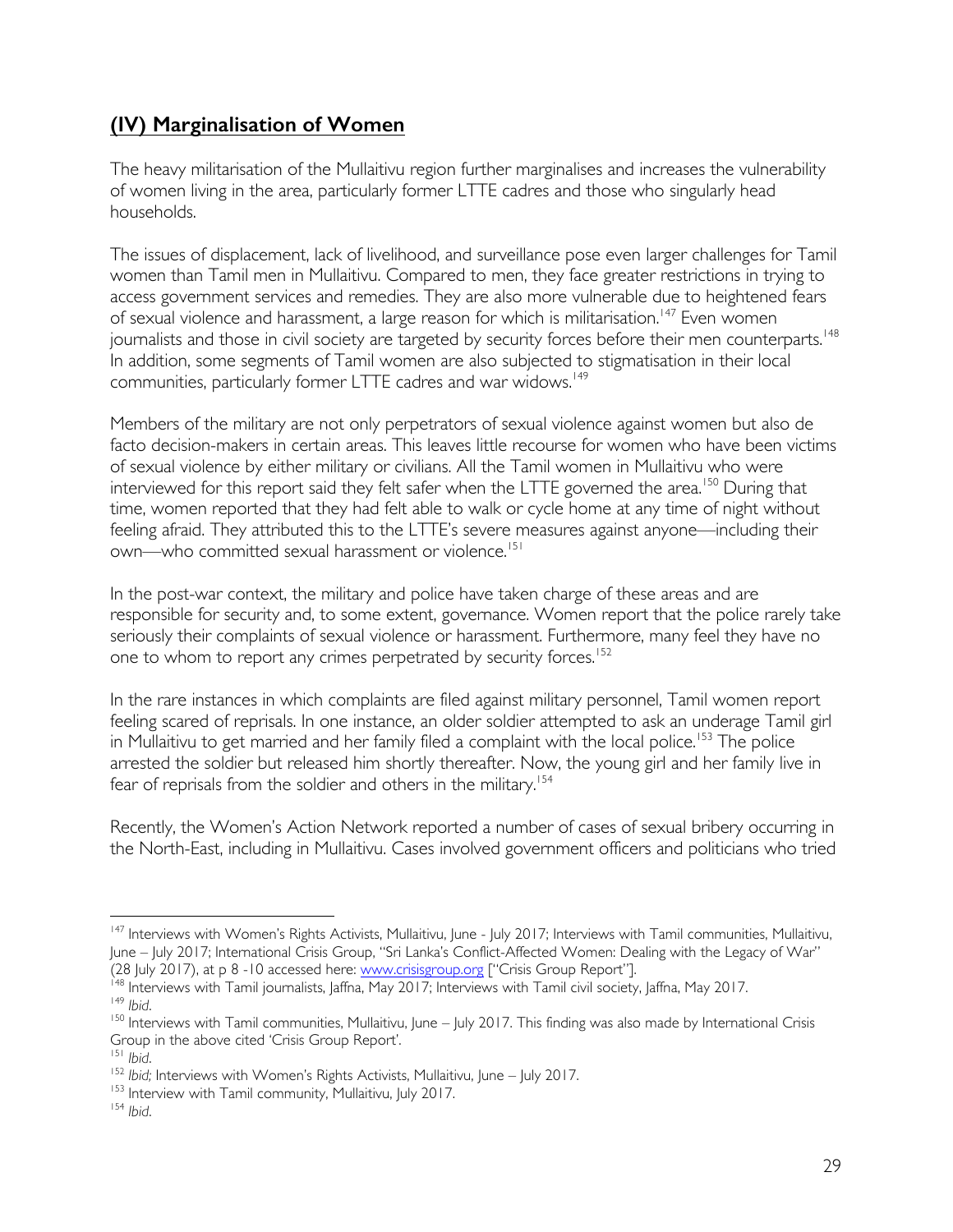to sexually bribe Tamil women who were seeking access to social services.<sup>155</sup> Some of these cases involved women relatives of disappeared persons, who often have to interact with numerous military personnel and government officers in their on-going search for their children and family members. 156

While both women and men are stigmatised by their communities if they attract attention from the military, women face greater marginalisation. For example, in many communities where Tamil individuals work for the CSD, Tamil women employees are stigmatised more than men because communities believe women employees are voluntarily engaging in sexual relations with soldiers. This assumption is compounded by gender stereotypes and misogyny.<sup>157</sup>

Despite all of the above, Tamil women continue to be at the forefront of resisting militarisation as well as leading protests and community activism in Mullaitivu.<sup>158</sup> At great risk to the safety of their families and themselves, Tamil women have been creating spaces for activism, pushing the boundaries of challenging the military occupation of lands, and fighting for truth and accountability in Mullaitivu in the post-war context.<sup>159</sup>

 <sup>155</sup> Women's Action Network, "Women's Access to Justice in the North and East of Sri Lanka" (August 2016), *CEDAW Shadow Report submitted by WAN,* at p 10 – 15 accessed here: <tbinternet.ohchr.org>.

<sup>&</sup>lt;sup>156</sup> *Ibid.*<br><sup>157</sup> Dharsha Jegatheeswaran, ''Civil Security Department: The Deep Militarisation of the Vanni'' (September 2017) *Adayaalam Centre for Policy Research,* at p 21 accessed here: <www.adayaalam.org>.

<sup>158</sup> Interviews with protesting communities in Mullaitivu, February – August 2017. 159 *Ibid*.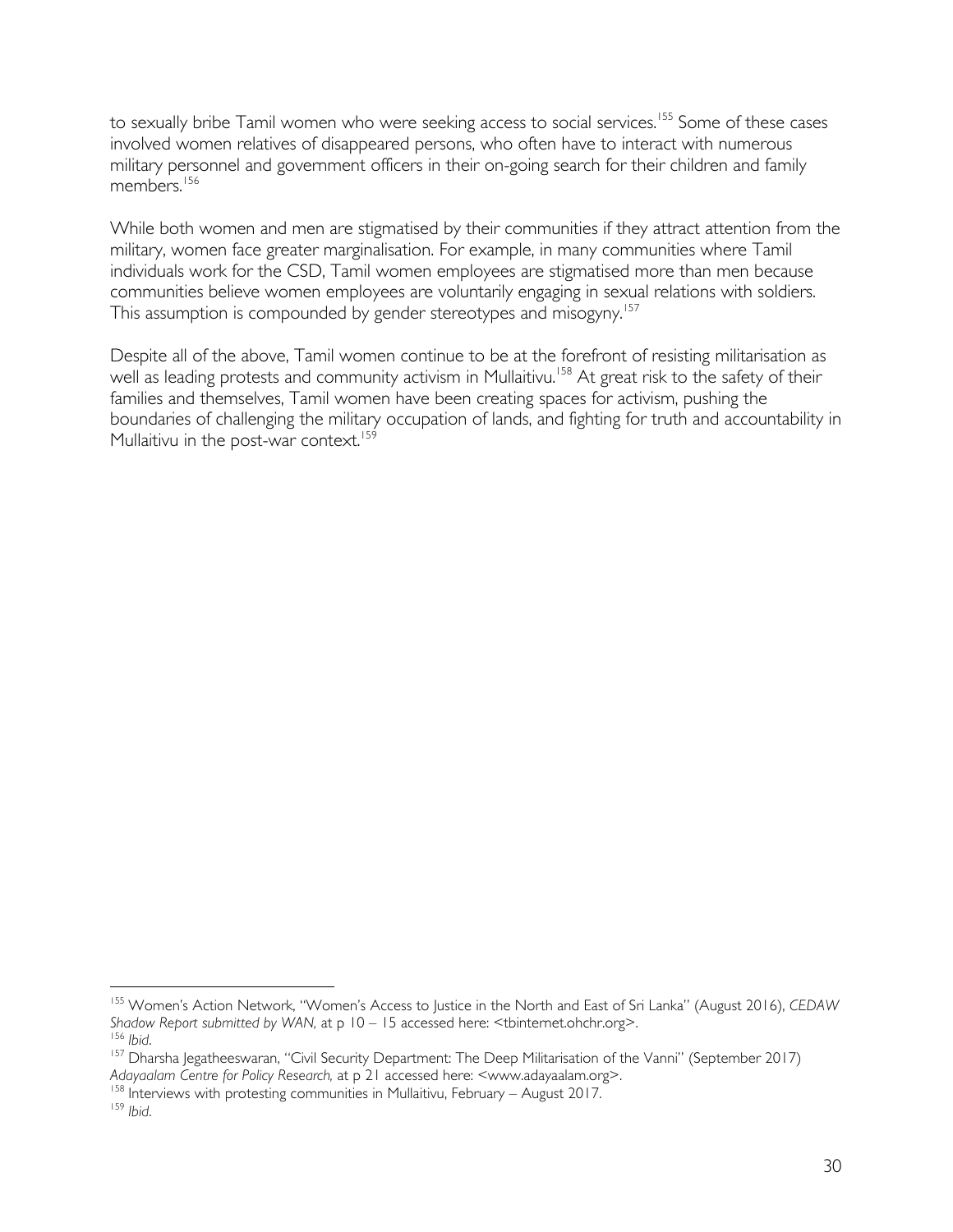# **Conclusion and Recommendations**

In co-sponsoring HRC Resolution 30/1, the Sri Lankan government agreed to undertake efforts toward 'the ending of military involvement in civilian activities, [and] … the restoration of normality to civilian life'.<sup>160</sup> The government also agreed to 'accelerate the return of land to its rightful civilian owners'.<sup>161</sup> However, in Mullaitivu, this commitment has had little effect and instead, the military is further entrenching itself in civilian life and normalising the abnormal.

The military illegally occupies over 30,000 acres of private and state lands and uses them to make a profit while the rightful owners watch from their run-down temporary shelters. It obstructs free trade by selling its products at below-market rates, stifling livelihood opportunities for an already impoverished population.

Simultaneously, the military acts as one of the largest employers in Mullaitivu and inserts itself into private capital enterprises, further buttressing the community's dependence on it. The military's presence and the accompanying threat of violence can be felt across all facets of life, which also has a chilling effect on civic activism. Protests are carefully monitored by the security forces, and organisers are often harassed before and after protests to discourage them from continuing these efforts in the future. This is especially true for women activists, who are already marginalised because of their gender. Women face intimidation, harassment, and sexual violence both from security forces and within their own communities, with nowhere to turn for justice.

For all of these reasons, the military occupation of the North-East must immediately cease. The suppression of the democratic freedoms of Tamils, as individuals and a people, is wholly against the spirit and substance of the HRC resolution that Sri Lanka pledged to uphold.

## Recommendations to the Government of Sri Lanka:

- 1. Immediately undertake a genuine security sector reform process to demilitarise the North-East, including the removal of members implicated in atrocity crimes or ongoing human rights violations.
- 2. Reallocate the military throughout the island in proportion to provinces' population, rather than continue the overwhelmingly disproportionate militarisation of the North-East.
- 3. Transfer all military-run businesses to civilian owners.
- 4. Return all private lands held by the military to their rightful owners, and ensure lands are in comparable condition to when the military initially acquired the land.
- 5. Transfer control of all state lands occupied by the military that were previously given to individuals via permits to the respective Divisional Secretariats. Formulate guidelines and policies in collaboration with the Northern Provincial Council and by way of land kachcheris for

 <sup>160</sup> HRC Resolution 30/1 *supra.* 

<sup>161</sup> *Ibid*.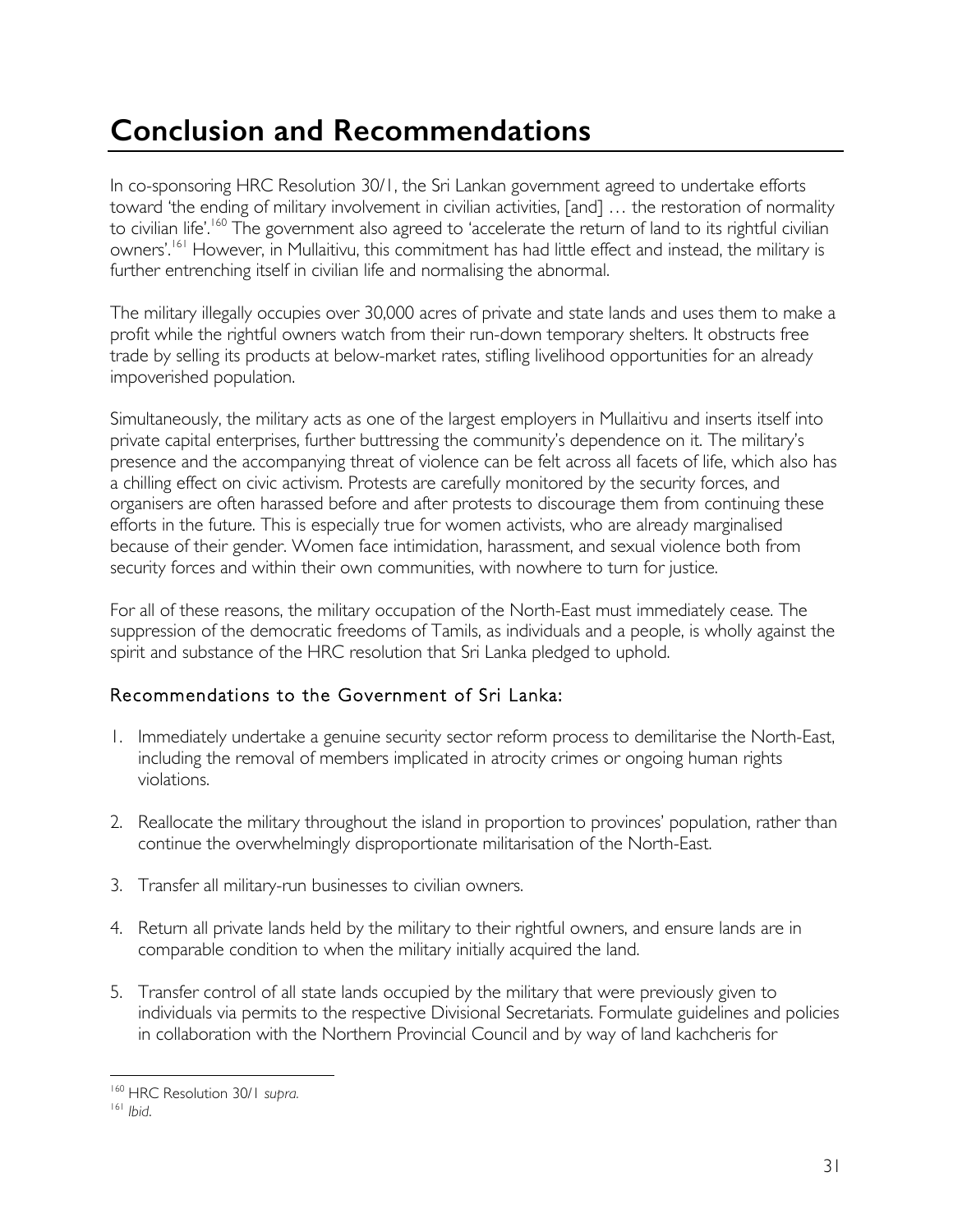redistribution of such land to cooperative societies and private individuals who permanently reside in the respective districts.

- 6. End the surveillance and harassment of Tamils for exercising their democratic freedoms.
- 7. Remove Buddhist statues and viharas that were established by the State and security sector. Issue directives to the military that, despite Article 9 of the constitution, the security sector must be divorced from all matters of religion. Any future construction of religious sites in the North-East must follow proper legal procedures governing the construction of religious buildings.
- 8. End the entrenchment of victors' narratives and the practice of war tourism, including by removing and ceasing to construct 'victory monuments' and other visible references to the military's 'humanitarian operation'.
- 9. Respect Tamils' right to memorialise their dead in accordance with the victims and families' wishes and cultural practices, and allow them to commemorate significant dates and events in the Tamil national consciousness without government obstruction or harassment.
- 10. Adopt and enforce a no-tolerance policy for harassment and gender-based violence by security personnel who violate this policy, with prompt investigations and prosecutions by an independent, civilian entity.
- 11. Educate the Southern polity about the allegations of atrocity crimes against Tamil civilians by security forces and about the need for justice and accountability for all atrocity crimes.

## Recommendations to the Tamil polity:

- 1. Undertake a comprehensive analysis of the militarisation of all other districts in the North-East by documenting military structures and installations, Buddhist viharas, and land grabs.
- 2. (To the Northern Provincial Council) Enact a statute that provides guidelines to local authorities for processing applications to set up religious structures and buildings. Encourage and support local authorities to mount legal challenges against any illegal constructions of religious structures and buildings.
- 3. Ensure that women of various socioeconomic backgrounds and castes are meaningfully included in all levels of political discussions and debates.

## Recommendations to the International Community:

- 1. Place continued pressure on Sri Lanka to abide by its commitments in HRC 30/1 and fulfil the above recommendations.
- 2. Ensure demilitarisation is a top agenda item for bilateral/multilateral discussions with Sri Lanka.
- 3. Ensure that any and all military-to-military engagements do not further entrench the military in civilian life in the North-East.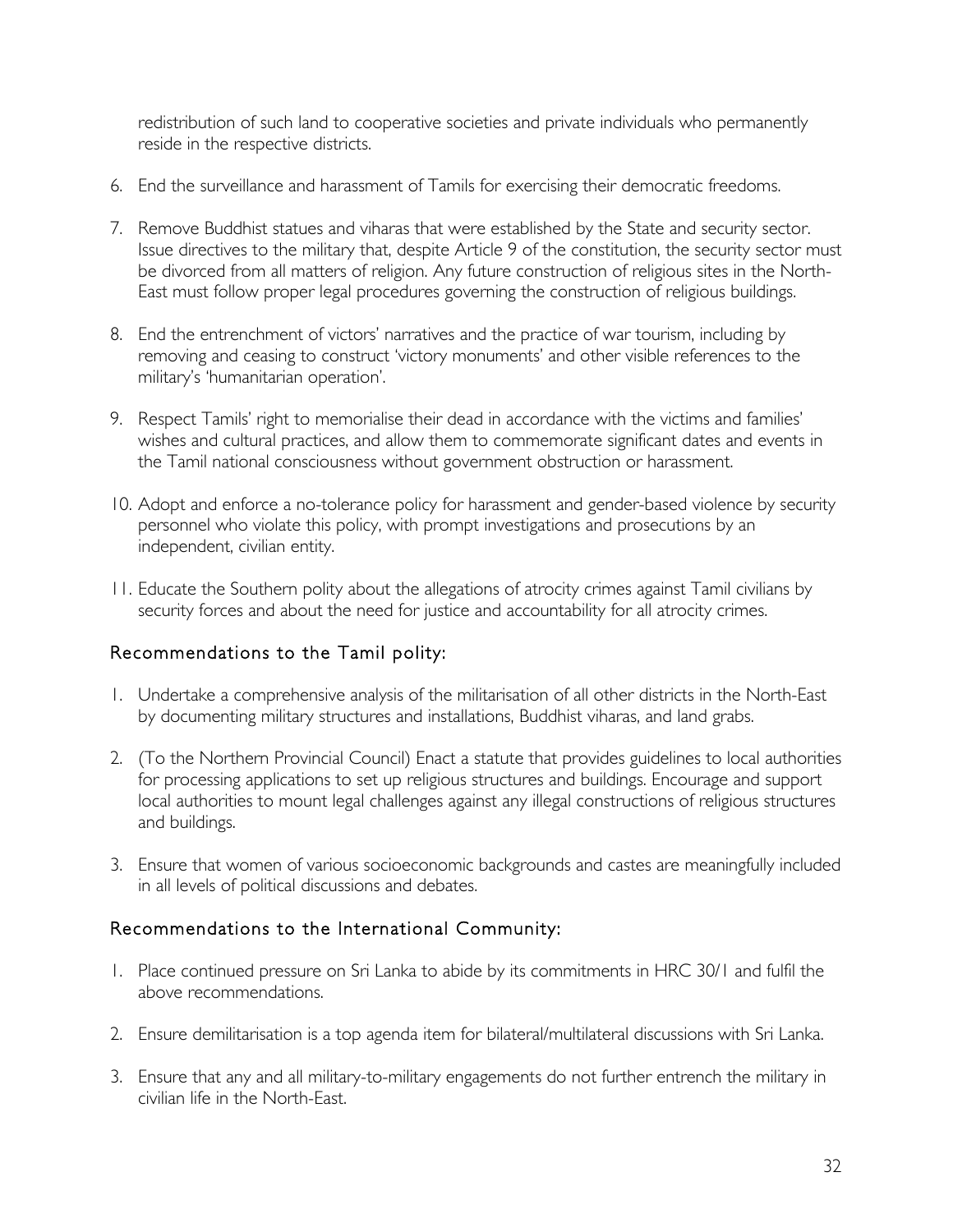# **Appendix I: Map of Militarisation in Mullaitivu**

Below is a screenshot of the interactive map prepared by ACPR and PEARL documenting military installations and Buddhist viharas in Mullaitivu District. To access the full interactive map please see here: http://www.adayaalam.org/mapping-militarisation-in-mullaitivu/



## Legend:

| Green Pin:        | Army Installation                             |
|-------------------|-----------------------------------------------|
| Blue Pin:         | Navy Installation                             |
| Light Orange Pin: | Air Force Installation                        |
| Yellow Pin:       | Civil Security Department Farm                |
| Purple Pin:       | <b>Buddhist Vihara</b>                        |
| Dark Pink Pin:    | Military-run Hotel/Resort                     |
| Light Pink Pin:   | Military-run monuments/war tourism attraction |
|                   |                                               |